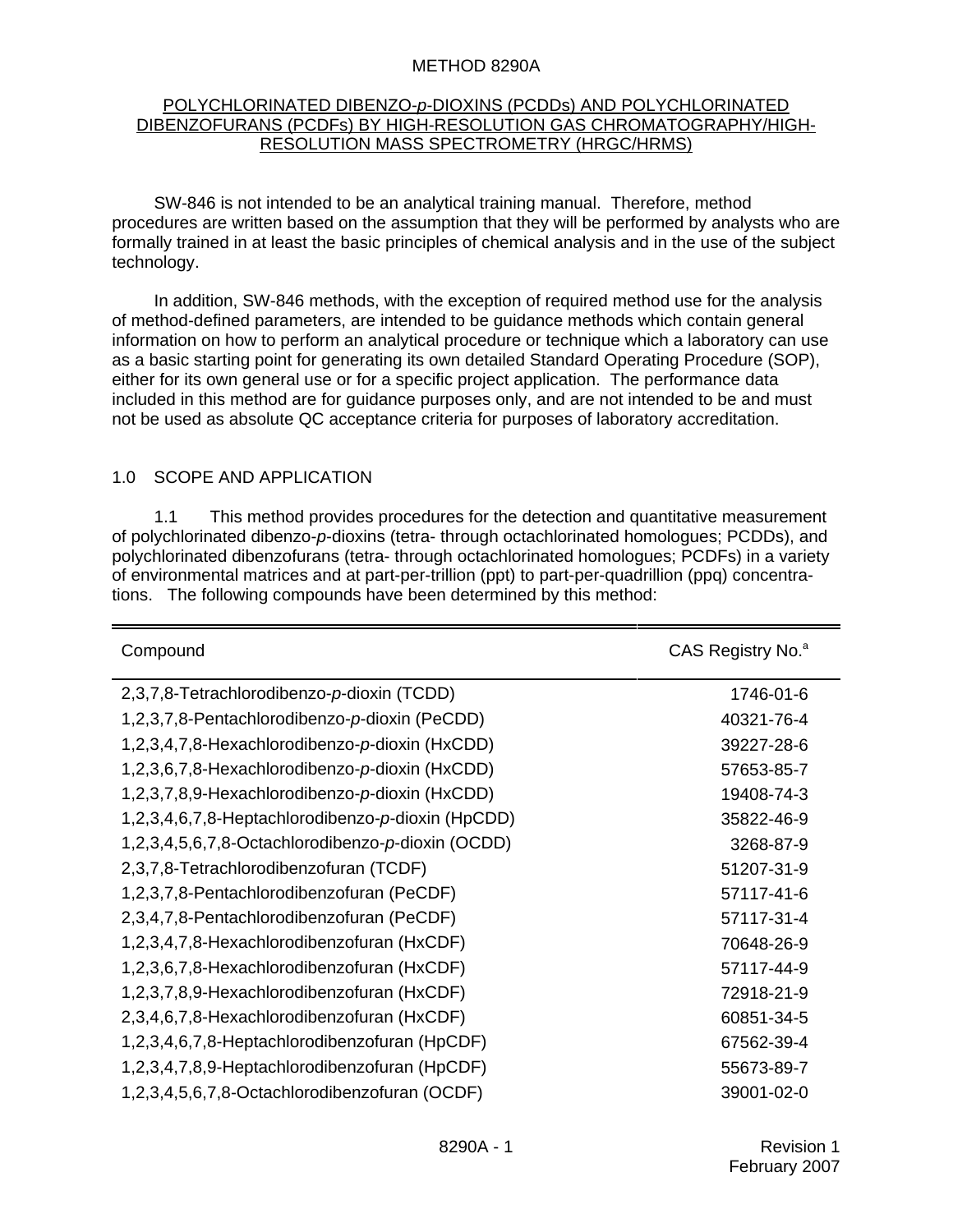| Total Tetrachlorodibenzo-p-dioxin (TCDD)  | 41903-57-5 |
|-------------------------------------------|------------|
| Total Pentachlorodibenzo-p-dioxin (PeCDD) | 36088-22-9 |
| Total Hexachlorodibenzo-p-dioxin (HxCDD)  | 34465-46-8 |
| Total Heptachlorodibenzo-p-dioxin (HpCDD) | 37871-00-4 |
| Total Tetrachlorodibenzofuran (TCDF)      | 55722-27-5 |
| Total Pentachlorodibenzofuran (PeCDF)     | 30402-15-4 |
| Total Hexachlorodibenzofuran (HxCDF)      | 55684-94-1 |
| Total Heptachlorodibenzofuran (HpCDF)     | 38998-75-3 |

<sup>a</sup> Chemical Abstract Service Registry Number

1.2 This method requires the use of high-resolution gas chromatography and highresolution mass spectrometry (HRGC/HRMS) on purified sample extracts. Table 1 lists the various sample types covered by this analytical protocol, the 2,3,7,8-TCDD-based method calibration limits (MCLs), and other pertinent information. Samples containing concentrations of specific congeneric analytes (PCDDs and PCDFs) considered within the scope of this method that are greater than ten times the upper MCLs must be analyzed by a protocol designed for such concentration levels, e.g., Method 8280. An optional method for reporting the analytical results using a 2,3,7,8-TCDD toxicity equivalency factor (TEF) is described.

1.3 The sensitivity of this method is dependent upon the level of interferences within a given matrix. The calibration range of the method for a 1-L water sample is 10 to 2000 ppq for TCDD/TCDF and PeCDD/PeCDF, and 1.0 to 200 ppt for a 10-g soil, sediment, fly ash, or tissue sample for the same analytes (Table 1). Analysis of a one-tenth aliquot of the sample permits measurement of concentrations up to 10 times the upper MCL. The actual limits of quantitation will differ from the lower MCL, depending on the complexity of the matrix.

1.4 Prior to employing this method, analysts are advised to consult the base method for each type of procedure that may be employed in the overall analysis (e.g., Methods 3500, 3600, 5000, and 8000) for additional information on quality control procedures, development of QC acceptance criteria, calculations, and general guidance. Analysts also should consult the disclaimer statement at the front of the manual and the information in Chapter Two for guidance on the intended flexibility in the choice of methods, apparatus, materials, reagents, and supplies, and on the responsibilities of the analyst for demonstrating that the techniques employed are appropriate for the analytes of interest, in the matrix of interest, and at the levels of concern.

In addition, analysts and data users are advised that, except where explicitly specified in a regulation, the use of SW-846 methods is *not* mandatory in response to Federal testing requirements. The information contained in this method is provided by EPA as guidance to be used by the analyst and the regulated community in making judgments necessary to generate results that meet the data quality objectives for the intended application.

1.5 Use of this method is restricted to use by, or under supervision of, personnel appropriately experienced in residue analysis and skilled in HRGC/HRMS. Each analyst must demonstrate the ability to generate acceptable results with this method.

1.6 Because of the extreme toxicity of these compounds, the analyst must take necessary precautions to prevent the exposure of laboratory personnel or others to materials known or believed to contain PCDDs or PCDFs. Typical infectious waste incinerators are not satisfactory devices for disposal of materials highly contaminated with PCDDs or PCDFs. A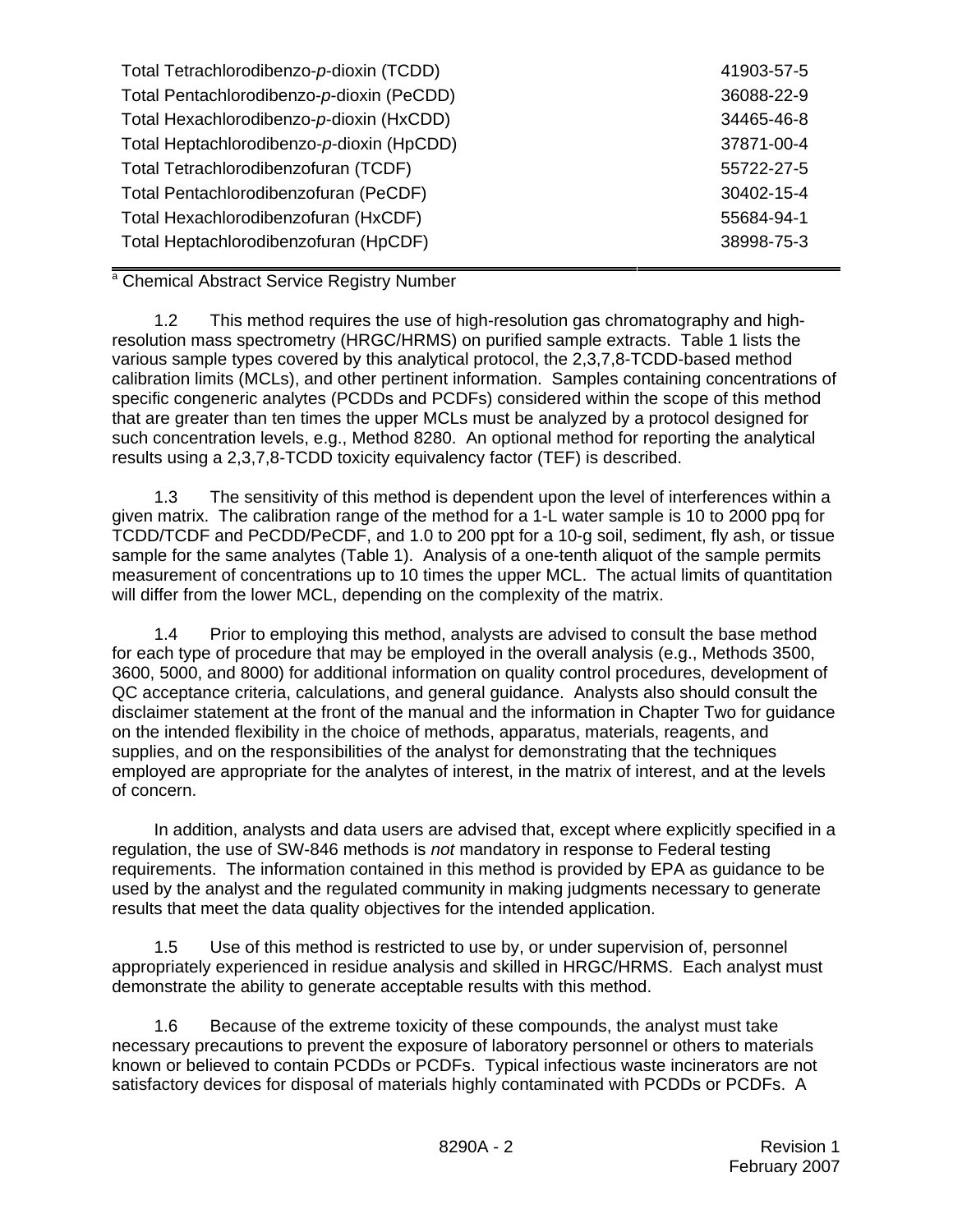laboratory planning to use these compounds should prepare a disposal plan. Additional safety instructions are outlined in Secs. 5.0.

# 2.0 SUMMARY OF METHOD

2.1 This procedure uses matrix-specific extraction, analyte-specific cleanup, and highresolution capillary column gas chromatography/high-resolution mass spectrometry (HRGC/HRMS) analytical techniques. See Method 3500 for guidance on other appropriate extraction techniques.

2.2 If interferences are encountered, the method provides selected cleanup procedures to aid the analyst in their elimination.

2.3 A designated amount (see Table 1) of soil, sediment, fly ash, water, sludge (including paper pulp), still bottom, fuel oil, chemical reactor residue, fish tissue, or human adipose tissue is spiked with a solution containing specified amounts of each of the nine isotopically  $(^{13}C_{12})$  labeled PCDDs/PCDFs listed in the far left column of Table 2. The sample is then extracted according to a matrix-specific extraction procedure. Aqueous samples that contain 1 percent or more solids and solid samples that show an aqueous phase are filtered, the solid phase (including the filter) and the aqueous phase extracted separately, and the extracts combined before extract cleanup. The extraction procedures are:

- (a) Toluene -- Soxhlet extraction for soil, sediment, fly ash, and paper pulp samples
- (b) Methylene chloride -- liquid-liquid extraction for water samples
- (c) Toluene -- Dean-Stark extraction for fuel oil, and aqueous sludge samples
- (d) Toluene extraction for still bottom samples
- (e) Hexane/methylene chloride or methylene chloride -- Soxhlet extraction for fish tissue samples
- (f) Methylene chloride extraction for human adipose tissue samples
- (g) As another option, all solid samples (wet or dry) may be extracted with toluene using a Soxhlet/Dean Stark extraction system or using pressurized fluid extraction (PFE) (Method 3545) or microwave extraction (Method 3546).
- (h) Water samples may also be extracted using solid-phase extraction (SPE) by Method 3535.

The decision for the selection of an extraction procedure for chemical reactor residue samples is based on the appearance (consistency, viscosity) of the samples. Generally, the samples can be handled according to the procedure used for still bottom (or chemical sludge) samples.

2.4 The extracts are submitted to an acid-base washing treatment and dried. Following a solvent exchange step, the extracts are cleaned up by column chromatography on alumina, silica gel, and activated carbon.

2.4.1 The extracts from adipose tissue samples are treated with silica gel impregnated with sulfuric acid before chromatography on acidic silica gel, neutral alumina, and activated carbon.

2.4.2 Fish tissue and paper pulp extracts are subjected to an acid wash treatment only, prior to chromatography on alumina and activated carbon.

2.5 The preparation of the final extract for HRGC/HRMS analysis is accomplished by adding 10 to 50 µL (depending on the matrix) of a nonane solution containing 50 pg/µL of the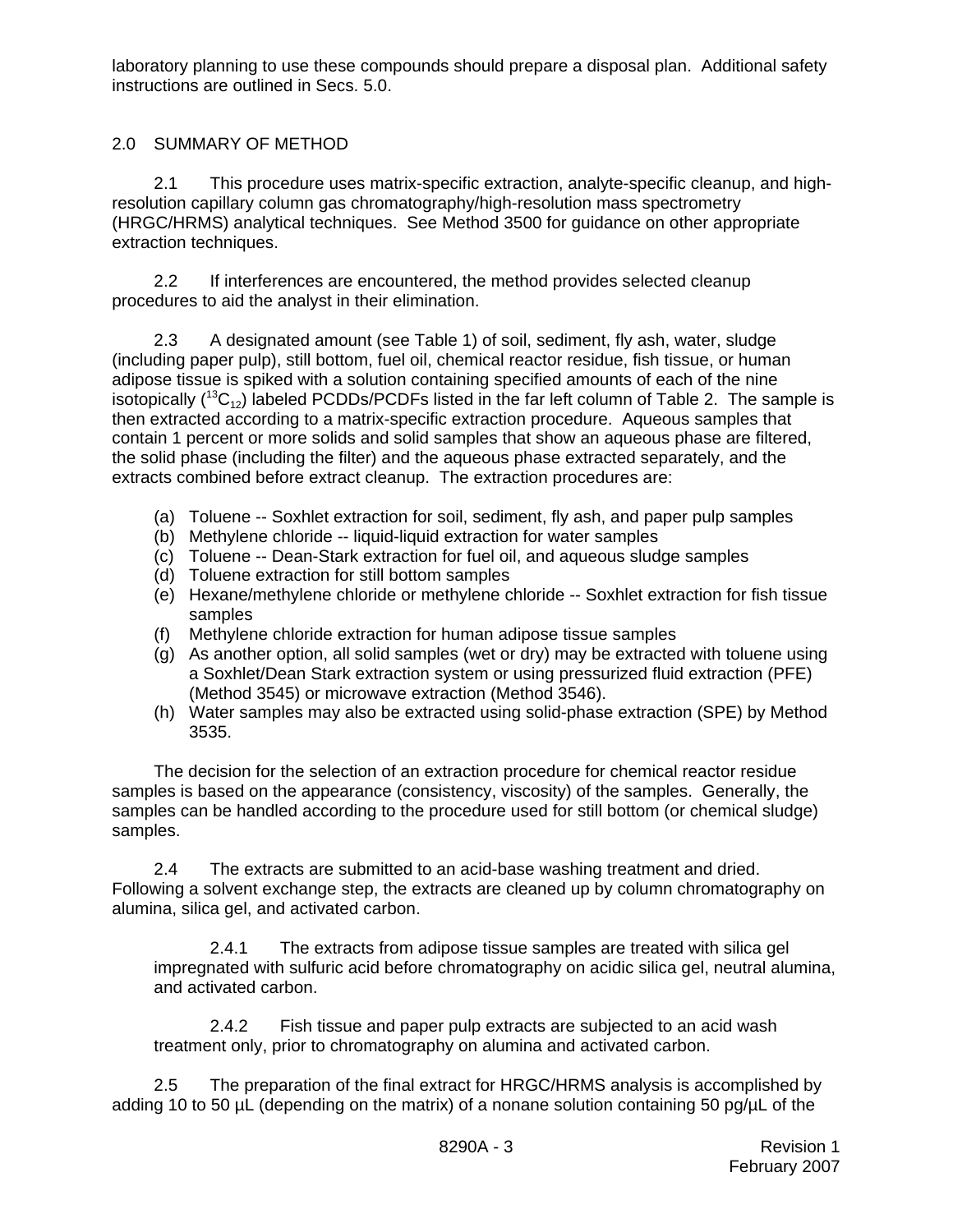recovery standards  ${}^{13}C_{12}$ -1,2,3,4-TCDD and  ${}^{13}C_{12}$ -1,2,3,7,8,9-HxCDD (Table 2). The former is used to determine the percent recoveries of tetra- and pentachlorinated PCDD/PCDF congeners, while the latter is used to determine the percent recoveries of the hexa-, hepta- and octachlorinated PCDD/PCDF congeners.

2.6 An aliquot of the concentrated extract is injected into an HRGC/HRMS system capable of performing selected ion monitoring at resolving power of at least 10,000 (10 percent valley definition).

2.7 The identification of OCDD and nine of the fifteen 2,3,7,8-substituted congeners (Table 3), for which  $^{13}$ C-labeled standards are available in the sample fortification and recovery standard solutions (Table 2), is based on their elution at their exact retention time (within 0.005 retention time units measured in the routine calibration) and the simultaneous quantitation of the two most abundant ions in the molecular ion region. The remaining six 2,3,7,8-substituted congeners (i.e., 2,3,4,7,8-PeCDF; 1,2,3,4,7,8-HxCDD; 1,2,3,6,7,8-HxCDF; 1,2,3,7,8,9-HxCDF; 2,3,4,6,7,8-HxCDF, and 1,2,3,4,7,8,9-HpCDF), for which no carbon-labeled internal standards are available in the sample fortification solution, and all other PCDD/PCDF congeners are identified when their relative retention times fall within their respective PCDD/PCDF retention time windows, as established from the routine calibration data, and the simultaneous quantitation of the two most abundant ions in the molecular ion region. The identification of OCDF is based on its retention time relative to  ${}^{13}C_{12}$ -OCDD and the simultaneous quantitation of the two most abundant ions in the molecular ion region. Identification also is based on a comparison of the ratios of the integrated ion abundance of the molecular ion species to their theoretical abundance ratios.

2.8 Quantitation of the individual congeners, total PCDDs, and total PCDFs is achieved in conjunction with the establishment of a multipoint (five points) calibration curve for each homologue, during which each calibration solution is analyzed once.

# 3.0 DEFINITIONS

3.1 Method calibration limits (MCL)

3.1.1 Lower method calibration limit (LCML) is the low standard on the calibration curve.

3.1.2 Upper method calibration limit (UMCL) is the high standard on the calibration curve.

NOTE: The LCML and UCML values in Table 1 were those used during the method development process. Other calibration ranges may be used based on project data requirements.

3.2 Refer to Chapter One and the manufacturer's instructions for other definitions that may be relevant to this procedure.

# 4.0 INTERFERENCES

4.1 Solvents, reagents, glassware and other sample processing hardware may yield discrete artifacts or elevated baselines that may cause misinterpretation of the chromatographic data (see Refs. 1 and 2). All of these materials must be demonstrated to be free from interferences under the conditions of the analysis by analyzing method blanks. Specific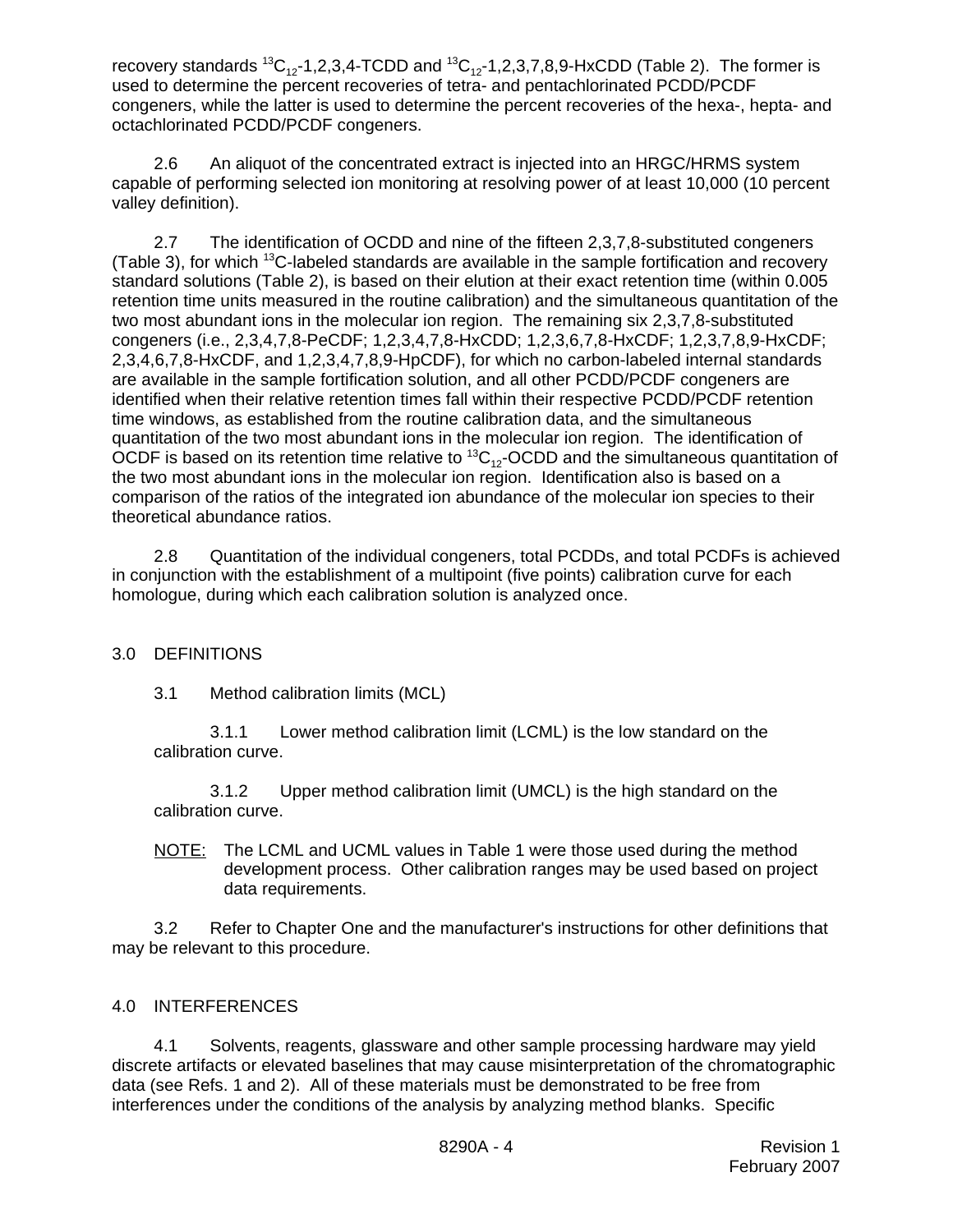selection of reagents and purification of solvents by distillation in all-glass systems may be necessary. Refer to each method to be used for specific guidance on quality control procedures and to Chapter Four for general guidance on the cleaning of glassware. In addition, analysts should avoid using PVC gloves. Also refer to Method 8000 for a discussion of interferences.

4.2 The use of high-purity reagents and pesticide-grade solvents helps to minimize interference problems. Purification of solvents by distillation, in all glass systems, may be required.

4.3 Interferants coextracted from the sample will vary considerably from matrix to matrix. PCDDs and PCDFs are often associated with other interfering chlorinated substances such as polychlorinated biphenyls (PCBs), polychlorinated diphenyl ethers (PCDPEs), polychlorinated naphthalenes, and polychlorinated alkyldibenzofurans, that may be found at concentrations several orders of magnitude higher than that of the analytes of interest. Retention times of target analytes must be verified using reference standards. These values must correspond to the retention time windows established in Sec. 9.3.1.3. While cleanup techniques are provided as part of this method, unique samples may require additional cleanup steps to achieve the sensitivity described in this method.

4.4 A high-resolution capillary column (60-m DB-5, J&W Scientific, or equivalent) is used in this method. However, no single column is known to resolve all 210 isomers. The 60-m DB-5 GC column is capable of 2,3,7,8-TCDD isomer specificity (Sec. 6.2.1). In order to determine the concentration of the 2,3,7,8-TCDF (if detected on the DB-5 column), the sample extract must be reanalyzed on a column capable of 2,3,7,8-TCDF isomer specificity (e.g., DB-225, SP-2330, SP-2331, or equivalent).

# 5.0 SAFETY

5.1 This method does not address all safety issues associated with its use. The laboratory is responsible for maintaining a safe work environment and a current awareness file of OSHA regulations regarding the safe handling of the chemicals listed in this method. A reference file of material safety data sheets (MSDSs) should be available to all personnel involved in the chemical analysis of samples suspected to contain PCDDs/PCDFs. Additional information on laboratory safety is given in Refs. 3, 4 and 5.

5.2 Because of the extreme toxicity of many of these compounds, the analyst must take the necessary precautions to prevent exposure to materials known or believed to contain PCDDs or PCDFs. It is the responsibility of the laboratory personnel to ensure that safe handling procedures are employed.

5.3 The following safety practices are excerpts from EPA Method 1613, Sec. 5 (October 1994 version), amended as necessary for use in conjunction with this method. The 2,3,7,8-TCDD isomer has been found to be acnegenic, carcinogenic, and teratogenic in laboratory animal studies. Other PCDDs and PCDFs containing chlorine atoms in positions 2,3,7,8 are known to have toxicities comparable to that of 2,3,7,8-TCDD. The analyst should note that finely divided dry soils contaminated with PCDDs and PCDFs are particularly hazardous because of the potential for inhalation and ingestion. It is recommended that such samples be processed in a confined environment, such as a hood or a glove box. Laboratory personnel handling these types of samples should wear masks fitted with charcoal filters to prevent inhalation of dust.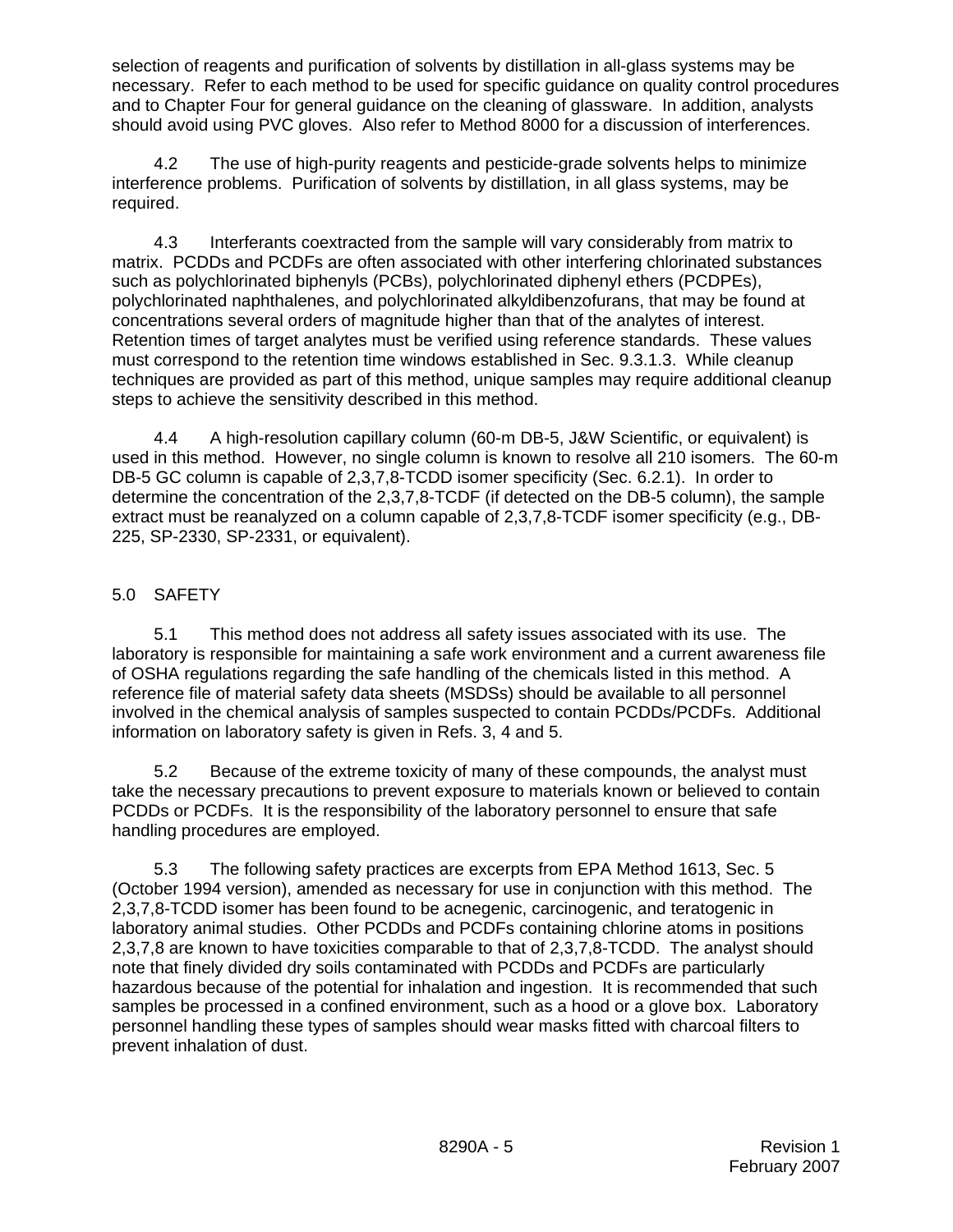5.4 The toxicity or carcinogenicity of each reagent used in this method is not precisely defined; however, each chemical compound should be treated as a potential health hazard. From this viewpoint, exposure to these chemicals must be kept to a minimum.

5.5 Each laboratory must develop a strict safety program for the handling of PCDDs and PCDFs. The laboratory practices listed below are recommended.

5.5.1 Contamination of the laboratory will be minimized by conducting most of the manipulations in a hood, or in a separate containment facility away from the main laboratory.

5.5.2 The effluents of sample splitters for the gas chromatograph and roughing pumps on the HRGC/HRMS system should pass through either a column of activated charcoal or be bubbled through a trap containing oil or high boiling alcohols.

5.5.3 Liquid waste should be dissolved in methanol or ethanol and irradiated with ultraviolet light at a wavelength less than 290 nm for several days (use F 40 BL lamps, or equivalent). Using this analytical method, analyze the irradiated liquid wastes and dispose of the solutions when 2,3,7,8-TCDD and 2,3,7,8-TCDF congeners can no longer be detected.

5.6 The following precautions for safe handling of 2,3,7,8-TCDD in the laboratory were issued by Dow Chemical U.S.A. (revised 11/78) and were amended for use in conjunction with this method. The following statements on safe handling are as complete as possible on the basis of available toxicological information. The precautions for safe handling and use are necessarily general in nature since detailed, specific recommendations can be made only for the particular exposure and circumstances of each individual use. Assistance in evaluating the health hazards of particular plant conditions may be obtained from certain consulting laboratories and from State Departments of Health or of Labor, many of which have an industrial health service. The 2,3,7,8-TCDD isomer is extremely toxic to certain kinds of laboratory animals. However, it has been handled for years without injury in analytical and biological laboratories. Many techniques used in handling radioactive and infectious materials are applicable to 2,3,7,8-TCDD.

5.6.1 Protective equipment -- Disposable plastic gloves, apron or lab coat, safety glasses and laboratory hood adequate for radioactive work. However, PVC gloves should not be used.

5.6.2 Training -- Workers must be trained in the proper method of removing contaminated gloves and clothing without contacting the exterior surfaces.

5.6.3 Personal hygiene -- Thorough washing of hands and forearms after each manipulation and before breaks (coffee, lunch, and shift).

5.6.4 Confinement -- Isolated work area, posted with signs, segregated glassware and tools, plastic-backed absorbent paper on benchtops.

5.6.5 Waste -- Good technique includes minimizing contaminated waste. Plastic bag liners should be used in waste cans.

5.6.6 Disposal of hazardous wastes -- Refer to the November 7, 1986 issue of the Federal Register on Land Ban Rulings for details concerning the handling of dioxincontaining wastes.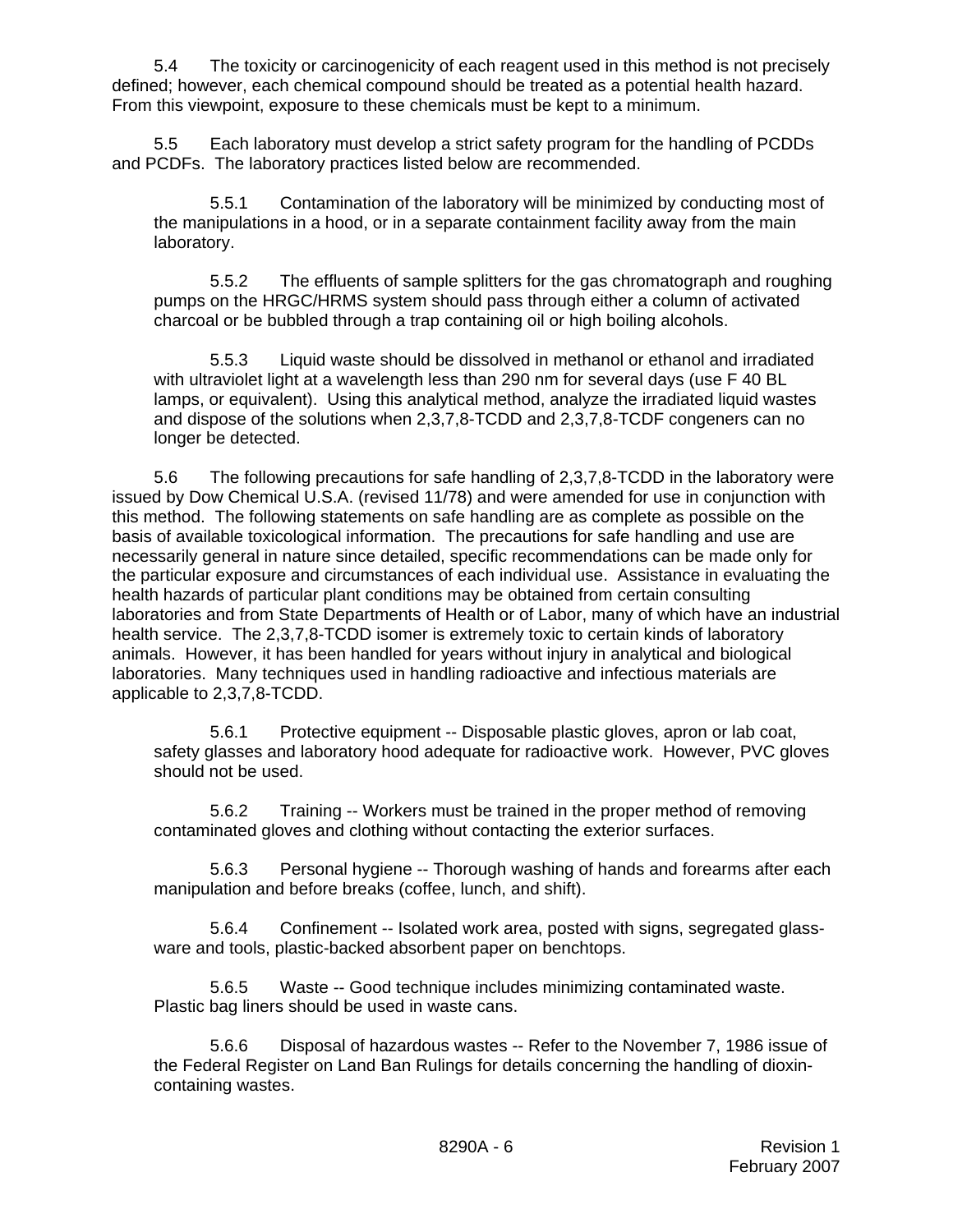5.6.7 Decontamination of personnel -- Apply a mild soap with plenty of scrubbing action.

5.6.8 Glassware, tools and surfaces -- Chlorothene NU Solvent™ (Dow Chemical Company) is the least toxic solvent shown to be effective. Satisfactory cleaning may be accomplished by rinsing with chlorothene, then washing with a detergent and water. Dishwater may be disposed to the sewer after percolation through a charcoal bed filter. It is prudent to minimize solvent wastes because they require costly special disposal through commercial services.

5.6.9 Laundry -- Clothing known to be contaminated should be disposed according to the precautions of the source described under Sec. 5.6.6, "Disposal of hazardous wastes." Laboratory coats or other clothing worn in 2,3,7,8-TCDD work area may be laundered. Clothing should be collected in plastic bags. Persons who convey the bags and launder the clothing should be advised of the hazard and trained in proper handling. The clothing may be put into a washer without contact if the launderer knows the problem. The washer should be run through one full cycle before being used again for other clothing.

5.6.10 Wipe tests -- A useful method for determining cleanliness of work surfaces and tools is to wipe the surface with a piece of filter paper, extract the filter paper and analyze the extract.

NOTE: A procedure for the collection, handling, analysis, and reporting requirements of wipe tests performed within the laboratory is described in Appendix A of this method. The results and decision-making processes are based on the presence of 2,3,7,8-substituted PCDDs/PCDFs.

5.6.11 Inhalation -- Any procedure that may generate airborne contamination must be carried out with good ventilation. Gross losses to a ventilation system must not be allowed. Handling of the dilute solutions normally used in analytical and animal work presents no significant inhalation hazards except in case of an accident.

5.6.12 Accidents -- Remove contaminated clothing immediately, taking precautions not to contaminate skin or other articles. Wash exposed skin vigorously and repeatedly until medical attention is obtained.

5.7 It is recommended that personnel working in laboratories where PCDDs/PCDFs are handled be given periodic physical examinations (at least annually). Such examinations should include specialized tests, such as those for urinary porphyrins and for certain blood parameters which, based upon published clinical observations, are appropriate for persons who may be exposed to PCDDs/PCDFs. Periodic facial photographs to document the onset of dermatologic problems are also advisable.

## 6.0 EQUIPMENT AND SUPPLIES

The mention of trade names or commercial products in this manual is for illustrative purposes only, and does not constitute an EPA endorsement or exclusive recommendation for use. The products and instrument settings cited in SW-846 methods represent those products and settings used during method development or subsequently evaluated by the Agency. Glassware, reagents, supplies, equipment, and settings other than those listed in this manual may be employed provided that method performance appropriate for the intended application has been demonstrated and documented.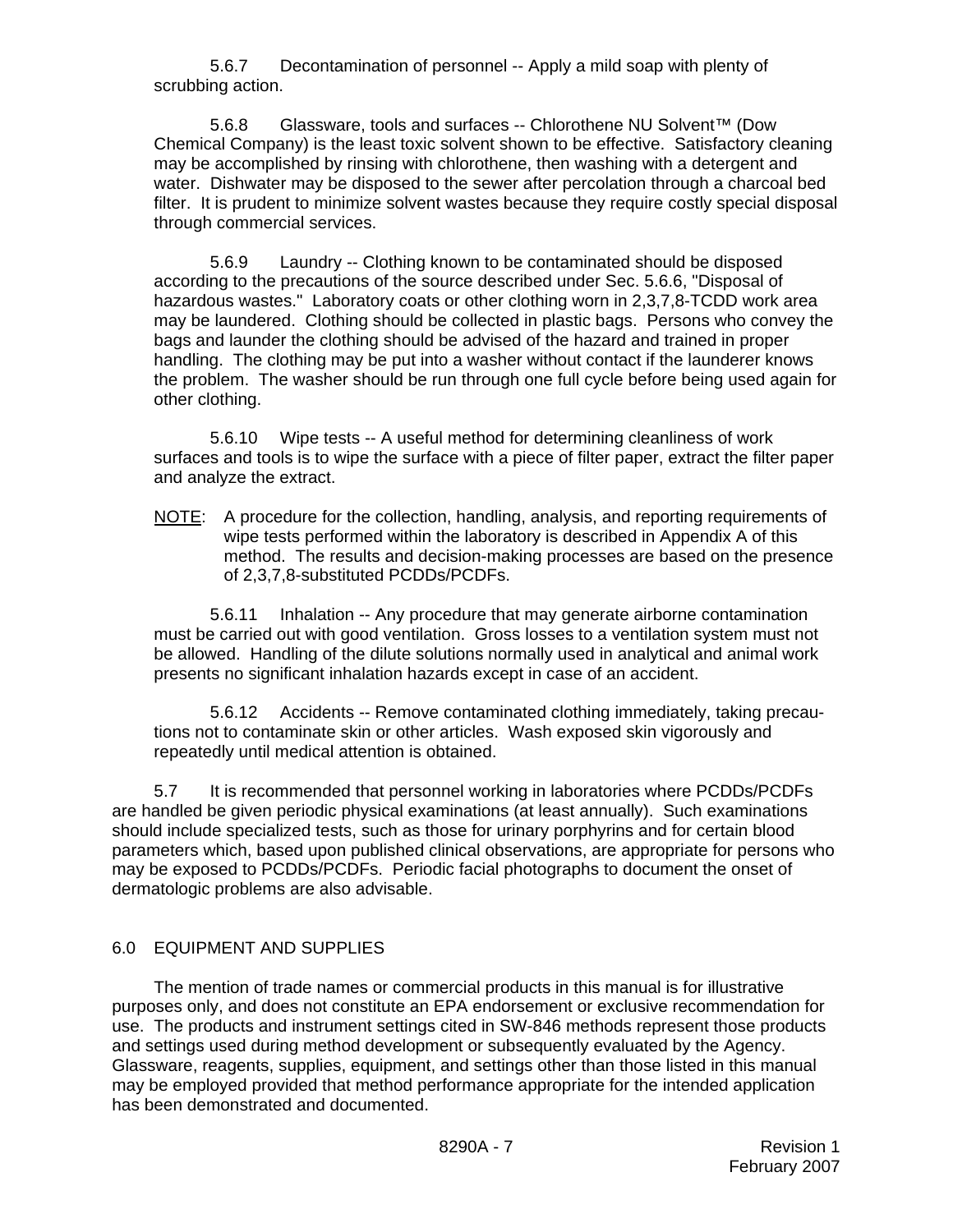This section does not list common laboratory glassware (e.g., beakers and flasks).

6.1 High-resolution gas chromatograph/high-resolution mass spectrometer/data system (HRGC/HRMS/DS) -- The GC must be equipped for temperature programming, and all required accessories must be available, such as syringes, gases, and capillary columns.

6.1.1 GC injection port -- The GC injection port must be designed for capillary columns. The use of splitless injection techniques is recommended. On-column 1-µL injections can be used on the 60-m DB-5 column. The use of a moving needle injection port is also acceptable. When using the method described in this protocol, a 2-uL injection volume is used consistently (i.e., the injection volumes for all extracts, blanks, calibration solutions and the performance check samples are 2  $\mu$ L). Also, 1- $\mu$ L injections may be used; however, laboratories must remain consistent throughout the analyses by using the same injection volume at all times.

6.1.2 GC/MS interface -- The GC/MS interface components should withstand 350 °C. The interface must be designed so that the separation of  $2,3,7,8$ -TCDD from the other TCDD isomers achieved in the gas chromatographic column is not appreciably degraded. Cold spots or active surfaces (adsorption sites) in the GC/MS interface can cause peak tailing and peak broadening. It is recommended that the GC column be fitted directly into the mass spectrometer ion source without being exposed to the ionizing electron beam. Graphite ferrules should be avoided in the injection port because they may adsorb the PCDDs and PCDFs. Vespel™, or equivalent, ferrules are recommended.

6.1.3 Mass spectrometer -- The static resolving power of the instrument must be maintained at a minimum of 10,000 (10 percent valley).

6.1.4 Data system -- A dedicated data system is employed to control the rapid multiple-ion monitoring process and to acquire the data. Quantitation data (peak areas or peak heights) and SIM traces (displays of intensities of each ion signal being monitored including the lock-mass ion as a function of time) must be acquired during the analyses and stored. Quantitations may be reported based upon computer-generated peak areas or upon measured peak heights (chart recording). The data system must be capable of acquiring data at a minimum of 10 ions in a single scan. It is also recommended to have a data system capable of switching to different sets of ions (descriptors) at specified times during an HRGC/HRMS acquisition. The data system should be able to provide hard copies of individual ion chromatograms for selected gas chromatographic time intervals. It should also be able to acquire mass spectral peak profiles (Sec. 9.3.2.3 and provide hard copies of peak profiles to demonstrate the required resolving power. The data system should permit the measurement of noise on the base line.

NOTE: The detector ADC zero setting must allow peak-to-peak measurement of the noise on the base line of every monitored channel and allow for good estimation of the instrument resolving power. The effect of different zero settings on the measured resolving power is shown in Figure 2.

## 6.2 GC columns

Fused-silica capillary columns are needed. The columns must demonstrate the required separation of all 2,3,7,8-specific isomers whether a dual-column or a single-column analysis is chosen. Chromatographic performance must be demonstrated and documented (Sec. 9.3.1) at the beginning of each 12-hr period (after mass resolution and GC resolution are demonstrated) during which sample extracts or concentration calibration solutions will be analyzed. Recommended operating conditions for the recommended columns are shown in Sec. 11.6.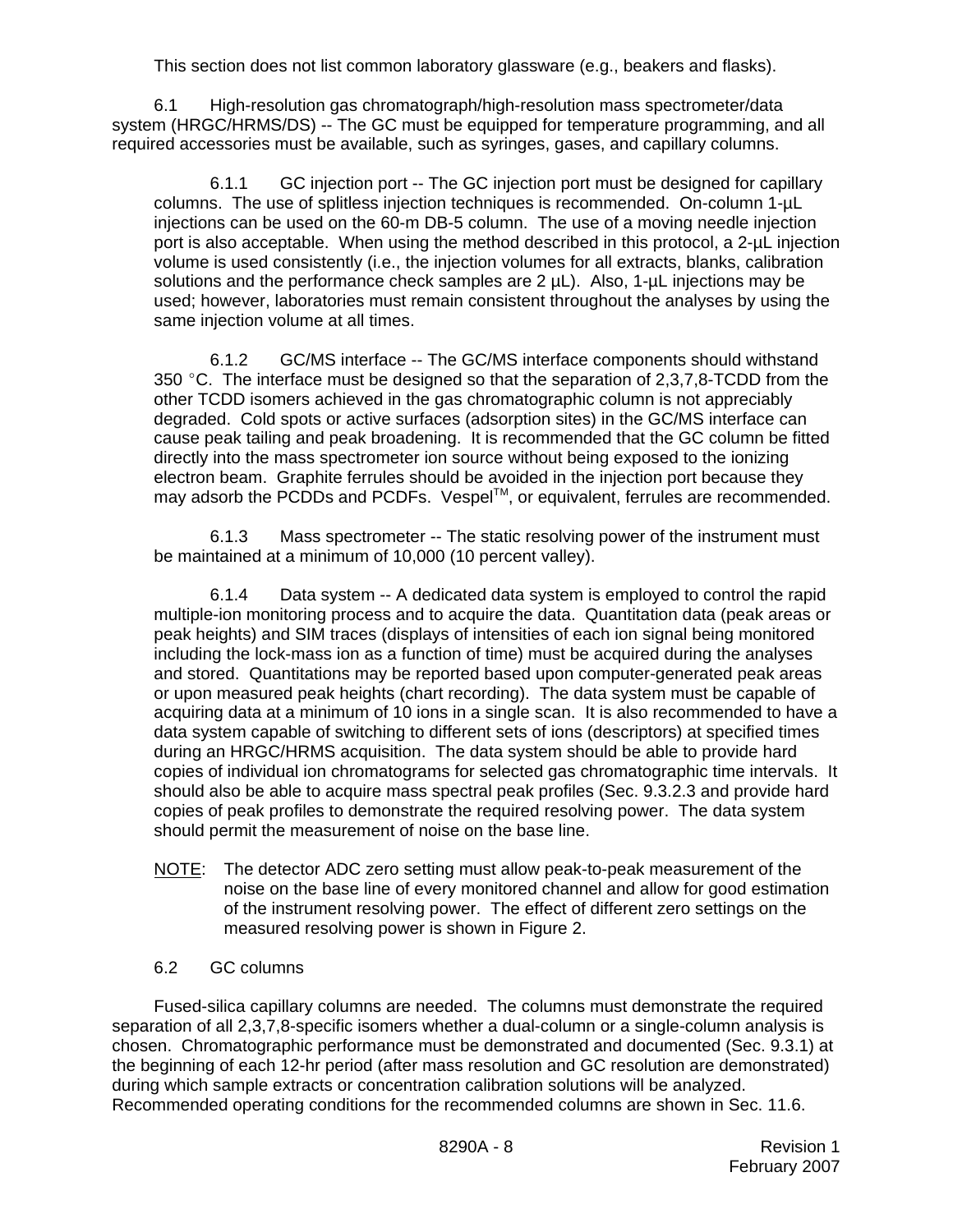The columns listed in this section were the columns used in developing the method. The listing of these columns in this method is not intended to exclude the use of other columns that are available or that may be developed. Laboratories may use these columns or other columns provided that the laboratories document method performance data (e.g., chromatographic resolution, analyte breakdown, and sensitivity) that are appropriate for the intended application.

6.2.1 60-m DB-5 (J&W Scientific) or equivalent fused-silica capillary column

In order to have an isomer-specific determination of 2,3,7,8-TCDD and to allow the quantitation of OCDD/OCDF within a reasonable time interval in one HRGC/HRMS analysis, use of this column is recommended. Isomer specificity for all 2,3,7,8-substituted PCDDs/PCDFs cannot be achieved on the 60-m DB-5 column. Problems have been associated with the separation of 2,3,7,8-TCDD from 1,2,3,7-TCDD and 1,2,6,8-TCDD, and with the separation of 2,3,7,8-TCDF from 1,2,4,9-, 1,2,7,9-, 2,3,4,6-, 2,3,4,7-, and 2,3,4,8-TCDF. Because of the toxicologic concern associated with 2,3,7,8-TCDD and 2,3,7,8-TCDF, additional analyses may be necessary for some samples.

6.2.2 30-m DB-225 (J&W Scientific) or equivalent fused-silica capillary column

For the DB-225 column, problems are associated with the separation of 2,3,7,8- TCDF from 2,3,4,7-TCDF and a combination of 1,2,3,9- and 2,3,4,8-TCDF.

6.3 Miscellaneous equipment and materials -- The following list of items does not necessarily constitute an exhaustive compendium of the equipment needed for this analytical method.

6.3.1 Nitrogen evaporation apparatus with variable flow rate.

- 6.3.2 Balances capable of accurately weighing to 0.01 g and 0.0001 g.
- 6.3.3 Centrifuge.

6.3.4 Water bath -- Equipped with concentric ring covers and capable of being temperature controlled within  $\pm 2$  °C.

6.3.5 Stainless steel or glass container large enough to hold contents of onepint sample containers.

- 6.3.6 Glove box.
- 6.3.7 Drying oven.
- 6.3.8 Stainless steel spoons and spatulas.
- 6.3.9 Laboratory hoods.

6.3.10 Pipets -- Disposable, Pasteur, 150 mm long x 5 mm ID.

6.3.11 Pipets -- Disposable, serological, 10-mL, for the preparation of the carbon columns described in Sec. 11.5.3.

6.3.12 Reaction vial -- 2-mL, silanized amber glass (Reacti-vial, or equivalent).

6.3.13 Stainless steel meat grinder with a 3 to 5 mm hole size inner plate.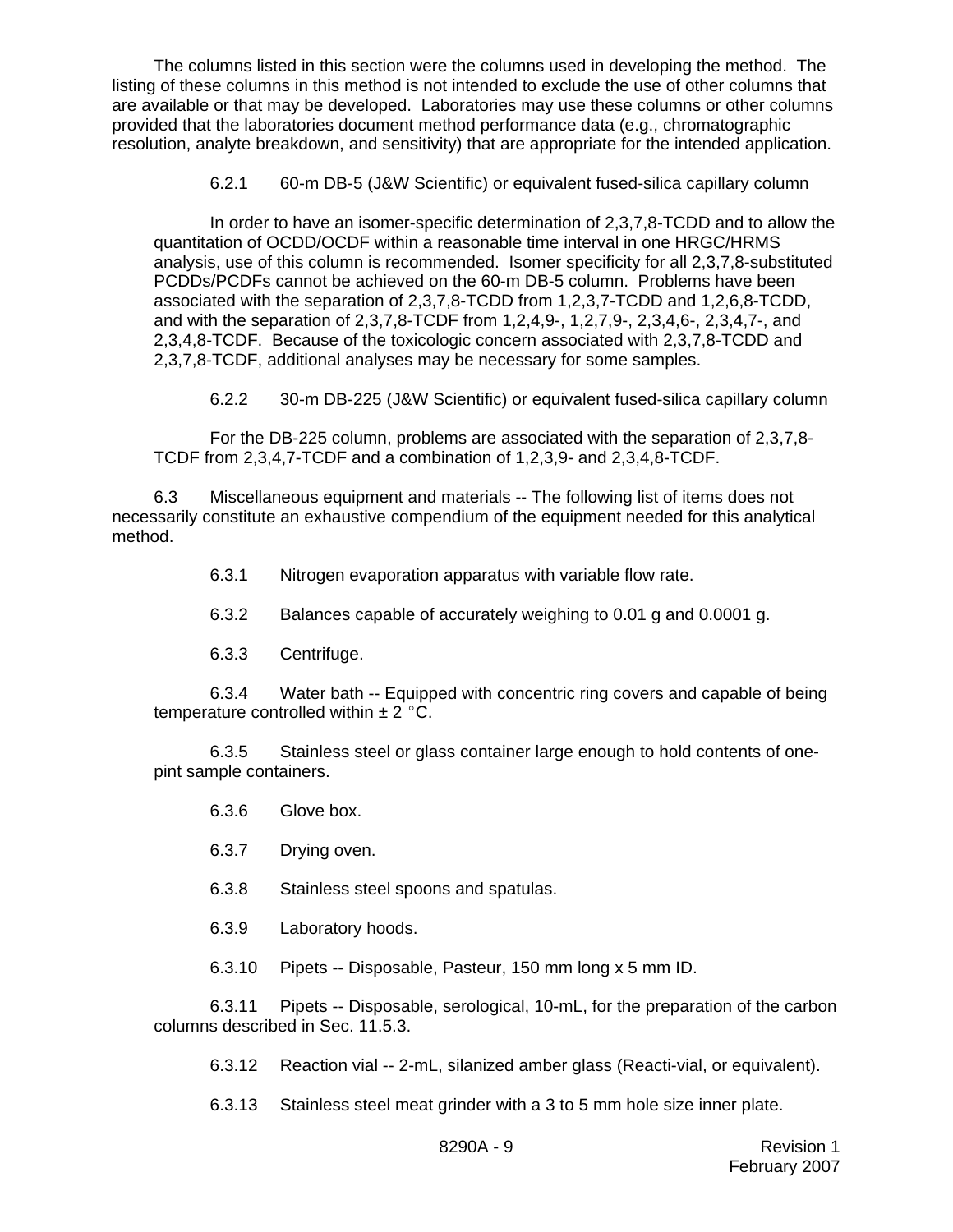6.3.14 Separatory funnels -- 125-mL and 2000-mL.

6.3.15 Kuderna-Danish concentrator -- 500-mL, fitted with 10-mL concentrator tube and three-ball Snyder column. Other evaporation devices such as a Turbovap and Nevap may be used as appropriate for a given application. Users should consult the manufacturers guidelines for operational requirements and instructions.

NOTE: The use of a solvent vapor recovery system (Kontes K-545000-1006 or K-547300-0000, Ace Glass 6614-30, or equivalent) is recommended for use in methods that use Kuderna-Danish or other evaporative concentrators. Incorporation of this apparatus may be required by Federal, State, or local municipality regulations that govern air emissions of volatile organics. EPA recommends the incorporation of this type of reclamation system as a method to implement an emissions reduction program. Solvent recovery is a means to conform with waste minimization and pollution prevention initiatives.

6.3.16 PTFE or Carborundum<sup>™</sup> (silicon carbide) boiling chips (or equivalent), washed with hexane before use.

CAUTION: PFTE boiling chips may float in methylene chloride, may not work in the presence of any water phase, and may be penetrated by nonpolar organic compounds.

6.3.17 Chromatographic columns -- Glass, 300 mm x 10.5 mm, fitted with PTFE stopcock.

6.3.18 Adapters for concentrator tubes.

6.3.19 Glass fiber filters -- 0.70-µm, Whatman GFF, or equivalent.

6.3.20 Dean-Stark trap -- 5- or 10-mL, with T-joints, condenser and 125-mL flask.

6.3.21 Continuous liquid-liquid extractor -- 1-L sample capacity, suitable for use with heavier than water solvents.

6.3.22 All glass Soxhlet apparatus with 500-mL flask.

6.3.23 Soxhlet/Dean-Stark extractor (optional) -- All glass, 500-mL flask.

6.3.24 Glass funnels -- Sized to hold 170 mL of liquid.

6.3.25 Desiccator.

6.3.26 Solvent reservoir (125-mL) -- Compatible with gravity carbon column.

6.3.27 Rotary evaporator with a temperature-controlled water bath.

6.3.28 High speed tissue homogenizer -- Equipped with an EN-8 probe, or equivalent.

6.3.29 Glass wool -- Extract with methylene chloride, dry, and store in a glass jar.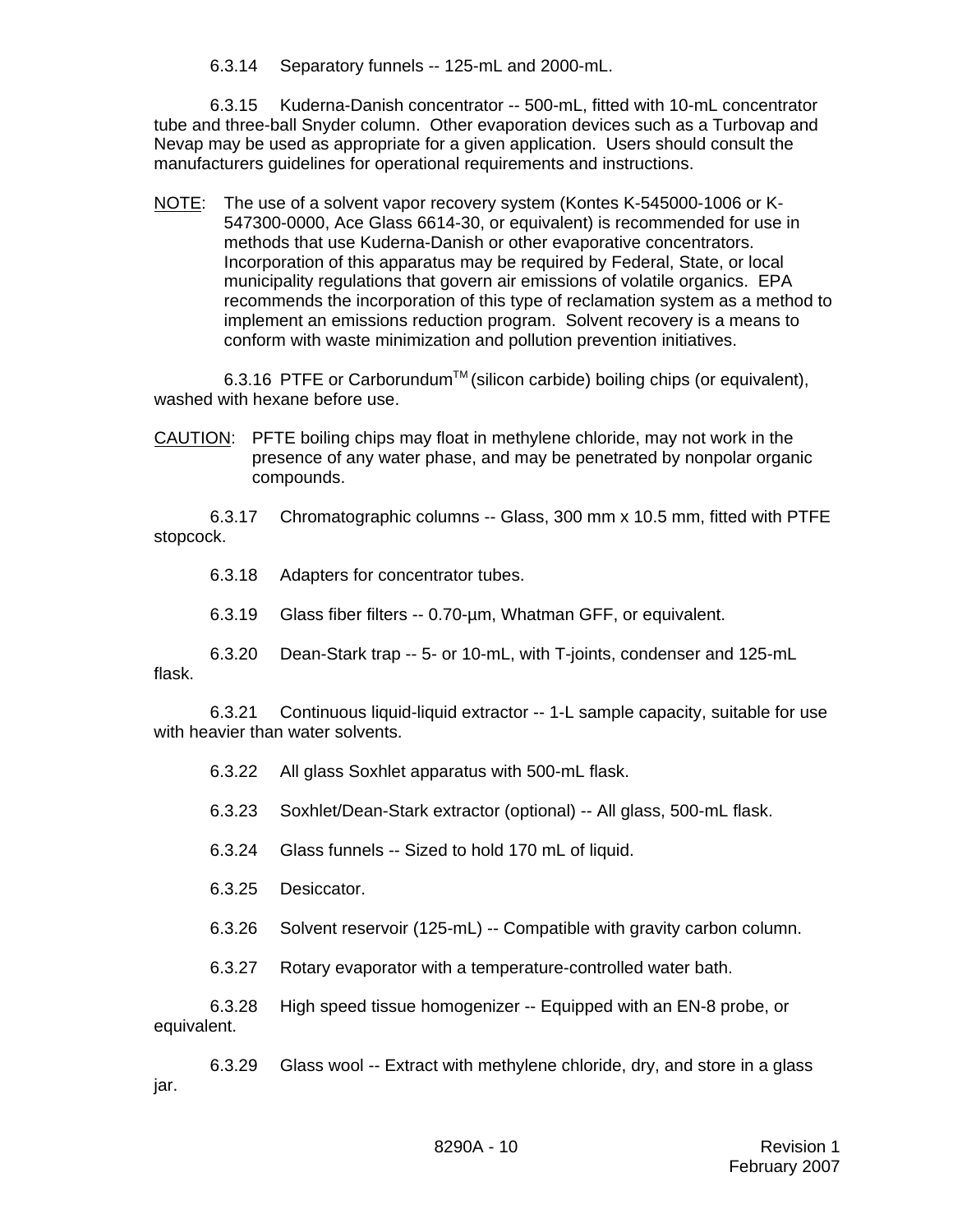- 6.3.30 Extraction jars -- Glass, 250-mL, equipped with PTFE-lined screw caps.
- 6.3.31 Volumetric flasks -- Class A, 10-mL to 1000-mL.
- 6.3.32 Glass vials -- 1-dram (or metric equivalent).

6.3.33 See Methods 3535, 3545, and 3546 for the supplies specific to their particular preparation procedures.

6.4 Laboratory glassware cleaning procedures -- Reuse of glassware should be minimized to avoid the risk of using contaminated glassware. All glassware that is reused must be scrupulously cleaned as soon as possible after use, applying the following procedure.

6.4.1 Rinse glassware with the last solvent used in it.

6.4.2 Wash with hot water containing detergent.

6.4.3 Rinse with copious amounts of tap water and several portions of organicfree reagent water. Drain dry.

6.4.4 Rinse with pesticide-grade acetone and hexane.

6.4.5 After glassware is dry, store inverted or capped with aluminum foil in a clean environment.

6.4.6 Do not bake reusable glassware as a routine part of cleaning. Baking may be warranted after particularly dirty samples are encountered, but it should be minimized, because repeated baking may cause active sites on the glass surface that will irreversibly adsorb PCDDs/PCDFs.

CAUTION: The analysis for PCDDs/PCDFs in water samples is for much lower concentrations than in soil/sediment, fly ash, or chemical waste samples. Extreme care must be taken to prevent cross-contamination between soil/sediment, fly ash, chemical waste and water samples. Therefore, it is strongly recommended that separate glassware be reserved for analyzing water samples.

6.5 Pre-extraction of glassware -- All glassware should be rinsed or pre-extracted with solvent immediately before use. Soxhlet-Dean-Stark (SDS) apparatus and continuous liquidliquid extractors should be pre-extracted for approximately 3 hr immediately prior to use, using the same solvent and extraction conditions that will be employed for sample extractions. The pooled waste solvent for a set of extractions may be concentrated and analyzed as a method of demonstrating that the glassware was free of contamination.

It is recommended that each piece of reusable glassware be numbered in such a fashion that the laboratory can associate all reusable glassware with the processing of a particular sample. This will assist the laboratory in:

- (1) Tracking down possible sources of contamination for individual samples,
- (2) Identifying glassware associated with highly contaminated samples that may require extra cleaning, and
- (3) Determining when glassware should be discarded.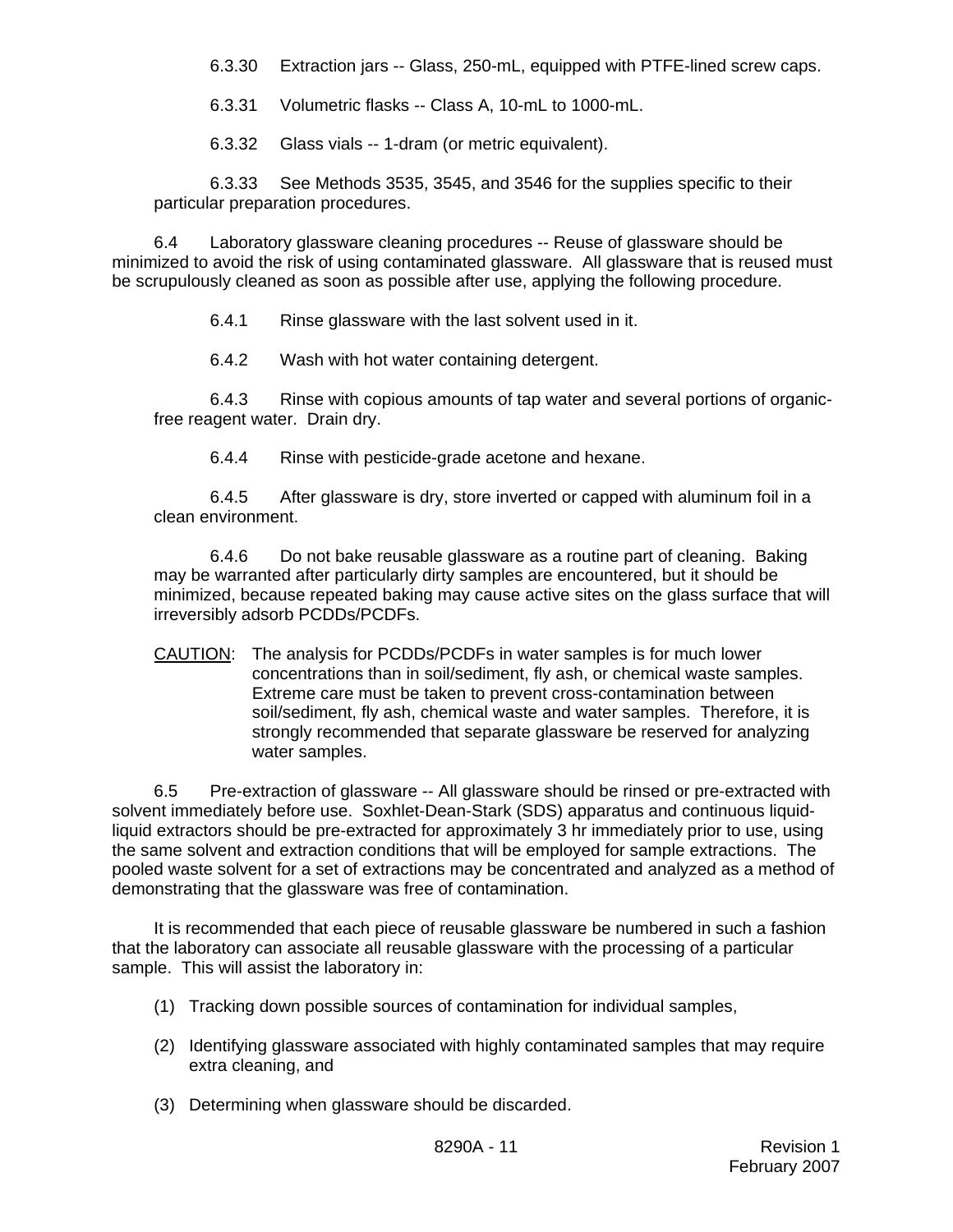## 7.0 REAGENTS AND STANDARDS

7.1 Reagent-grade chemicals must be used in all tests. Unless otherwise indicated, it is intended that all reagents conform to the specifications of the Committee on Analytical Reagents of the American Chemical Society, where such specifications are available. Other grades may be used, provided it is first ascertained that the reagent is of sufficiently high purity to permit its use without lessening the accuracy of the determination. Reagents should be stored in glass to prevent the leaching of contaminants from plastic containers.

7.2 Organic-free reagent water -- All references to water in this method refer to organic-free reagent water.

7.3 Column chromatography reagents

7.3.1 Alumina -- neutral, 80/200 mesh (Super 1, Woelm®, or equivalent). Store in a sealed container at room temperature, in a desiccator, over self-indicating silica gel.

7.3.2 Alumina -- acidic AG4 (Bio Rad Laboratories catalog #132-1240, or equivalent). Soxhlet extract with methylene chloride for 24 hr if blanks show contamination, and activate by heating in a foil-covered glass container for 24 hr at 190 <sup>o</sup>C. Store in a glass bottle sealed equipped with a PTFE-lined screw cap.

7.3.3 Silica gel -- high-purity grade, type 60, 70-230 mesh. Soxhlet extract with methylene chloride for 24 hr if blanks show contamination, and activate by heating in a foil covered glass container for 24 hr at 190 $\degree$ C. Store in a glass bottle sealed equipped with a PTFE-lined screw cap.

7.3.4 Silica gel impregnated with sodium hydroxide. Add one part (by weight) of 1 M NaOH solution to two parts (by weight) silica gel (extracted and activated) in a screw cap bottle and mix with a glass rod until free of lumps. Store in a glass bottle sealed with a PTFE-lined screw cap.

7.3.5 Silica gel impregnated with 40 percent (by weight) sulfuric acid. Add two parts (by weight) concentrated sulfuric acid to three parts (by weight) silica gel (extracted and activated), mix with a glass rod until free of lumps, and store in a screw capped glass bottle. Store in a glass bottle sealed with a PTFE-lined screw cap.

7.3.6 Celite 545® (Supelco), or equivalent.

7.3.7 Charcoal carbon -- Activated carbon, Carbopak C (Supelco) or equivalent, prewashed with methanol and dried *in vacuo* at 110 °C. Store in a glass bottle sealed with a PTFE-lined screw cap. (Note: AX-21 [Anderson Development Company] carbon is no longer available, but existing stocks may be utilized.)

7.4 Reagents

7.4.1 Sulfuric acid,  $H_2SO_4$ , concentrated, ACS grade, specific gravity 1.84.

7.4.2 Potassium hydroxide, KOH, ACS grade, 20 percent (w/v) in organic-free reagent water.

7.4.3 Sodium chloride, NaCl, analytical reagent, 5 percent (w/v) in organic-free reagent water.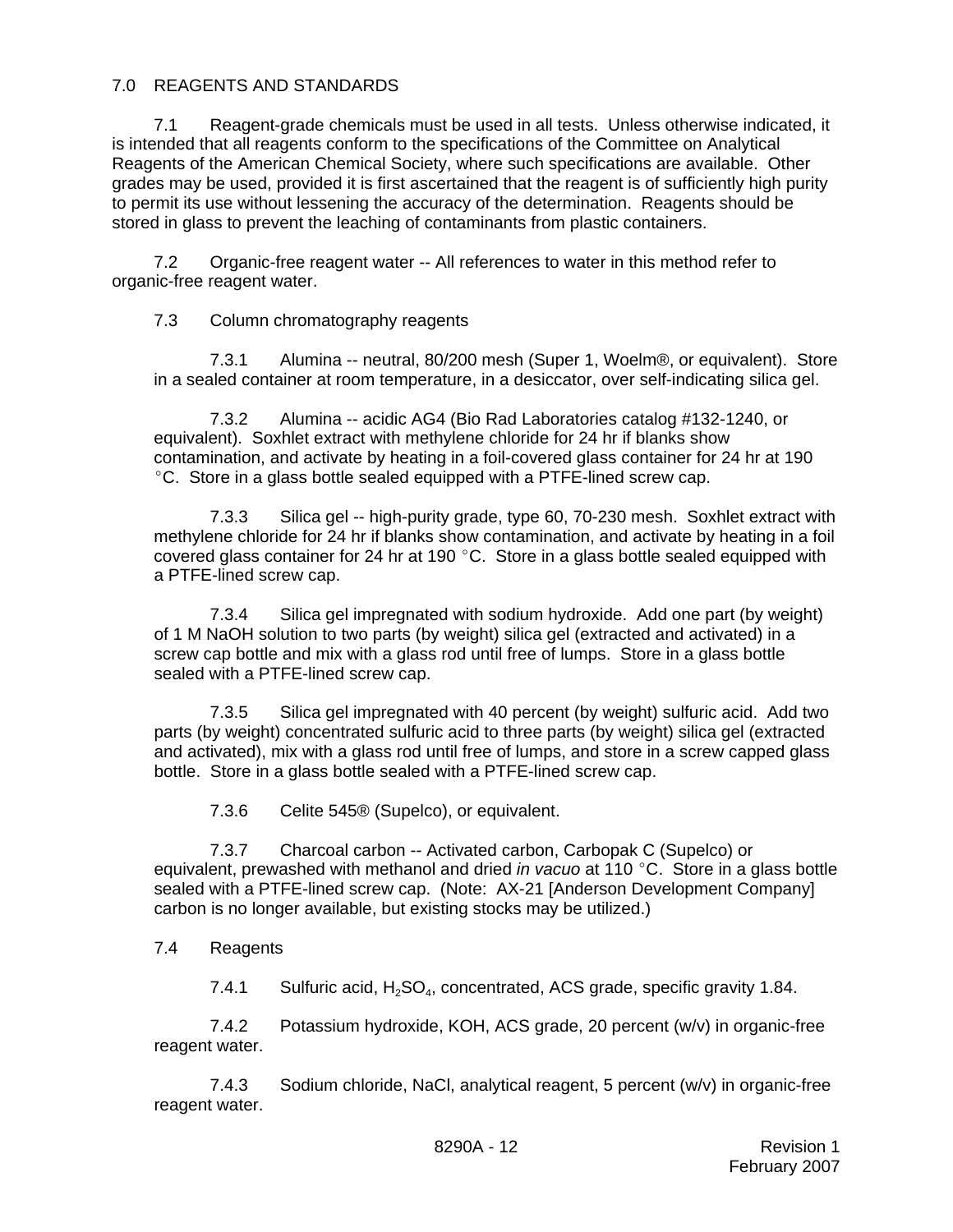7.4.4 Potassium carbonate,  $K_2CO_3$ , anhydrous, analytical reagent.

7.5 Sodium sulfate (powder, anhydrous),  $Na<sub>2</sub>SO<sub>4</sub>$  -- Purify by heating at 400 °C for 4 hr in a shallow tray. If, after heating, the sodium sulfate develops a noticeable grayish cast (due to the presence of carbon in the crystal matrix), that batch of sodium sulfate is not suitable for use and should be discarded. Extraction with methylene chloride may produce sodium sulfate that is suitable for use in such instances, but following extraction, a reagent blank must be analyzed to demonstrate that there is no interference from the sodium sulfate.

7.6 Solvents -- All solvents should be (at a minimum) pesticide quality or equivalent, distilled-in-glass. Solvents may be degassed prior to use.

Samples should be extracted using a solvent system that gives optimum, reproducible recovery of the analytes of interest from the sample matrix, at the concentrations of interest. The choice of extraction solvent will depend on the analytes of interest and no single solvent is universally applicable to all analyte groups. Whatever solvent system is employed, *including* those specifically listed in this method, the analyst *must* demonstrate adequate performance for the analytes of interest, at the desired project-specific concentration levels. At a minimum, such a demonstration will encompass the initial demonstration of proficiency described in Method 3500, using a clean reference matrix. Method 8000 describes procedures that may be used to develop performance criteria for such demonstrations.

- 7.6.1 Methylene chloride,  $CH_2Cl_2$ .
- 7.6.2 Hexane,  $C_6H_{14}$ .
- 7.6.3 Methanol, CH<sub>2</sub>OH.
- 7.6.4 Nonane,  $C_9H_{20}$ .
- 7.6.5 Toluene,  $C_6H_5CH_3$ .
- 7.6.6 Cyclohexane,  $C_6H_{12}$ .
- 7.6.7 Acetone,  $CH<sub>3</sub>COCH<sub>3</sub>$ .

7.7 High-resolution concentration calibration (HRCC) solutions (Table 5) -- Five nonane solutions containing 17 unlabeled and 11 carbon-labeled PCDDs and PCDFs at known concentrations are used to calibrate the instrument. The concentration ranges are homologuedependent, with the lowest values for the tetrachlorinated dioxin and furan  $(1.0 \text{ pg/µL})$  and the highest values for the octachlorinated congeners (1000 pg/uL). Standards containing more carbon-labeled PCDDs and PCDFs may also be employed. All standards should be stored away from any light source at  $\leq 6$  °C when not in use (-10 °C is recommended), and should be freshly prepared once a year, or sooner if check standards indicate a problem. The calibration verification (GC column performance check) standard should be prepared, as necessary, and stored at  $\leq 6$  °C. When using premixed certified solutions, store according to the manufacturer's documented holding time and storage temperature recommendations.

7.8 GC column performance check (evaluation) solution -- This solution contains the first and last eluting isomers for each homologous series from tetra- through heptachlorinated congeners. The solution also contains a series of other TCDD isomers for the purpose of documenting the chromatographic resolution. The  ${}^{13}C_{12}$ -2,3,7,8-TCDD is also present. The laboratory is required to use nonane as the solvent and adjust the volume so that the final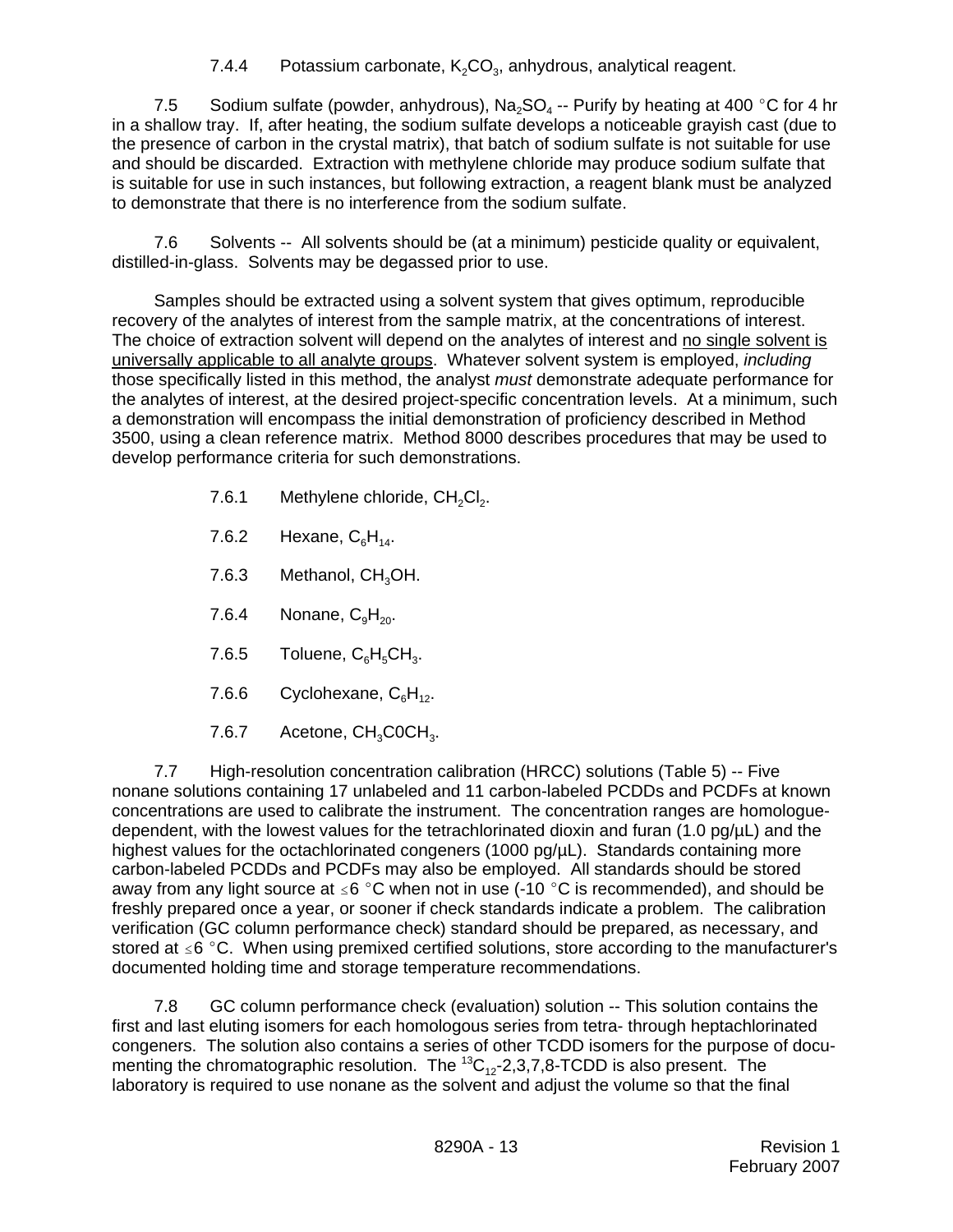concentration does not exceed 100 pg/uL per congener. Table 7 summarizes the qualitative composition (minimum requirement) of this performance evaluation solution.

7.9 Sample fortification solution -- This nonane solution contains the nine internal standards at the nominal concentrations that are listed in Table 2. The solution contains at least one carbon-labeled standard for each homologous series, and it is used to measure the concentrations of the native substances. (Note that  ${}^{13}C_{12}$ -OCDF is not present in the solution.) Standards containing more carbon-labeled PCDDs and PCDFs may also be employed, provided that the same labeled compounds are contained in the calibration standards in Sec. 7.7.

7.10 Recovery standard solution -- This nonane solution contains two recovery standards,  ${}^{13}C_{12}$ -1,2,3,4-TCDD and  ${}^{13}C_{12}$ -1,2,3,7,8,9-HxCDD, at a nominal concentration of 50 pg/µL per compound. 10 to 50 µL (depending on the matrix) of this solution will be spiked into each sample extract before the final concentration step and HRGC/HRMS analysis.

# 8.0 SAMPLE COLLECTION, PRESERVATION, AND STORAGE

# 8.1 Sample collection

8.1.1 Sample collection personnel should, to the extent possible, homogenize samples in the field before filling the sample containers. This should minimize or eliminate the necessity for sample homogenization in the laboratory. The analyst should make a judgment, based on the appearance of the sample, regarding the necessity for additional mixing. If the sample is clearly not homogeneous, the entire contents should be transferred to a glass or stainless steel pan for mixing with a stainless steel spoon or spatula before removal of a sample portion for analysis.

8.1.2 Grab and composite samples must be collected in glass containers. Conventional sampling practices must be followed. The bottle must not be prewashed with sample before collection. Sampling equipment must be free of potential sources of contamination.

8.2 Grinding or blending of fish samples -- If not otherwise specified in a project plan, the whole fish (frozen) should be blended or ground to provide a homogeneous sample. The use of a stainless steel meat grinder with a 3 to 5 mm hole size inner plate is recommended. In some circumstances, analysis of fillet or specific organs of fish may be requested. If so requested, the above whole fish requirement is superseded.

8.3 Recommended sample storage and holding times -- All samples should be stored at  $\leq 6$  °C, or lower, in the dark, extracted within 30 days and completely analyzed within 45 days of extraction. Fish and adipose tissue samples should be stored at  $<$  -10 °C in the dark, and should be extracted within 30 days and completely analyzed within 45 days of collection.

8.4 Unused portions of samples and sample extracts should be stored at  $\leq 6$  °C in the dark for six months after sample receipt to allow further analyses if necessary.

NOTE: The holding times listed in this method are recommendations. PCDDs and PCDFs are very stable in a variety of matrices, and holding times under the conditions listed in this section may be as long as a year for certain matrices.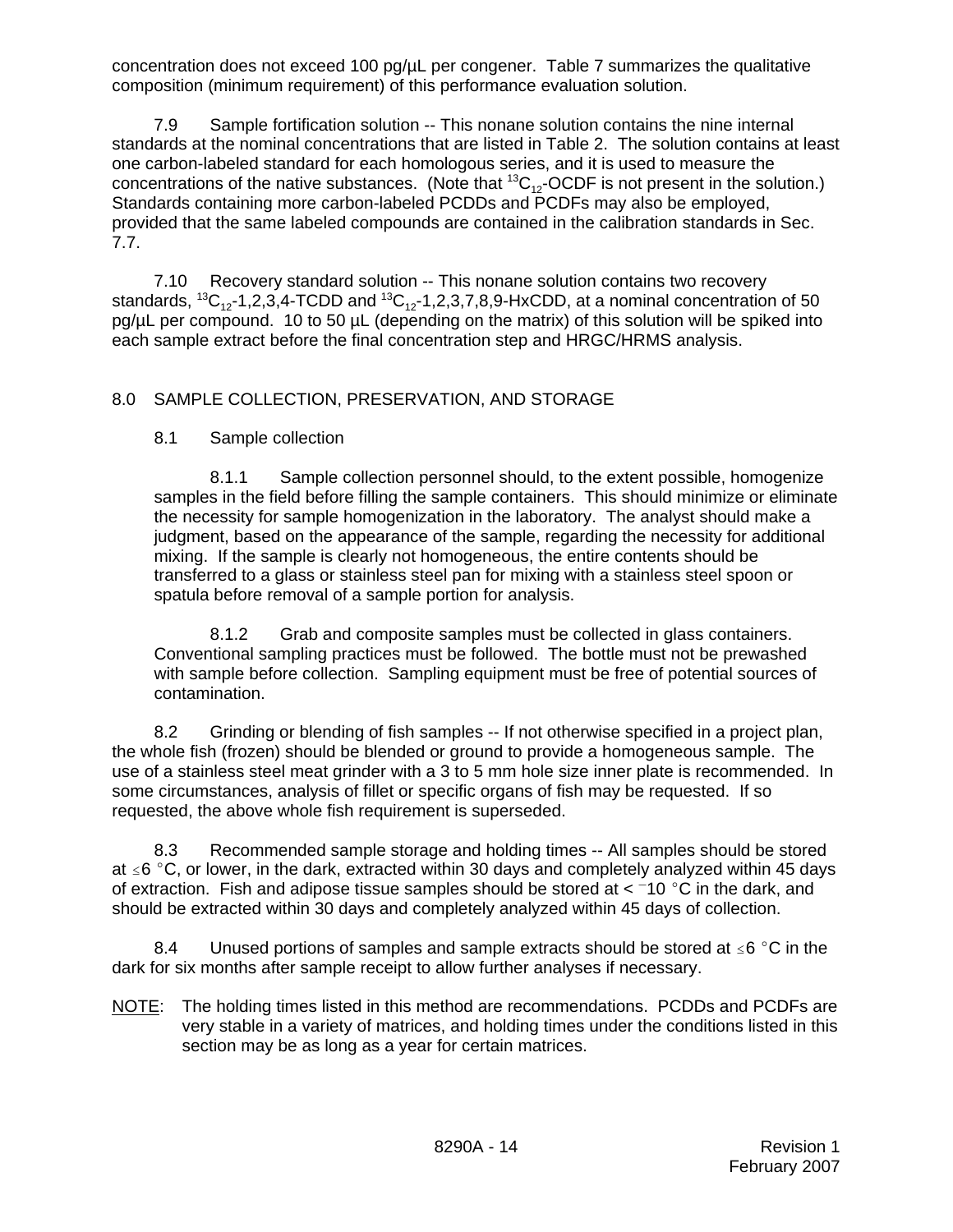## 8.5 Phase separation

This is a guideline for phase separation for very wet (>25 percent water) soil, sediment and paper pulp samples. Place a 50-g portion in a suitable centrifuge bottle and centrifuge for 30 min at 2,000 rpm. Remove the bottle and mark the interface level on the bottle. Estimate the relative volume of each phase. With a disposable pipet, transfer the liquid layer into a clean bottle. Mix the solid with a stainless steel spatula and remove a portion to be weighed and analyzed (percent dry weight determination, extraction). Return the remaining solid portion to the original sample bottle (empty) or to a clean sample bottle that is properly labeled, and store it as appropriate. Analyze the solid phase by using only the soil, sediment and paper pulp method. Take note of, and report, the estimated volume of liquid before disposing of the liquid as a liquid waste.

8.6 Soil, sediment, or paper sludge (pulp) percent dry weight determination

When results are to be reported on a dry-weight basis, the percent dry weight of soil, sediment or paper pulp samples may be determined according to the following procedure. Weigh a 10-g portion of the soil or sediment sample  $(\pm 0.5 \text{ g})$  to three significant figures. Dry it to constant weight at 110  $\degree$ C in an adequately ventilated oven. Allow the sample to cool in a desiccator. Weigh the dried solid to three significant figures. Calculate and report the percent dry weight. Do not use this solid portion of the sample for extraction, but instead dispose of it as hazardous waste.

> % dry weight  $=$   $\frac{g \text{ of }$  dry sample g of sample × 100

- WARNING: Finely divided soils and sediments contaminated with PCDDs/PCDFs are hazardous because of the potential for inhalation or ingestion of particles containing PCDDs/PCDFs (including 2,3,7,8-TCDD). Such samples should be handled in a confined environment (i.e., a closed hood or a glove box).
	- 8.7 Lipid content determination

8.7.1 Fish tissue -- To determine the lipid content of fish tissue, concentrate 125 mL of the fish tissue extract (Sec. 11.2.2), in a tared 200-mL round-bottom flask, on a rotary evaporator until a constant weight is achieved.

> % lipid =  $\frac{\text{weight of residue} \times 2}{\frac{1}{2}}$ weight of sample × 100

The factor of 2 accounts for the use of half of the extract (e.g., 125 mL of 250 mL total volume) for the lipid determination.

Dispose of the lipid residue as a hazardous waste if the results of the analysis indicate the presence of PCDDs or PCDFs.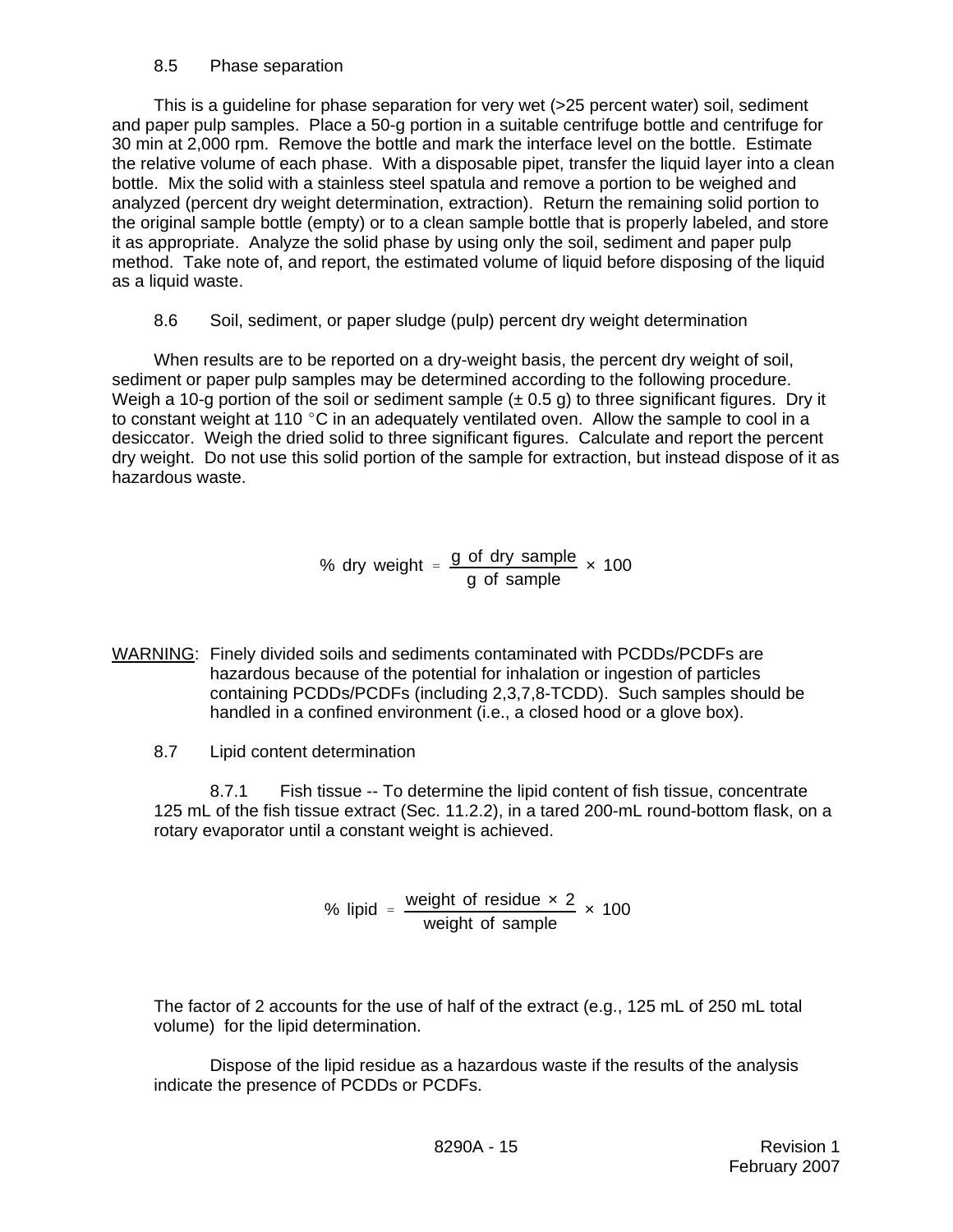Other procedures and other extract volumes may be employed for the lipid determination, provided that they are clearly described and documented. Adjustments to the amount of internal standards spiked in Sec. 11.1 will be required if different volumes are employed.

8.7.2 Adipose tissue -- Details for the determination of the adipose tissue lipid content are provided in Sec. 11.3.3.

8.8 Also see the introductory material to Chapter Four, "Organic Analytes," for general information related to sample collection, preservation, and storage.

## 9.0 QUALITY CONTROL

9.1 Refer to Chapter One for guidance on quality assurance (QA) and quality control (QC) protocols. When inconsistencies exist between QC guidelines, method-specific QC criteria take precedence over both technique-specific criteria and those criteria given in Chapter One, and technique-specific QC criteria take precedence over the criteria in Chapter One. Any effort involving the collection of analytical data should include development of a structured and systematic planning document, such as a Quality Assurance Project Plan (QAPP) or a Sampling and Analysis Plan (SAP), which translates project objectives and specifications into directions for those that will implement the project and assess the results. Each laboratory should maintain a formal quality assurance program. The laboratory should also maintain records to document the quality of the data generated. All data sheets and quality control data should be maintained for reference or inspection.

9.2 Refer to Method 8000 for specific determinative method QC procedures. Refer to Method 3500 for QC procedures to validate sample extraction and ensure the proper operation of the various sample preparation techniques. If an extract cleanup procedure is performed, refer to Method 3600 for the appropriate QC procedures. Any more specific QC procedures provided in this method will supersede those noted in Methods 8000, 3500, or 3600.

 9.3 System performance criteria -- System performance criteria are presented below. The laboratory may use the recommended GC column described in Sec. 6.2. The laboratory must document that all applicable system performance criteria (described in Sec. 9.3) were met before it analyses any sample. Sec. 11.6.1 provides recommended GC conditions that can be used to satisfy the required criteria. Figure 3 provides a typical 12-hr analysis sequence, whereby the response factors and mass spectrometer resolving power checks must be performed at the beginning and the end of each 12-hr period of operation. A GC column performance check is only required at the beginning of each 12-hr period during which samples are analyzed. An HRGC/HRMS method blank run is required between a calibration run and the first sample run. The same method blank extract may thus be analyzed more than once if the number of samples within a batch requires more than 12 hr of analyses.

# 9.3.1 GC column performance

9.3.1.1 Inject 2 µL of an aliquot (Sec. 6.1.1) of the column performance check solution (Sec. 7.8) and acquire selected ion monitoring (SIM) data as described in Sec. 11.6.2 within a total cycle time of  $\leq 1$  sec (Sec. 11.6.3.1).

9.3.1.2 The chromatographic separation between 2,3,7,8-TCDD and the peaks representing any other unlabeled TCDD isomers must be resolved with a valley of  $\leq$  25 percent (Figure 4), where: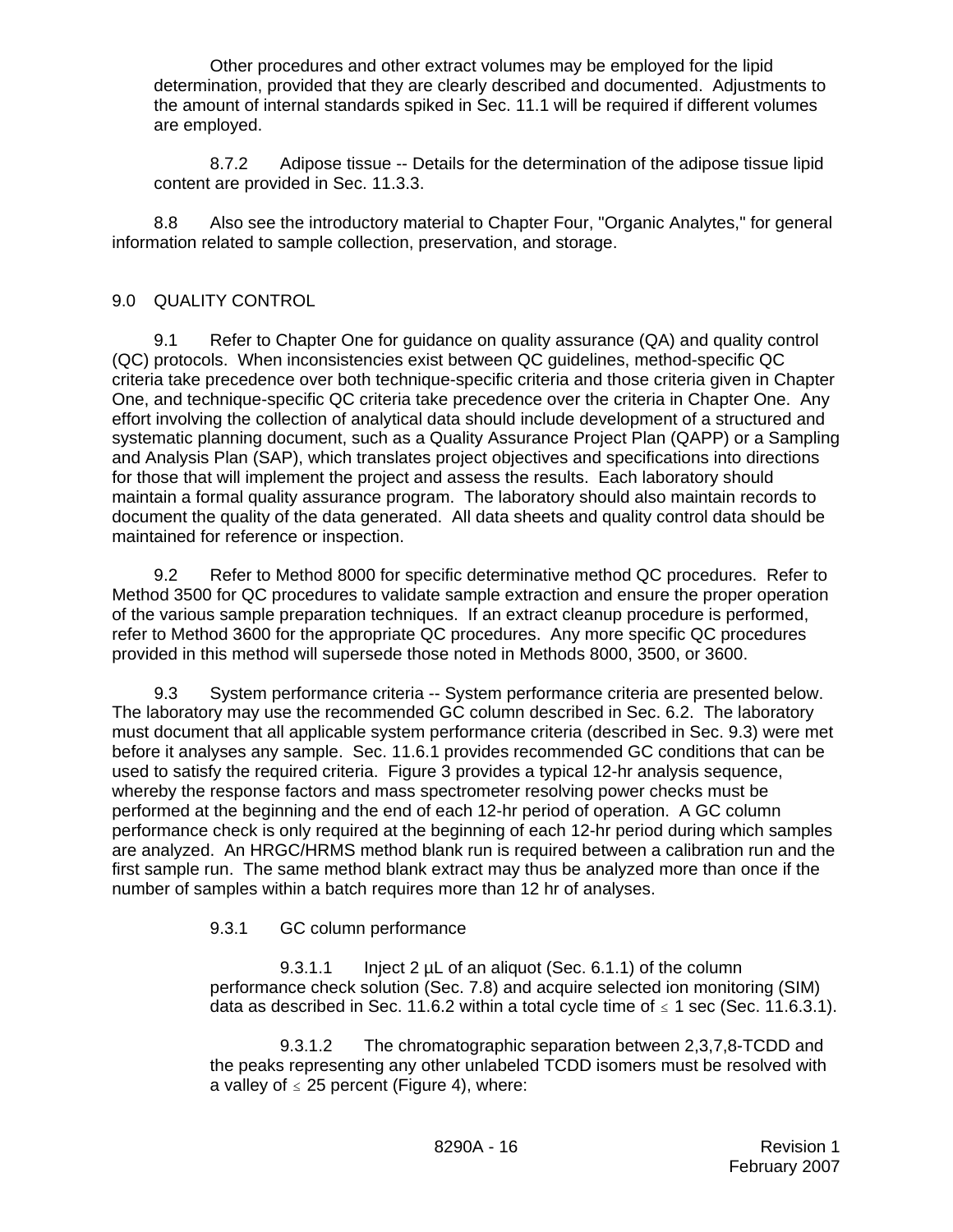$x =$  measured as in Figure 4 from the 2,3,7,8-closest TCDD eluting isomer  $y =$  the peak height of 2,3,7,8-TCDD

It is the responsibility of the laboratory to verify the conditions suitable for the appropriate resolution of 2,3,7,8-TCDD from all other TCDD isomers. The GC column performance check solution also contains the known first and last PCDD/PCDF eluters under the conditions described in this protocol. Their retention times are used to determine the five homologue retention time windows that are used for qualitative (Sec. 11.8.4.1) and quantitative purposes. All peaks (that includes  ${}^{13}C_{12}$ -2,3,7,8-TCDD) should be labeled and identified on the chromatograms. Furthermore, all first eluters of a homologous series should be labeled with the letter "F," and all last eluters of a homologous series should be labeled with the letter "L" (Figure 4 shows an example of peak labeling for TCDD isomers). Any individual selected ion current profile (SICP) (for the tetras, this would be the SICP for m/z 322 and m/z 304) or the reconstructed homologue ion current (for the tetras, this would correspond to  $m/z$  320 +  $m/z$  322 +  $m/z$  304 +  $m/z$ 306) constitutes an acceptable form of data presentation. An SICP for the labeled compounds (e.g., m/z 334 for labeled TCDD) is also required.

9.3.1.3 The retention times for the switching of SIM ions characteristic of one homologous series to the next higher homologous series must be indicated in the SICP. Accurate switching at the appropriate times is absolutely necessary for accurate monitoring of these compounds. Allowable tolerance on the daily verification with the GC performance check solution should be better than 10 sec for the absolute retention times of all the components of the mixture. Particular caution should be exercised for the switching time between the last tetrachlorinated congener (i.e., 1,2,8,9-TCDD) and the first pentachlorinated congener (i.e., 1,3,4,6,8-PeCDF), as these two compounds elute within 15 sec of each other on the 60-m DB-5 column. A laboratory with a GC/MS system that is not capable of detecting both congeners (1,2,8,9-TCDD and 1,3,4,6,8-PeCDF) within one analysis must take corrective action. If the recommended column is not used, then the first- and last-eluting isomer of each homologue must be determined experimentally on the column which is used, and the appropriate isomers must then be used for window definition and switching times.

## 9.3.2 Mass spectrometer performance

9.3.2.1 The mass spectrometer must be operated in the electron ionization mode. A static resolving power of at least 10,000 (10 percent valley definition) must be demonstrated at appropriate masses before any analysis is performed (Sec. 11.8). Static resolving power checks must be performed at the beginning and at the end of each 12-hr period of operation. However, it is recommended that a check of the static resolution be made and documented before and after each analysis. Corrective action must be implemented whenever the resolving power does not meet the requirement.

9.3.2.2 Chromatography time for PCDDs and PCDFs exceeds the long term mass stability of the mass spectrometer. Because the instrument is operated in the high-resolution mode, mass drifts of a few ppm (e.g., 5 ppm in mass) can have serious adverse effects on instrument performance. Therefore, a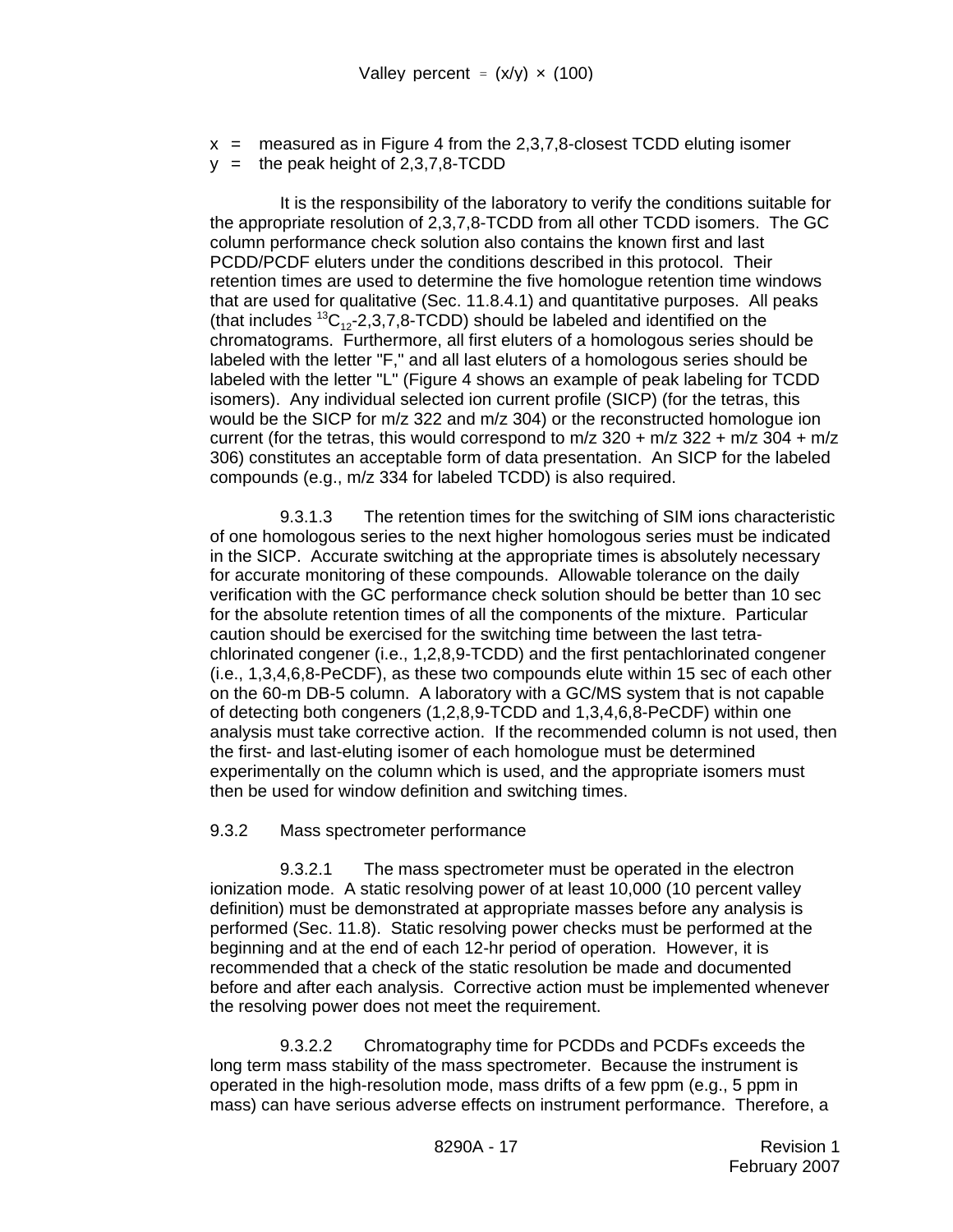mass drift correction is mandatory. To that effect, it is recommended to select a lock-mass ion from the reference compound (PFK is recommended) used for tuning the mass spectrometer. The selection of the lock-mass ion is dependent on the masses of the ions monitored within each descriptor. Table 6 offers some suggestions for the lock-mass ions. However, an acceptable lock-mass ion at any mass between the lightest and heaviest ion in each descriptor can be used to monitor and correct mass drifts. The level of the reference compound (PFK) metered into the ion chamber during HRGC/HRMS analyses should be adjusted so that the amplitude of the most intense selected lock-mass ion signal (regardless of the descriptor number) does not exceed 10 percent of the full scale deflection for a given set of detector parameters. Under those conditions, sensitivity changes that might occur during the analysis can be more effectively monitored.

NOTE: Excessive PFK (or any other reference substance) may cause noise problems and contamination of the ion source resulting in an increase in downtime for source cleaning.

9.3.2.3 Documentation of the instrument resolving power must then be accomplished by recording the peak profile of the high-mass reference signal (m/z 380.9760) obtained during the above peak matching experiment by using the lowmass PFK ion at m/z 304.9824 as a reference. The minimum resolving power of 10,000 must be demonstrated on the high-mass ion while it is transmitted at a lower accelerating voltage than the low-mass reference ion, which is transmitted at full sensitivity. The format of the peak profile representation (Figure 5) must allow manual determination of the resolution, i.e., the horizontal axis must be a calibrated mass scale (amu or ppm per division). The result of the peak width measurement (performed at 5 percent of the maximum, which corresponds to the 10 percent valley definition) must appear on the hard copy and cannot exceed 100 ppm at m/z 380.9760 (or 0.038 amu at that particular mass).

9.4 Initial demonstration of proficiency

Each laboratory must demonstrate initial proficiency with each sample preparation and determinative method combination it utilizes, by generating data of acceptable accuracy and precision for target analytes in a clean matrix. The laboratory must also repeat the demonstration of proficiency whenever new staff members are trained or significant changes in instrumentation are made. See Method 8000 for information on how to accomplish a demonstration of proficiency.

9.5 Initially, before processing any samples, the analyst should demonstrate that all parts of the equipment in contact with the sample and reagents are interference-free. This is accomplished through the analysis of a method blank. As a continuing check, each time samples are extracted, cleaned up, and analyzed, and when there is a change in reagents, a method blank should be prepared and analyzed for the compounds of interest as a safeguard against chronic laboratory contamination. If a peak is observed within the retention time window of any analyte that would prevent the determination of that analyte, determine the source and eliminate it, if possible, before processing the samples. The blanks should be carried through all stages of sample preparation and analysis.

9.6 Sample quality control for preparation and analysis

9.6.1 Performance evaluation samples -- When available, performance evaluation (PE) samples containing known amounts of unlabeled 2,3,7,8-substituted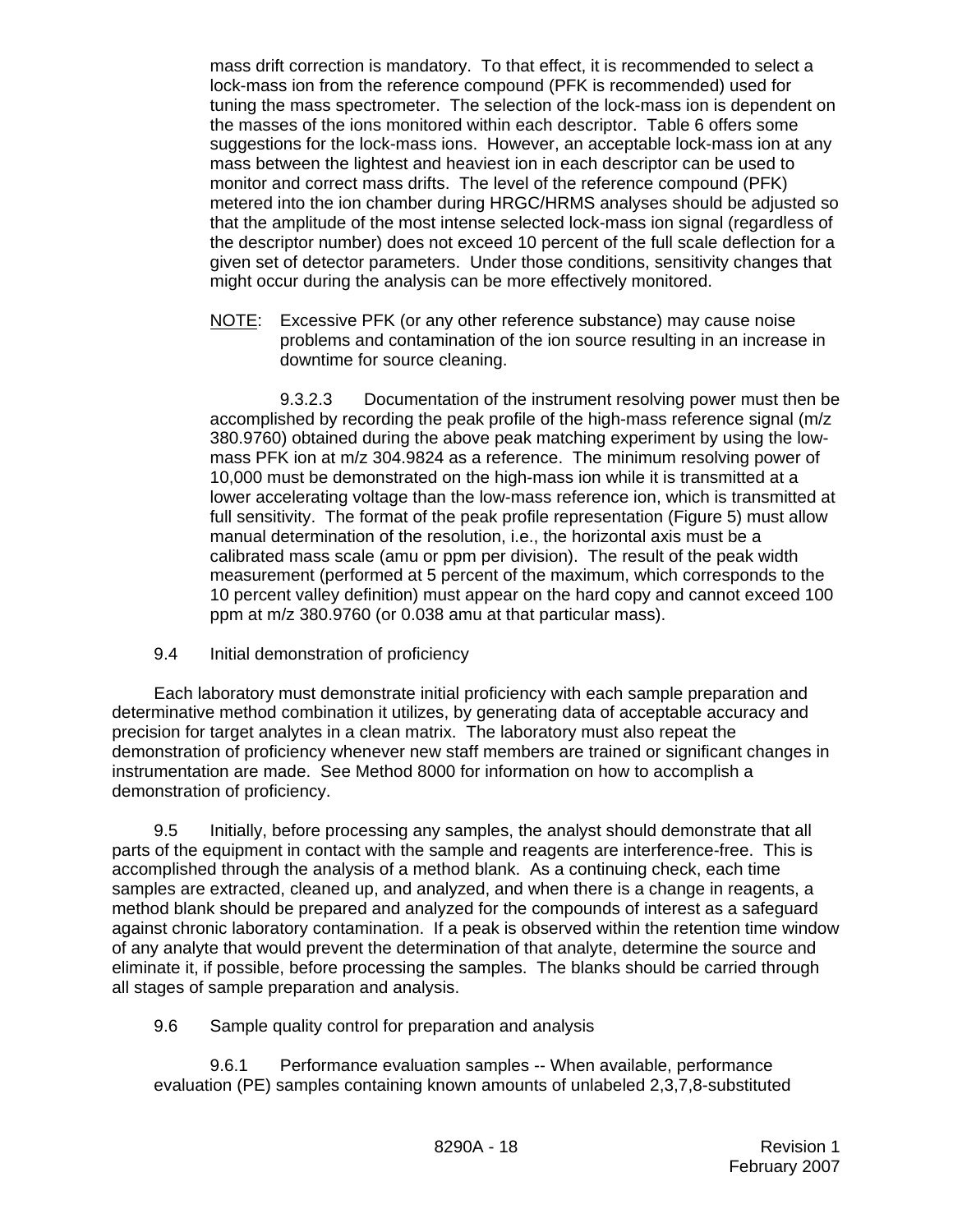## 9.6.2 Performance check solutions

9.6.2.1 At the beginning of each 12-hr period during which samples are to be analyzed, an aliquot of the (1) GC column performance check solution and (2) high-resolution concentration calibration solution No. 3 (HRCC-3; see Table 5) must be analyzed to demonstrate adequate GC resolution and sensitivity, response factor reproducibility, and mass range calibration, and to establish the PCDD/PCDF retention time windows. A mass resolution check must also be performed to demonstrate adequate mass resolution using an appropriate reference compound (PFK is recommended). If the required criteria are not met, remedial action must be taken before any samples are analyzed. Alternatively, these check sample analyses may be combined into one run using a commercially prepared standard.

9.6.2.2 To validate positive sample data, the routine or continuing calibration (HRCC-3; Table 5) and the mass resolution check must be performed also at the end of each 12-hr period during which samples are analyzed. Furthermore, an HRGC/HRMS method blank run should be recorded following a calibration run and prior to the first sample run.

> 9.6.2.2.1 If the laboratory operates only during one period (shift) each day of 12 hr or less, the GC performance check solution must be analyzed only once (at the beginning of the period) to validate the data acquired during the period. However, the mass resolution and continuing calibration checks must be performed at the beginning as well as at the end of the period.

> 9.6.2.2.2 If the laboratory operates during consecutive 12 hr periods (shifts), analysis of the GC performance check solution must be performed at the beginning of each 12-hr period. The mass resolution and continuing calibration checks from the previous period can be used for the beginning of the next period.

9.6.2.3 Results of at least one analysis of the GC column performance check solution and of two mass resolution and continuing calibration checks must be reported with the sample data collected during a 12-hr period.

9.6.2.4 Deviations from criteria specified for the GC performance check or for the mass resolution check invalidate all positive sample data collected between analyses of the performance check solution, and the extracts from those positive samples must be reanalyzed.

If the routine calibration run fails at the beginning of a 12-hr shift, the instructions in Sec. 11.7.4.4 must be followed. If the continuing calibration check performed at the end of a 12 hr period fails by no more than 25 percent RPD for the 17 unlabeled compounds and 35 percent RPD for the 9 labeled reference compounds, use the mean to the two "daily" RF values from the two daily routine calibration runs to compute the analyte concentrations, instead of the  $\overline{\text{RF}}$  values obtained from the initial calibration. A new initial calibration (new  $\overline{\text{RF}}$ s) is required immediately (within 2 hr) following the analysis of the samples, whenever the RPD from the end-of-shift routine calibration exceeds 25 percent or 35 percent,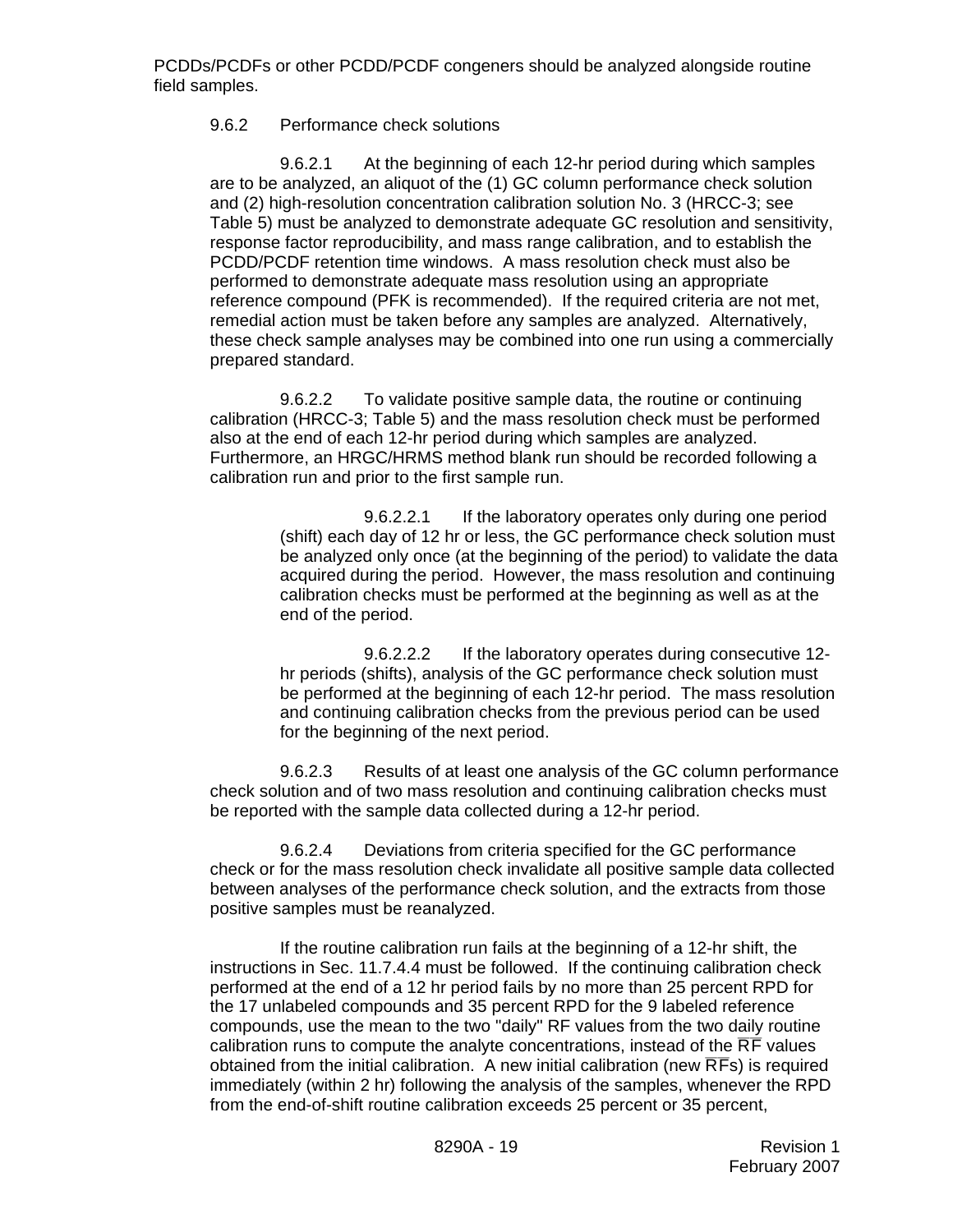respectively. Failure to perform a new initial calibration immediately following the analysis of the samples will automatically require reanalysis of all positive sample extracts analyzed before the failed end-of-shift continuing calibration check.

9.6.3 The GC column performance check mixture, high-resolution concentration calibration solutions, and the sample fortification solutions may be obtained from commercial sources.

9.6.4 Field blanks -- Batches of field samples may contain a field blank sample of uncontaminated soil, sediment or water that is to be fortified before analysis according to Sec. 9.6.4.1. In addition to this field blank, a batch of samples may include a rinsate, which is a portion of the solvent that was used to rinse sampling equipment. The rinsate is analyzed to assure that the samples were not contaminated by the sampling equipment.

9.6.4.1 Fortified field blank (OPTIONAL)

9.6.4.1.1 Weigh a 10-g portion or use 1-L (for aqueous samples) of the designated field blank sample and add 100  $\mu$ L of the solution containing the nine internal standards (Table 2) diluted with 1.0 mL acetone (Sec. 11.1).

9.6.4.1.2 Extract by using the procedures beginning in Secs. 11.4.5 or 11.4.6, as applicable, add 10  $\mu$ L of the recovery standard solution (Sec. 7.10) and analyze a 2-uL aliquot of the concentrated extract.

9.6.4.1.3 Calculate the concentration (Sec. 11.9.1) of 2,3,7,8-substituted PCDDs/PCDFs and the percent recovery of the internal standards (Sec. 11.9.2).

## 9.6.4.2 Rinsate sample (OPTIONAL)

9.6.4.2.1 Take a 100-mL  $(\pm 0.5$  mL) portion of the sampling equipment rinse solvent (rinsate sample), filter, if necessary, and add 100 µL of the solution containing the nine internal standards (Table 2).

9.6.4.2.2 Using a K-D apparatus, concentrate to about 5 mL.

NOTE: As an option, a rotary evaporator may be used in place of the K-D apparatus for the concentration of the rinsate.

9.6.4.2.3 Transfer the 5 mL concentrate from the K-D concentrator tube in 1-mL portions to a 1-mL minivial, reducing the volume in the minivial as necessary with a gentle stream of dry nitrogen.

9.6.4.2.4 Rinse the K-D concentrator tube with two 0.5 mL portions of hexane and transfer the rinses to the 1 mL minivial. Concentrate with dry nitrogen, as necessary.

9.6.4.2.5 Just before analysis, add 10 µL of the recovery standard solution (Table 2) and reduce the volume to its final volume, as necessary (Sec. 11.8.1). No column chromatography is required.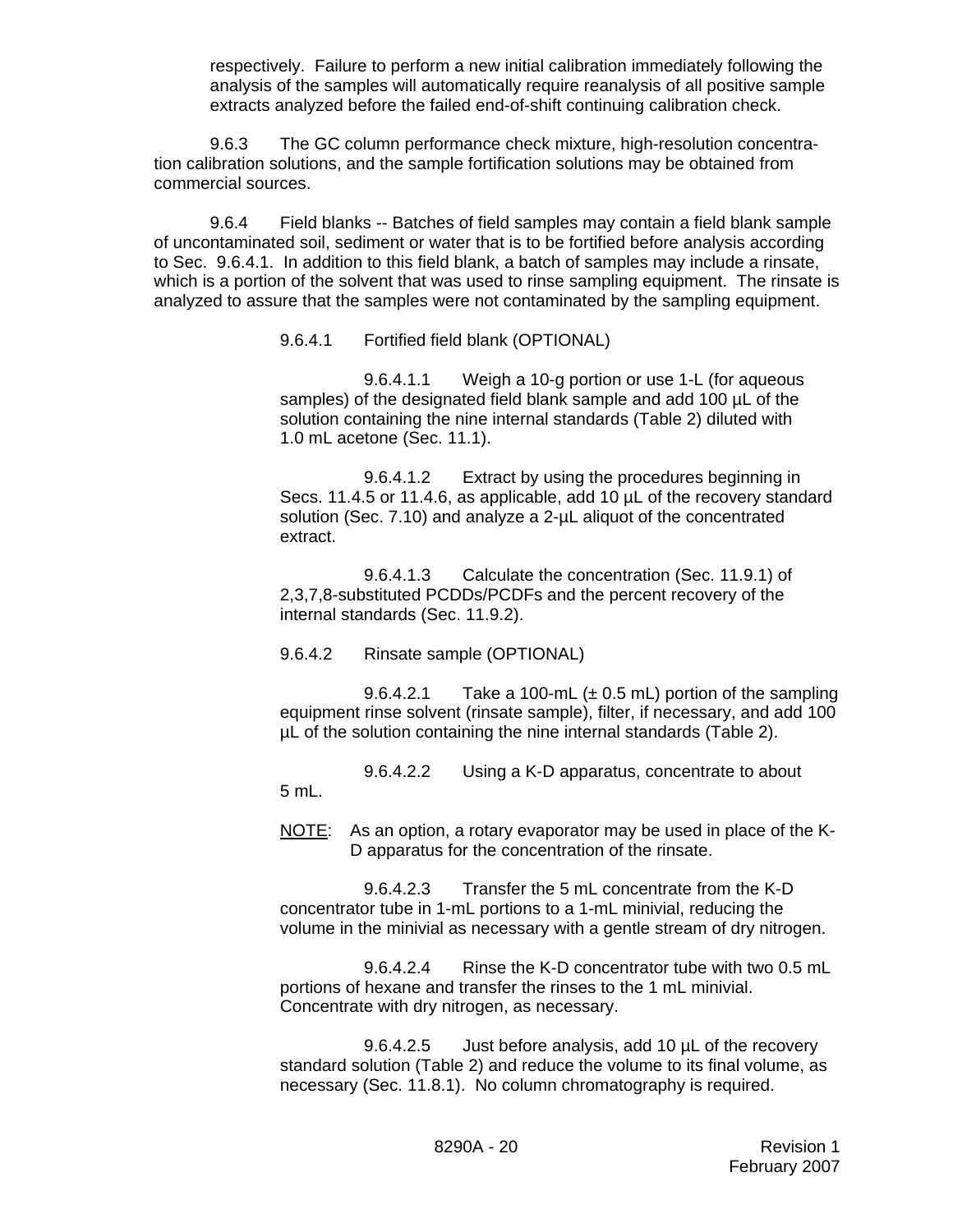9.6.4.2.6 Analyze an aliquot of the solution following the same procedures used to analyze samples.

9.6.4.2.7 Report percent recovery of the internal standard and the presence of any PCDD/PCDF compounds in µg/L of rinsate solvent.

### 9.6.5 Duplicate analyses (OPTIONAL)

In each batch of samples, locate the sample designated for duplicate analysis (the sample may be labeled "double volume"), and analyze a second 10-g soil or sediment sample portion or 1-L water sample, or an appropriate amount of the type of matrix under consideration.

9.6.5.1 The results of the laboratory duplicates (percent recovery and concentrations of 2,3,7,8-substituted PCDD/PCDF compounds) should agree within 25 percent relative difference (difference expressed as percentage of the mean). Report all results.

9.6.5.2 Recommended actions to help locate problems

- (1) Verify satisfactory instrument performance (Secs. 9.3 and 9.6).
- (2) If possible, verify that no error was made while weighing the sample portions.
- (3) Review the analytical procedures with the performing laboratory personnel.

9.7 Percent recovery of the internal standards -- For each sample, method blank and rinsate, calculate the percent recovery (Sec. 11.9.2). The percent recovery should be between 40 percent and 135 percent for all 2,3,7,8-substituted internal standards.

NOTE: A low or high percent recovery for a blank does not require discarding the analytical data but it may indicate a potential problem with future analytical data.

9.8 Identification criteria

9.8.1 If either one of the identification criteria appearing in Secs. 11.8.4.1.1 through 11.8.4.1.4 is not met for an homologous series, it is reported that the sample does not contain unlabeled 2,3,7,8-substituted PCDD/PCDF isomers for that homologous series at the calculated quantitation limit (Sec. 11.9.5)

9.8.2 If the first initial identification criteria (Secs. 11.8.4.1.1 through 11.8.4.1.4) are met, but the criteria appearing in Secs. 11.8.4.1.5 and 11.8.4.2 are not met, that sample is presumed to contain interfering contaminants. This must be noted on the analytical report form, and the sample should be rerun or the extract reanalyzed.

 9.9 The analysis of method blanks is critical to the provision of meaningful sample results.

9.9.1 Method blanks should be prepared at a frequency of at least 5%, that is, one method blank for each group of up to 20 samples prepared at the same time, by the same procedures.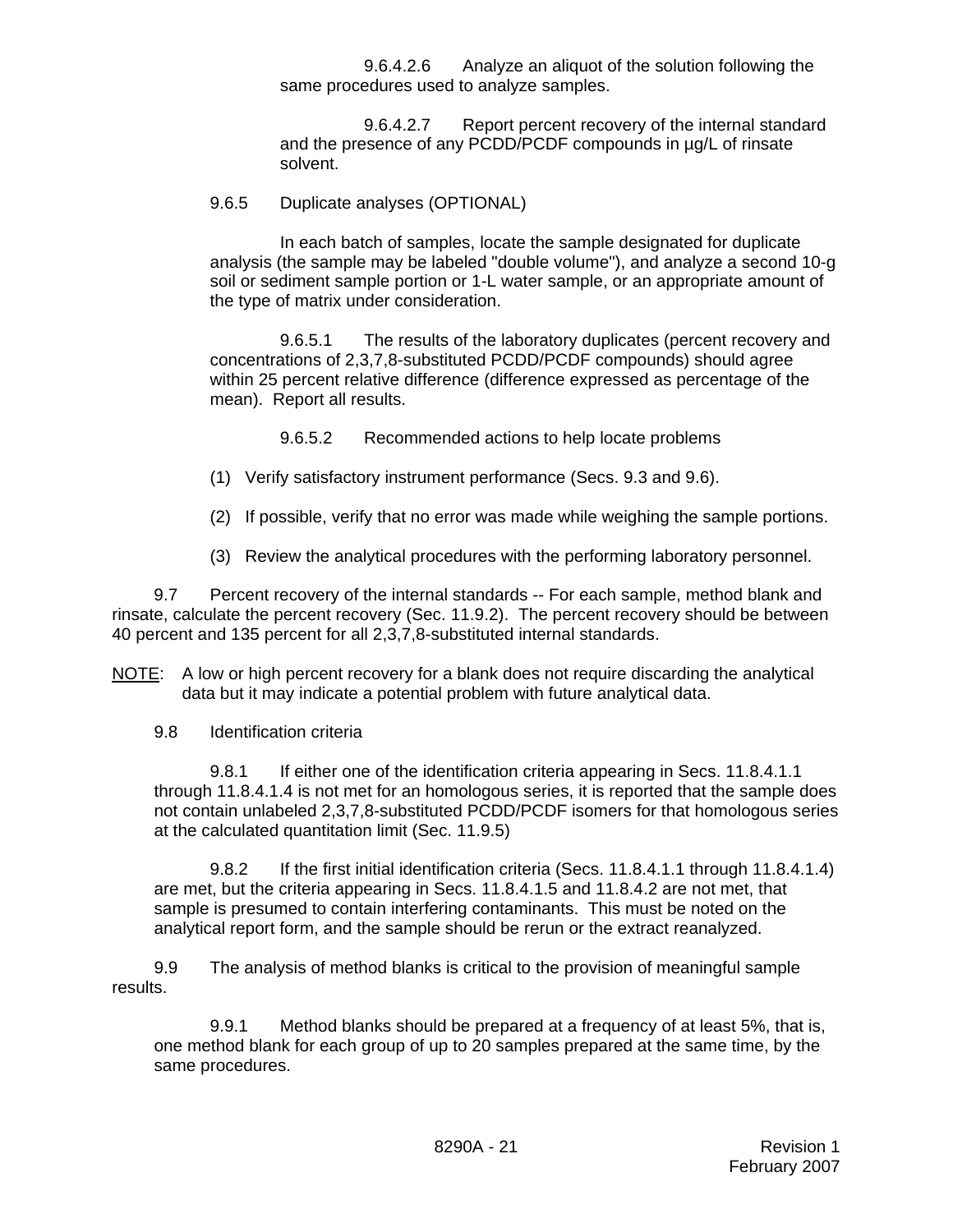9.9.2 When sample extracts are subjected to cleanup procedures, the associated method blank must also be subjected to the same cleanup procedures.

9.9.3 If the method blank results do not meet the project-specific acceptance criteria, then the laboratory should take corrective action to locate and reduce the source of the contamination and to re-extract and reanalyze any samples associated with the contaminated method blank.

9.9.4 The laboratory should not subtract the results of the method blank from those of any associated samples. Such "blank subtraction" is inappropriate and often leads to negative sample results. If the method blank results do not meet the acceptance criteria in 9.9.3 and reanalysis is not practical, then the data user should be provided with the sample results, the method blank results, and a discussion of the corrective actions undertaken by the laboratory.

9.10 It is recommended that the laboratory adopt additional quality assurance practices for use with this method. The specific practices that are most productive depend upon the needs of the laboratory and the nature of the samples. Whenever possible, the laboratory should analyze standard reference materials and participate in relevant performance evaluation studies.

## 10.0 CALIBRATION AND STANDARDIZATION

See Sec 11.7 for information on calibration and standardization.

#### 11.0 PROCEDURE

#### 11.1 Internal standard addition

The sample fortification solution (Sec. 7.9) containing the carbon-labeled internal standards is added to each sample prior to extraction.

11.1.1 Select an appropriately sized sample aliquot. Typical sample size requirements for different matrices are given in Sec. 11.4 and in Table 1. Transfer the sample portion to a tared flask and determine its weight.

11.1.2 Except for adipose tissue, add an appropriate quantity of the sample fortification mixture (Sec. 7.9) to the sample. All samples should be spiked with 100 µL of the sample fortification mixture to give internal standard concentrations as indicated in Table 1. As an example, for  ${}^{13}C_{12}$ -2,3,7,8-TCDD, a 10-g soil sample requires the addition of 1000 pg of  ${}^{13}C_{12}$ -2,3,7,8-TCDD to give the required 100 ppt fortification level. The fish tissue sample (20 g) must be spiked with 200 µL of the internal standard solution, because half of the extract will be used to determine the lipid content (Sec. 8.7.1).

11.1.2.1 For the fortification of soil, sediment, fly ash, water, fish tissue, paper pulp and wet sludge samples, mix the sample fortification solution with 1.0 mL acetone.

11.1.2.2 Do not dilute the nonane solution for the other matrices.

11.1.2.3 The fortification of adipose tissue is carried out at the time of homogenization (Sec. 11.3.2.3).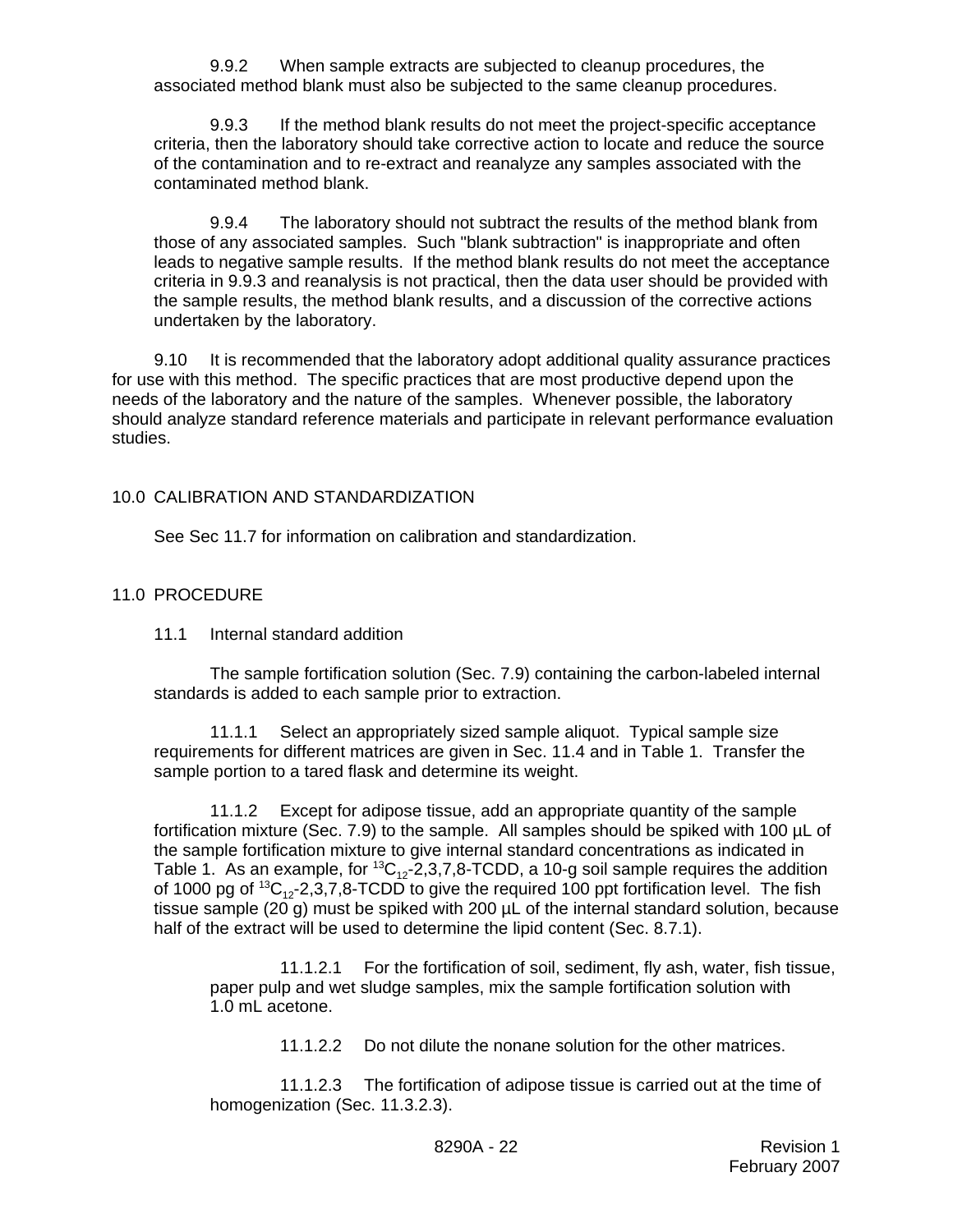11.2 Extraction and purification of fish and paper pulp samples

11.2.1 Add 60 g of anhydrous sodium sulfate to a 20-g portion of a homogeneous fish sample (Sec. 8.2) and mix thoroughly with a stainless steel spatula. After breaking up any lumps, place the fish/sodium sulfate mixture in the Soxhlet apparatus on top of a glass wool plug. Add 250 mL of methylene chloride or hexane/methylene chloride (1:1) to the Soxhlet apparatus and reflux for 16 hr. The solvent must cycle completely through the system five to ten times per hour. Follow the same procedure for the partially dewatered paper pulp sample (using a 10-g sample, 30 g of anhydrous sodium sulfate and 200 mL of toluene).

NOTE: As an option, a Soxhlet/Dean-Stark extractor system may be used, with toluene as the solvent. No sodium sulfate is added when using this option.

11.2.2 Transfer the fish extract from Sec. 11.2.1 to a 250-mL volumetric flask and fill to the mark with methylene chloride. Mix well, then remove 125 mL for the determination of the lipid content (Sec. 8.7.1). Transfer the remaining 125 mL of the extract, plus two 15-mL hexane/methylene chloride rinses of the volumetric flask, to a K-D apparatus equipped with a Snyder column. Quantitatively transfer all of the paper pulp extract to a K-D apparatus equipped with a Snyder column.

NOTE: As an option, a rotary evaporator may be used in place of the K-D apparatus for the concentration of the extracts.

11.2.3 Add a PTFE (or equivalent) boiling chip. Concentrate the extract in a water bath to an apparent volume of 10 mL. Remove the apparatus from the water bath and allow to cool for 5 minutes.

11.2.4 Add 50 mL of hexane and a new boiling chip to the K-D flask. Concentrate in a water bath to an apparent volume of 5 mL. Remove the apparatus from the water bath and allow to cool for 5 minutes.

NOTE: The methylene chloride must have been completely removed before proceeding with the next step.

11.2.5 Remove and invert the Snyder column and rinse it into the K-D apparatus with two 1-mL portions of hexane. Decant the contents of the K-D apparatus and concentrator tube into a 125-mL separatory funnel. Rinse the K-D apparatus with two additional 5-mL portions of hexane and add the rinses to the funnel. Proceed with the appropriate cleanup according to the instructions in Sec. 11.5.

11.3 Extraction and purification of human adipose tissue

11.3.1 Human adipose tissue samples must be stored at a temperature of -20 <sup>o</sup>C or lower from the time of collection until the time of analysis. The use of chlorinated materials during the collection of the samples must be avoided. Samples are handled with stainless steel forceps, spatulas, or scissors. All sample bottles (glass) are cleaned as indicated in Sec. 6.4. PTFE-lined caps should be used.

NOTE: The storage temperature of  $-20$  °C in Sec. 11.3.1 is the maximum storage temperature permissible for adipose tissue samples. Lower storage temperatures are recommended.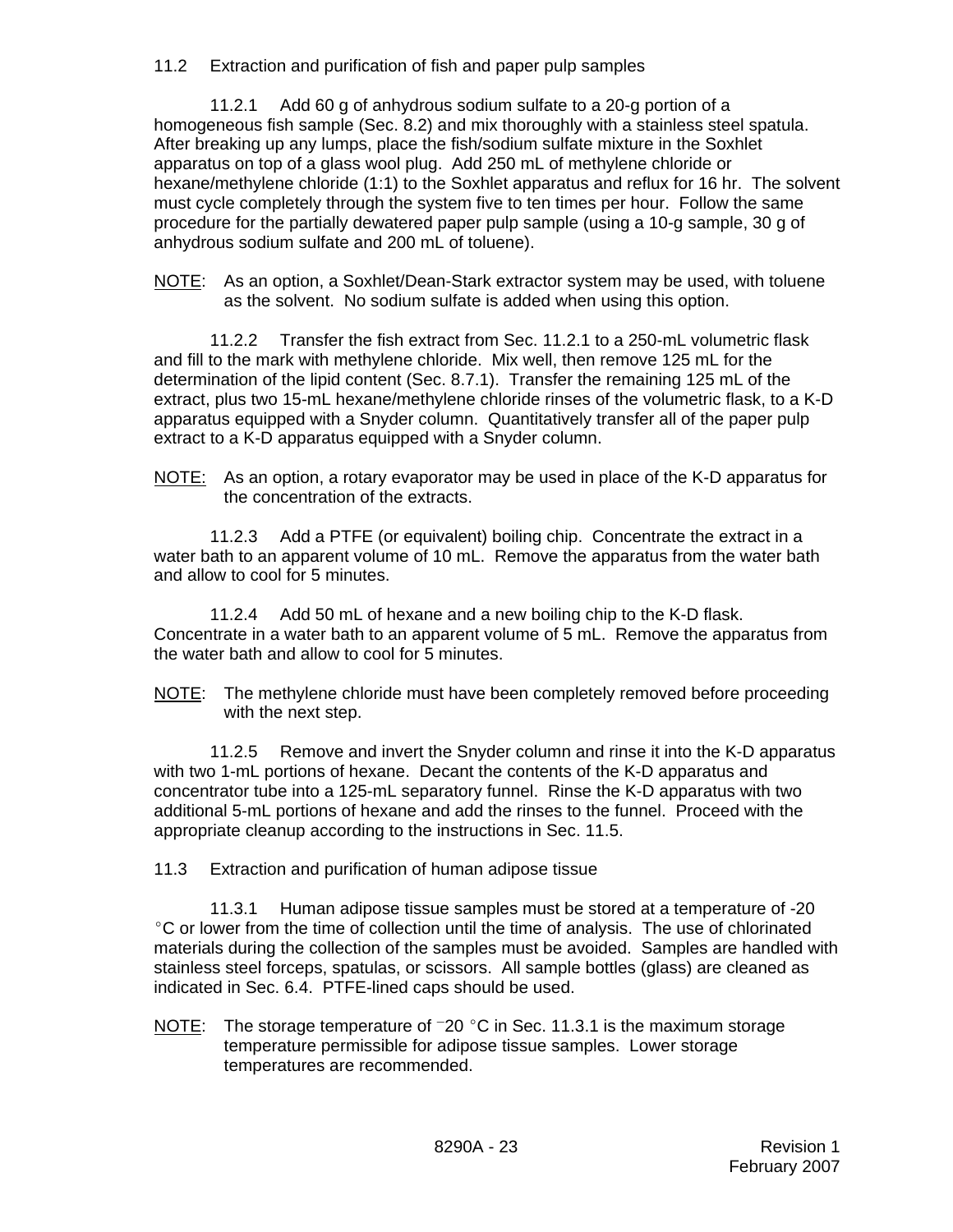#### 11.3.2 Adipose tissue extraction

11.3.2.1 Weigh a 10-g portion of a frozen adipose tissue sample to the nearest 0.01 g, into a culture tube (2.2 x 15 cm).

NOTE: The sample size may be smaller, depending on availability. In such situations, the analyst is required to adjust the volume of the internal standard solution added to the sample to meet the fortification level listed in Table 2.

11.3.2.2 Allow the adipose tissue specimen to reach room temperature (up to 2 hr).

11.3.2.3 Add 10 mL of methylene chloride and 100 µL of the sample fortification solution. (Sec. 7.9) Homogenize the mixture for approximately 1 minute with a tissue homogenizer.

11.3.2.4 Allow the mixture to separate, then remove the methylene chloride extract from the residual solid material with a disposable pipet. Percolate the methylene chloride through a filter funnel containing a clean glass wool plug and 10 g of anhydrous sodium sulfate. Collect the dried extract in a graduated 100-mL volumetric flask.

11.3.2.5 Add a second 10 mL portion of methylene chloride to the sample and homogenize for 1 min. Decant the solvent, dry it, and transfer it to the 100-mL volumetric flask (Sec. 11.3.2.4).

11.3.2.6 Rinse the culture tube with at least two additional portions of methylene chloride (10-mL each), and transfer the entire contents to the filter funnel containing the anhydrous sodium sulfate. Rinse the filter funnel and the anhydrous sodium sulfate contents with additional methylene chloride (20 to 40 mL) into the 100-mL flask. Discard the sodium sulfate.

11.3.2.7 Adjust the volume to the 100-mL mark with methylene chloride.

11.3.3 Adipose tissue lipid content determination

11.3.3.1 Preweigh a clean 1-dram (or metric equivalent) glass vial to the nearest 0.0001 g on an analytical balance tared to zero.

11.3.3.2 Accurately transfer 1.0 mL of the final extract (100 mL) from Sec. 11.3.2.7 to the vial. Reduce the volume of the extract on a water bath (50-60 <sup>o</sup>C) by a gentle stream of purified nitrogen until an oily residue remains. Nitrogen evaporation is continued until a constant weight is achieved.

NOTE: When the sample size of the adipose tissue is smaller than 10 g, then the analyst may use a larger portion (up to 10 percent) of the extract defined in Sec. 11.3.2.7 for the lipid determination.

11.3.3.3 Accurately weigh the vial with the residue to the nearest 0.0001 g and calculate the weight of the lipid present in the vial based on the difference of the weights.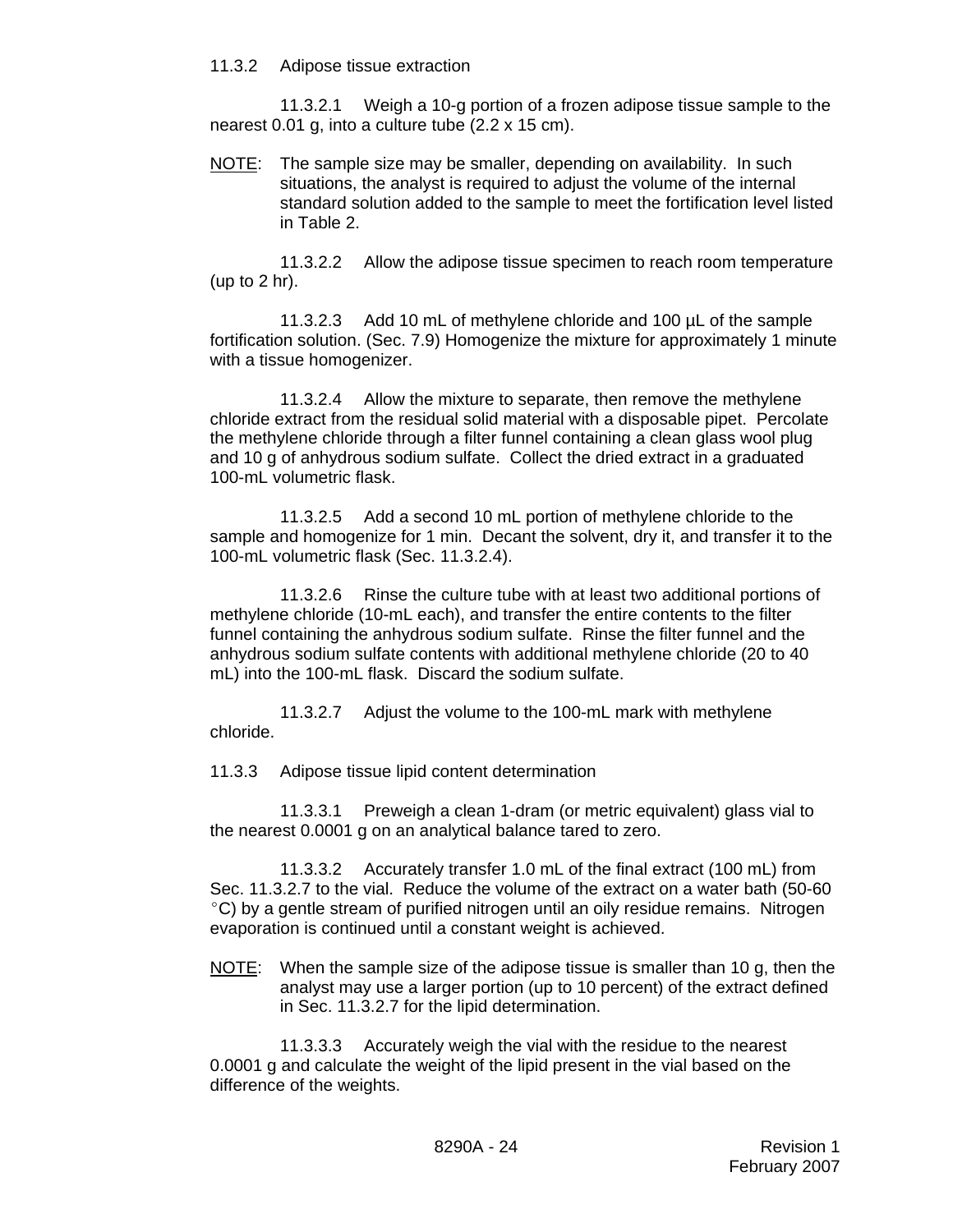11.3.3.4 Calculate the percent lipid content of the original sample to the nearest 0.1 percent as shown below:

% Lipid = 
$$
\frac{W_{ir} \times V_{ext}}{W_{at} \times V_{al}} \times 100
$$

where:

- $W_{1r}$  = weight of the lipid residue to the nearest 0.0001 g calculated from Sec. 11.3.3.3,
- $V_{\text{avt}}$  = total volume (100 mL) of the extract in mL from Sec. 11.3.2.7,
- $W_{at}$  = weight of the original adipose tissue sample to the nearest 0.01 g from Sec. 11.3.2.1, and
- $V_{\text{at}}$  = volume of the aliquot of the final extract in mL used for the quantitative measure of the lipid residue (1.0 mL) from Sec. 11.3.3.2.

11.3.3.5 Record the weight of the lipid residue measured in Sec. 11.3.3.3 and the percent lipid content from Sec. 11.3.3.4.

11.3.4 Adipose tissue extract concentration

11.3.4.1 Quantitatively transfer the remaining extract from Sec. 11.3.3.2 (99.0 mL) to a 500-mL Erlenmeyer flask. Rinse the volumetric flask with 20 to 30 mL of additional methylene chloride to ensure quantitative transfer.

11.3.4.2 Concentrate the extract on a rotary evaporator and a water bath at 40 $^{\circ}$ C until an oily residue remains.

11.3.5 Adipose tissue extract cleanup

11.3.5.1 Add 200 mL of hexane to the lipid residue in the 500-mL Erlenmeyer flask and swirl the flask to dissolve the residue.

11.3.5.2 Slowly add, with stirring, 100 g of 40 percent (w/w) sulfuric acid-impregnated silica gel. Stir with a magnetic stirrer for 2 hr at room temperature.

11.3.5.3 Allow the solid phase to settle, and decant the liquid through a filter funnel containing 10 g of anhydrous sodium sulfate on a glass wool plug, into another 500-mL Erlenmeyer flask.

11.3.5.4 Rinse the solid phase with two 50-mL portions of hexane. Stir each rinse for 15 minutes, decant, and dry as described under Sec. 11.3.5.3. Combine the hexane extracts from Sec. 11.3.5.3 with the rinses.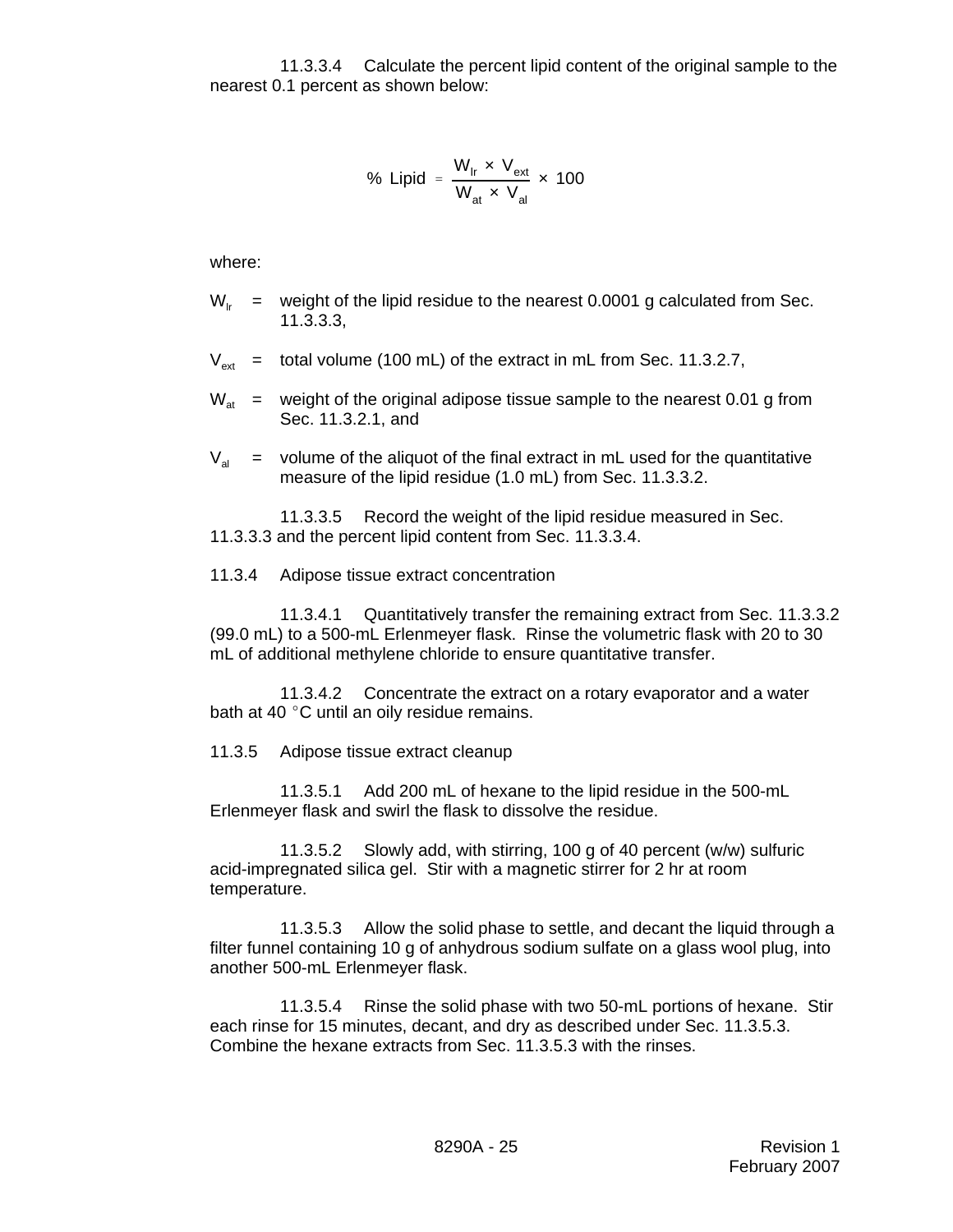11.3.5.5 Rinse the sodium sulfate in the filter funnel with an additional 25 mL of hexane and combine this rinse with the hexane extracts from Sec. 11.3.5.4.

11.3.5.6 Prepare an acidic silica column as follows: Pack a 2 cm x 10 cm chromatographic column with a glass wool plug, add approximately 20 mL of hexane, add 1 g of silica gel and allow to settle, then add 4 g of 40 percent (w/w) sulfuric acid-impregnated silica gel and allow to settle. Elute the excess hexane from the column until the solvent level reaches the top of the chromatographic packing. Verify that the column does not have any air bubbles and channels.

11.3.5.7 Quantitatively transfer the hexane extract from the Erlenmeyer flask (Secs. 11.3.5.3 through 11.3.5.5) to the silica gel column reservoir. Allow the hexane extract to percolate through the column and collect the eluate in a 500-mL K-D apparatus.

11.3.5.8 Complete the elution by percolating 50 mL of hexane through the column into the K-D apparatus. Concentrate the eluate on a steam bath to about 5 mL. Use nitrogen evaporation to bring the final volume to about 100 µL.

CAUTION: If the silica gel impregnated with 40 percent sulfuric acid is highly discolored throughout the length of the adsorbent bed, the cleaning procedure must be repeated beginning with Sec. 11.3.5.1.

11.3.5.9 The extract is ready for the column cleanups described in Secs. 11.5.2 and 11.5.3.

11.4 Extraction and purification of environmental and waste samples

11.4.1 Sludge/wet fuel oil

11.4.1.1 Extract aqueous sludge or wet fuel oil samples by refluxing a sample (e.g., 2 g) with 50 mL of toluene in a 125-mL flask fitted with a Dean-Stark water separator. Continue refluxing the sample until all the water is removed.

NOTE: If the sludge or fuel oil sample dissolves in toluene, treat it according to the instructions in Sec. 11.4.2 below. If the sludge sample originates from pulp (paper mills), treat it according to the instructions starting in Sec. 11.2, but without the addition of sodium sulfate.

11.4.1.2 Cool the sample, filter the toluene extract through a glass fiber filter, or equivalent, into a 100-mL round-bottom flask.

11.4.1.3 Rinse the filter with 10 mL of toluene and combine the extract with the rinse.

11.4.1.4 Concentrate the combined solutions to near dryness on a rotary evaporator at 50 $\degree$ C or using nitrogen evaporation. Proceed with Sec. 11.4.4.

#### 11.4.2 Still bottom/oil

11.4.2.1 Extract still bottom or oil samples by mixing a sample portion (e.g., 1.0 g) with 10 mL of toluene in a small beaker and filtering the solution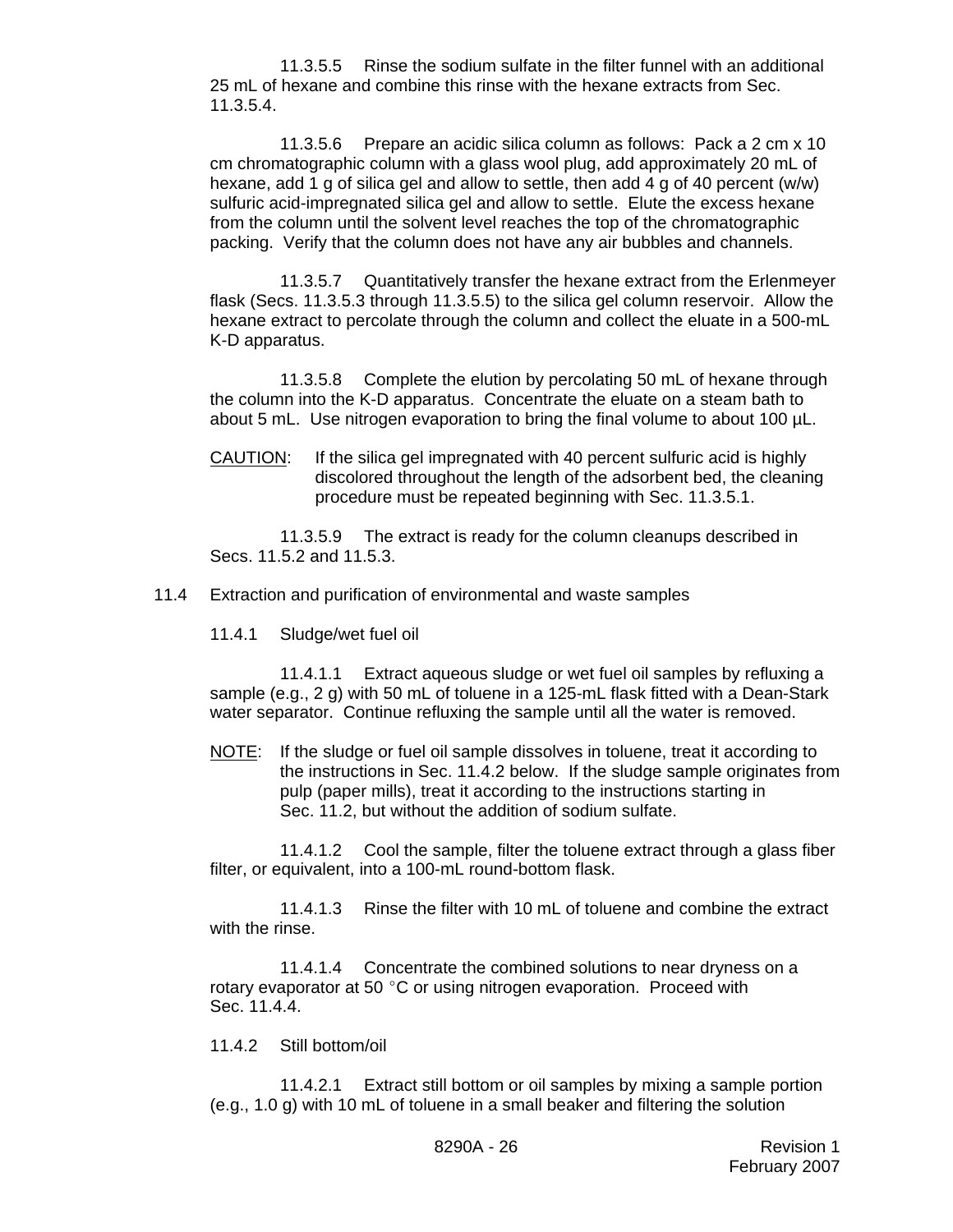through a glass fiber filter (or equivalent) into a 50-mL round-bottom flask. Rinse the beaker and filter with 10 mL of toluene.

11.4.2.2 Concentrate the combined toluene solutions to near dryness on a rotary evaporator at 50 $\degree$ C or using nitrogen evaporation. Proceed with Sec. 11.4.4.

11.4.3 Fly ash

CAUTION: Because of the tendency of fly ash to "fly," all handling steps should be performed in a hood in order to minimize contamination.

11.4.3.1 Weigh about 10 g of fly ash to two decimal places and transfer to an extraction jar. Add 100  $\mu$ L of the sample fortification solution (Sec. 7.9), diluted to 1 mL with acetone, to the sample. Add 150 mL of 1 M HCl to the fly ash sample. Seal the jar with the PTFE-lined screw cap and shake for 3 hr at room temperature.

11.4.3.2 Rinse a glass fiber filter with toluene, and filter the sample through the filter paper, placed in a Buchner funnel, into a 1-L flask. Wash the fly ash cake with approximately 500 mL of organic-free reagent water and dry the filter cake overnight at room temperature in a desiccator.

11.4.3.3 Add 10 g of anhydrous powdered sodium sulfate, mix thoroughly, let sit in a closed container for 1 hr, mix again, let sit for another hr, and mix again.

11.4.3.4 Place the sample and the filter paper into an extraction thimble, and extract in a Soxhlet extraction apparatus charged with 200 mL of toluene for 16 hr using a five cycle/hour schedule.

NOTE: As an option, a Soxhlet/Dean-Stark extractor system may be used, with toluene as the solvent. No sodium sulfate is added when using this option.

11.4.3.5 Cool and filter the toluene extract through a glass fiber filter into a 500-mL round-bottom flask. Rinse the filter with 10 mL of toluene. Add the rinse to the extract and concentrate the combined toluene solutions to near dryness on a rotary evaporator at 50 $\degree$ C or using nitrogen evaporation. Proceed with Sec. 11.4.4.

11.4.3.6 Alternatively, fly ash samples may be extracted with a toluene/acetic acid mixture using pressurized fluid extraction (PFE), as described in Method 3545. When using PFE, the HCl pretreatment in Sec. 11.4.3.1 may be omitted.

11.4.4 Transfer the concentrate to a 125-mL separatory funnel using 15 mL of hexane. Rinse the flask with two 5-mL portions of hexane and add the rinses to the funnel. Shake the combined solutions in the separatory funnel for two minutes with 50 mL of 5 percent sodium chloride solution, discard the aqueous layer, and proceed with Sec. 11.5.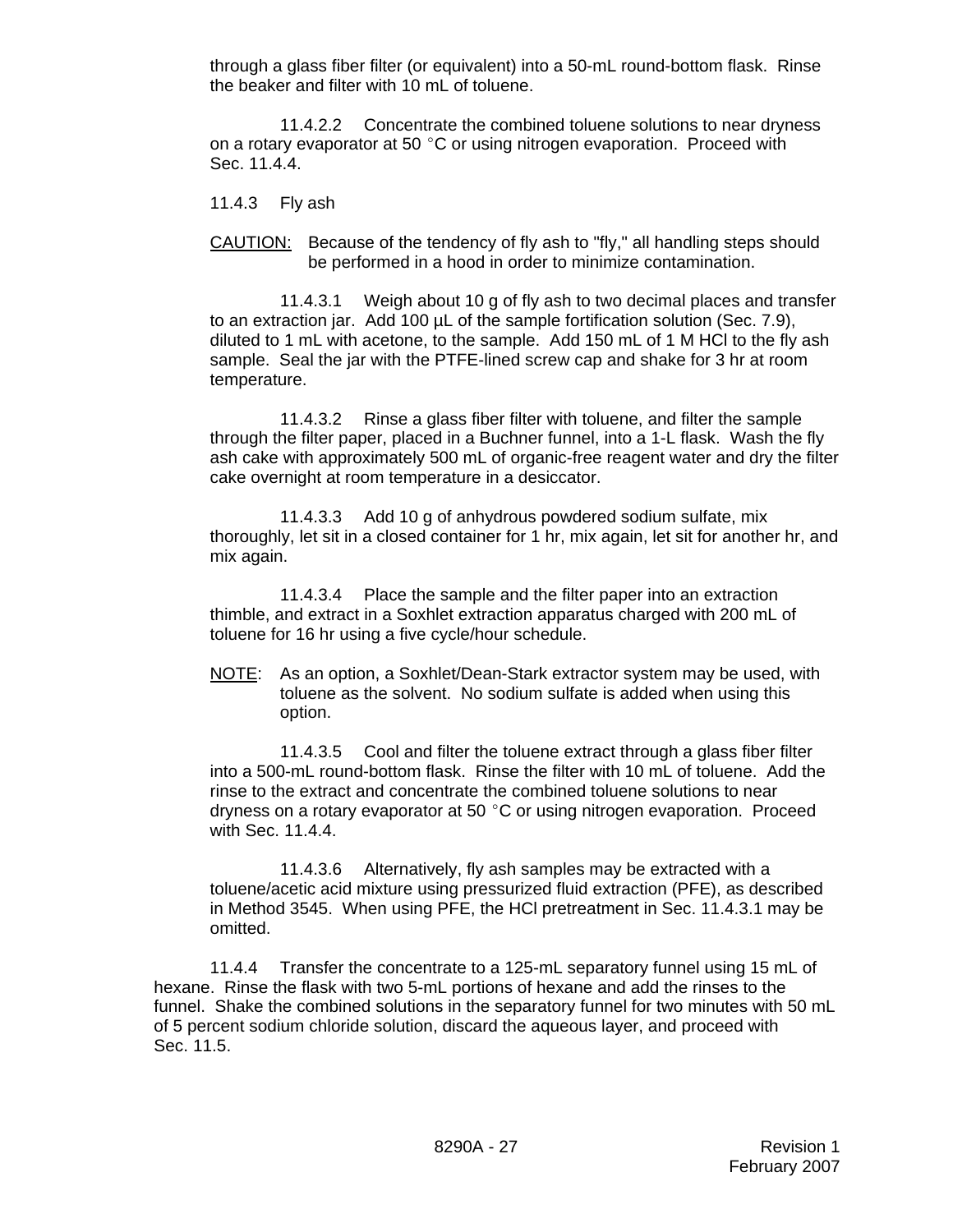#### 11.4.5 Aqueous samples

11.4.5.1 Allow the sample to come to ambient temperature, then mark the water meniscus on the side of the 1-L sample bottle for later determination of the exact sample volume. Add the required acetone diluted sample fortification solution (Sec. 7.9).

11.4.5.2 When the sample is judged to contain 1 percent or more solids, the sample must be filtered through a glass fiber filter that has been rinsed with toluene. If the suspended solids content is too great to filter through the 0.45 µm filter, centrifuge the sample, decant, and then filter the aqueous phase.

NOTE: Paper mill effluent samples normally contain 0.02%-0.2% solids, and would not require filtration. However, for optimum analytical results, all paper mill effluent samples should be filtered, the isolated solids and filtrate extracted separately, and the extracts recombined.

11.4.5.3 Combine the solids from the centrifuge bottle(s) with the particulates on the filter and with the filter itself and proceed with the Soxhlet extraction as indicated in Secs. 11.4.6.1 through 11.4.6.4.

NOTE: Pressurized fluid extraction has *not* been evaluated for the extraction of the particulate fraction.

Remove and invert the Snyder column and rinse it down into the K-D apparatus with two 1-mL portions of hexane.

11.4.5.4 Pour the aqueous filtrate into a 2-L separatory funnel. Add 60 mL of methylene chloride to the sample bottle, seal and shake for 30 sec to rinse the inner surface. Transfer the solvent to the separatory funnel and extract the sample by shaking the funnel for two minutes with periodic venting.

11.4.5.5 Allow the organic layer to separate from the water phase for a minimum of 10 min. If the emulsion interface between layers is more than one third the volume of the solvent layer, the analyst must employ mechanical techniques to complete the phase separation (e.g., glass stirring rod).

11.4.5.6 Collect the methylene chloride in a K-D apparatus (mounted with a 10-mL concentrator tube) by passing the sample extracts through a filter funnel packed with a glass wool plug and 5 g of anhydrous sodium sulfate.

NOTE: As an option, a rotary evaporator may be used in place of the K-D apparatus for the concentration of the extracts.

11.4.5.7 Repeat the extraction twice with fresh 60-mL portions of methylene chloride. After the third extraction, rinse the sodium sulfate with an additional 30 mL of methylene chloride to ensure quantitative transfer. Combine all extracts and the rinse in the K-D apparatus.

NOTE: A continuous liquid-liquid extractor may be used in place of a separatory funnel when experience with a sample from a given source indicates that a serious emulsion problem will result or an emulsion is encountered when using a separatory funnel. Add 60 mL of methylene chloride to the sample bottle, seal, and shake for 30 sec to rinse the inner surface.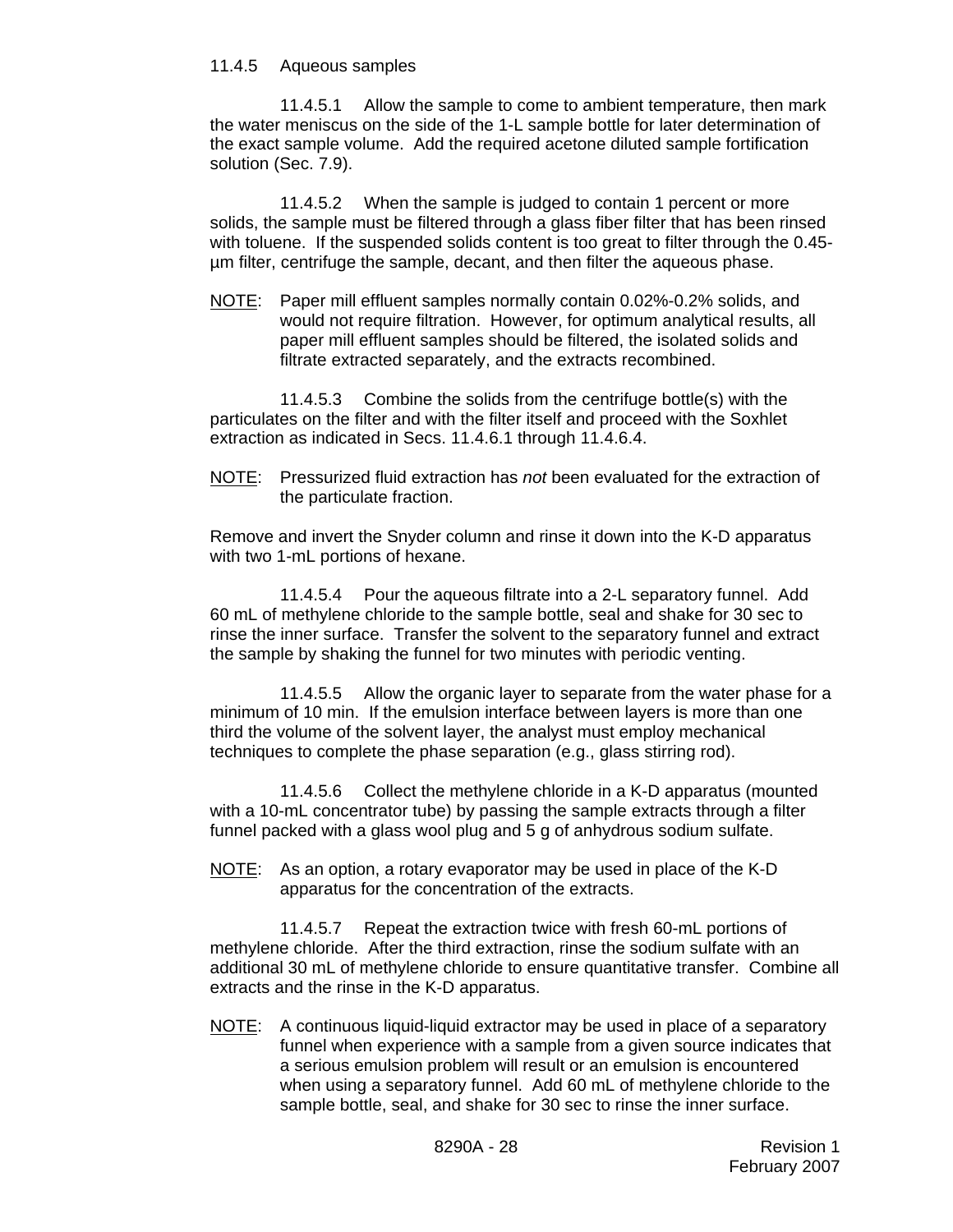Transfer the solvent to the extractor. Repeat the rinse of the sample bottle with an additional 50- to 100-mL portion of methylene chloride and add the rinse to the extractor. Add 200 to 500 mL of methylene chloride to the distilling flask, add sufficient organic-free reagent water (Sec. 7.2) to ensure proper operation, and extract for 24 hr. Allow to cool, then detach the distilling flask. Dry and concentrate the extract as described in Secs. 11.4.5.6 and 11.4.5.8 through 11.4.5.10. Proceed with Sec. 11.4.5.11.

11.4.5.8 Attach a Snyder column and concentrate the extract on a water bath until the apparent volume of the liquid is 5 mL. Remove the K-D apparatus and allow it to drain and cool for at least 10 minutes.

11.4.5.9 Remove the Snyder column, add 50 mL of hexane, add the concentrate obtained from the Soxhlet extraction of the suspended solids (Sec. 11.4.5.3), if applicable, re-attach the Snyder column, and concentrate to approximately 5 mL. Add a new boiling chip to the K-D apparatus before proceeding with the second concentration step.

11.4.5.10 Rinse the flask and the lower joint with two 5-mL portions of hexane and combine the rinses with the extract to give a final volume of about 15 mL.

11.4.5.11 Determine the original sample volume by filling the sample bottle to the mark with water and transferring the water to a 1000-mL graduated cylinder. Record the sample volume to the nearest 5 mL. Proceed with Sec. 11.5.

11.4.6 Soil/sediment

11.4.6.1 Add 10 g of anhydrous powdered sodium sulfate to the sample aliquot (10 g or less) and mix thoroughly with a stainless steel spatula. After breaking up any lumps, place the soil/sodium sulfate mixture in the Soxhlet apparatus on top of a glass wool plug (the use of an extraction thimble is optional).

NOTE: As an option, a Soxhlet/Dean-Stark extractor system may be used, with toluene as the solvent. No sodium sulfate is added when using this option.

11.4.6.2 Add 200 to 250 mL of toluene to the Soxhlet apparatus and reflux for 16 hr. The solvent must cycle completely through the system 5 times per hr.

NOTE: If the dried sample is not of free flowing consistency, more sodium sulfate must be added.

11.4.6.3 Cool and filter the extract through a glass fiber filter into a 500 mL round-bottom flask for evaporation of the toluene. Rinse the filter with 10 mL of toluene, and concentrate the combined fractions to near dryness on a rotary evaporator at 50 $\degree$ C. Remove the flask from the water bath and allow to cool for 5 min.

11.4.6.4 Transfer the residue to a 125-mL separatory funnel, using 15 mL of hexane. Rinse the flask with two additional portions of hexane, and add the rinses to the funnel. Proceed with Sec. 11.5.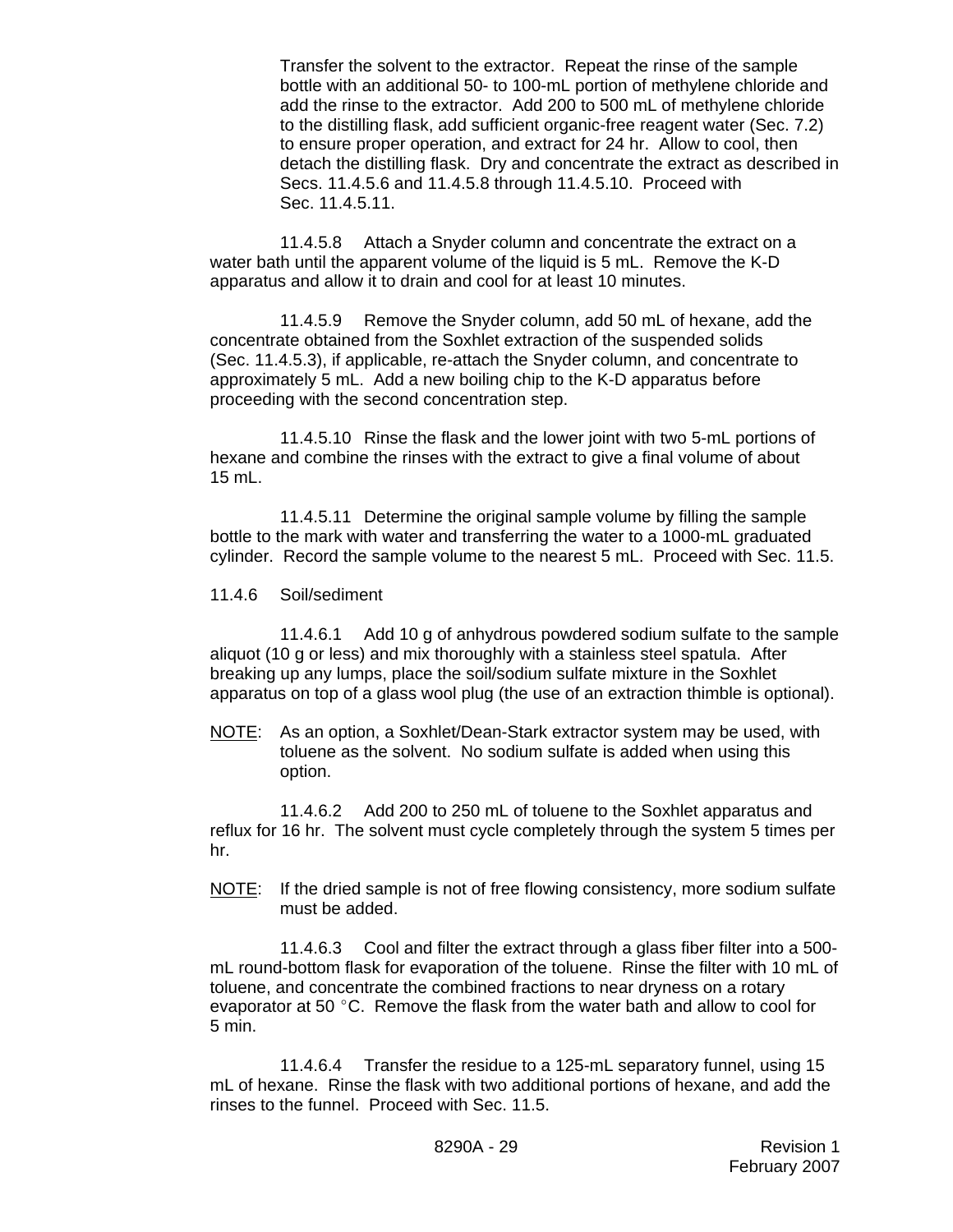11.4.6.5 Alternatively, soil/sediment samples may be extracted with toluene using pressurized fluid extraction (PFE), as described in Method 3545 or by microwave extraction, as described in Method 3546.

### 11.5 Cleanup

11.5.1 Acid-base washing

11.5.1.1 Partition the hexane extract against 40 mL of concentrated sulfuric acid. Shake for 2 min. Remove and discard the sulfuric acid layer (bottom). Repeat the acid washing until no color is visible in the acid layer (perform a maximum of four acid washings).

11.5.1.2 Omit this step for the fish sample extract. Partition the extract against 40 mL of 5 percent (w/v) aqueous sodium chloride. Shake for 2 min. Remove and discard the aqueous layer (bottom).

11.5.1.3 Omit this step for the fish sample extract. Partition the extract against 40 mL of 20 percent (w/v) aqueous potassium hydroxide (KOH). Shake for 2 min. Remove and discard the aqueous layer (bottom). Repeat the base washing until no color is visible in the bottom layer (perform a maximum of four base washings). Strong base (KOH) is known to degrade certain PCDDs/PCDFs, so contact time must be minimized.

11.5.1.4 Partition the extract against 40 mL of 5 percent (w/v) aqueous sodium chloride. Shake for 2 min. Remove and discard the aqueous layer (bottom). Dry the extract by pouring it through a filter funnel containing anhydrous sodium sulfate on a glass wool plug, and collect it in a 50-mL round-bottom flask. Rinse the funnel with the sodium sulfate with two 15-mL portions of hexane, add the rinses to the 50-mL flask, and concentrate the hexane solution to near dryness on a rotary evaporator (35  $^{\circ}$ C water bath) or nitrogen evaporation, making sure all traces of toluene (when applicable) are removed.

#### 11.5.2 Silica/alumina column cleanup

11.5.2.1 Pack a gravity column (glass, 30 cm x 10.5 mm), fitted with a PTFE stopcock, with silica gel as follows: Insert a glass wool plug into the bottom of the column. Place 1 g of silica gel in the column and tap the column gently to settle the silica gel. Add 2 g of sodium hydroxide-impregnated silica gel, 4 g of sulfuric acid-impregnated silica gel, and 2 g of silica gel. (Secs. 7.3.4, 7.3.5, and 7.3.3) Tap the column gently after each addition. A small positive pressure (5 psi) of clean nitrogen may be used if needed. Elute with 10 mL of hexane and close the stopcock just before exposure of the top layer of silica gel to air. Discard the eluate. Check the column for channeling. If channeling is observed, discard the column. Do not tap the wetted column.

11.5.2.2 Pack a gravity column (glass, 300 mm x 10.5 mm), fitted with a PTFE stopcock, with alumina as follows: Insert a glass wool plug into the bottom of the column. Add a 4 g layer of sodium sulfate. (Sec 7.5) Add a 4 g layer of Woelm® Super 1 neutral alumina. (Sec. 7.3.1) Tap the top of the column gently. Woelm® Super 1 neutral alumina need not be activated or cleaned before use, but it should be stored in a sealed desiccator. Add a 4 g layer of anhydrous sodium sulfate to cover the alumina. Elute with 10 mL hexane and close the stopcock just before exposure of the sodium sulfate layer to air. Discard the eluate. Check the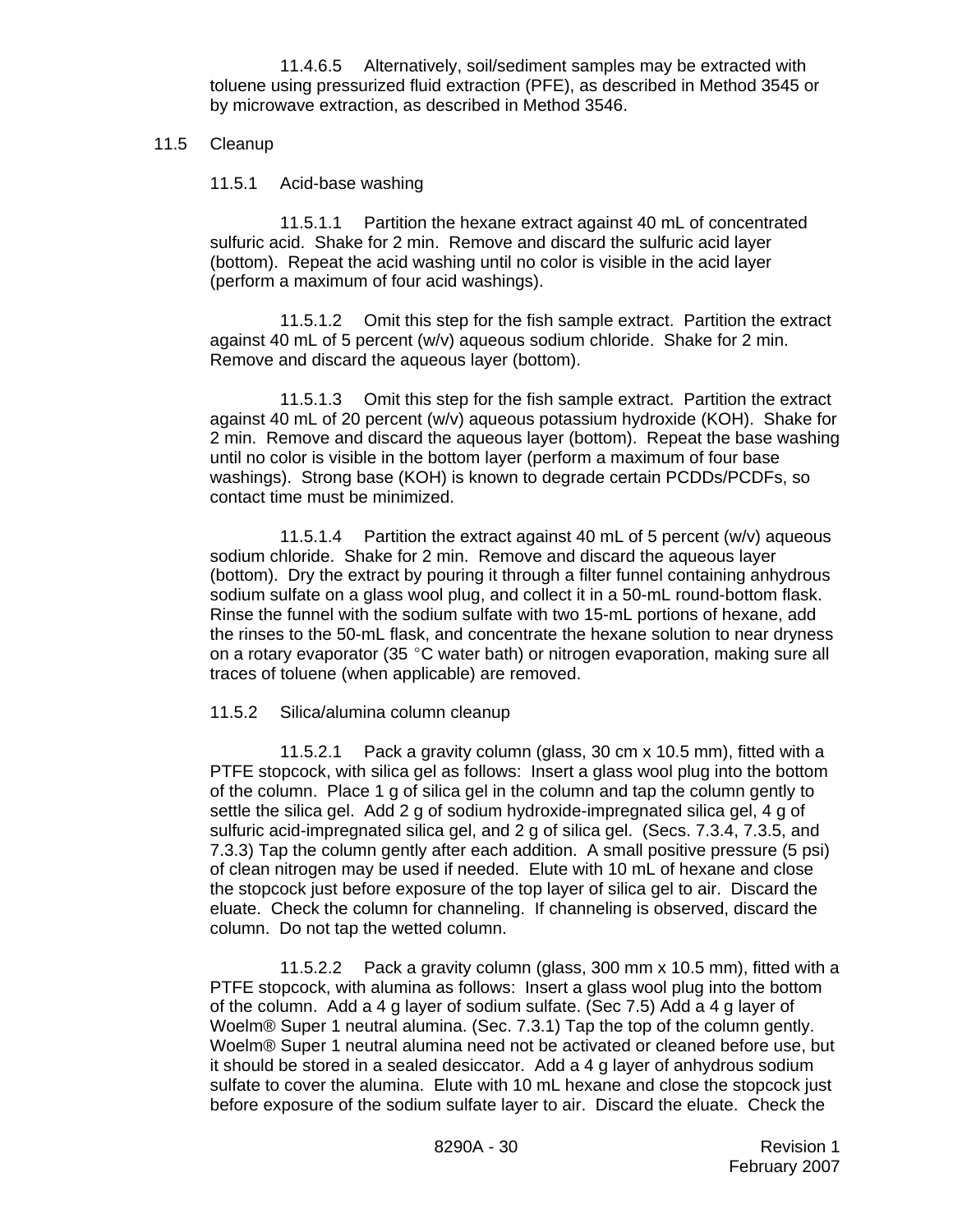column for channeling. If channeling is observed, discard the column. Do not tap a wetted column.

NOTE: Alternatively, acidic alumina (Sec. 7.3.2) may be used in place of neutral alumina.

11.5.2.3 Dissolve the residue from Sec. 11.5.1.4 in 2 mL of hexane and apply the hexane solution to the top of the silica gel column. Rinse the flask with enough hexane (3-4 mL) to quantitatively transfer the sample to the surface of the silica gel.

11.5.2.4 Elute the silica gel column with 90 mL of hexane, concentrate the eluate on a rotary evaporator (35  $^{\circ}$ C water bath) to approximately 1 mL, and apply the concentrate to the top of the alumina column (Sec. 11.5.2.2). Rinse the rotary evaporator flask twice with 2 mL of hexane, and add the rinses to the top of the alumina column.

11.5.2.5 Add 20 mL of hexane to the alumina column and elute until the hexane level is just below the top of the sodium sulfate. Do not discard the eluted hexane, but collect it in a separate flask and store it for later use, as it may be useful in determining where the labeled analytes are being lost if recoveries are not satisfactory.

11.5.2.6 Add 15 mL of 60 percent methylene chloride in hexane (v/v) to the alumina column and collect the eluate in a conical-shaped (15-mL) concentration tube. With a carefully regulated stream of nitrogen, concentrate the 60 percent methylene chloride/hexane fraction to about 2 mL.

11.5.3 Carbon column cleanup

11.5.3.1 Thoroughly mix 9.0 g of activated carbon (Sec. 7.3.7) and 41.0 g of Celite 545<sup>®</sup> to produce an 18% w/w mixture. Activate the mixture at 130  $\degree$ C for 6 hr, and store in a desiccator.

NOTE: Check each new batch of the carbon/Celite mixture by adding 50 µL of the calibration verification solution to 950 µL of hexane. Take this solution through the carbon column cleanup step, concentrate to 50 µL and analyze. If the recovery of any of the analytes is less than 80%, this batch of carbon/Celite mixture may not be used.

11.5.3.2 Prepare a 4-inch long glass column by cutting off each end of a 10-mL disposable serological pipet. Fire polish both ends and flare if desired. Insert a glass wool plug at one end of the column, and pack it with 1 g of the carbon/Celite mixture. Insert an additional glass wool plug in the other end.

CAUTION: It is very important that the column be packed properly to ensure that carbon fines are not carried into the eluate. PCDDs/PCDFs will adhere to the carbon fines and greatly reduce recovery. If carbon fines are carried into the eluate, filter the eluate, using a 0.7-µm filter (pre-rinsed with toluene), then proceed to Sec. 11.5.3.6.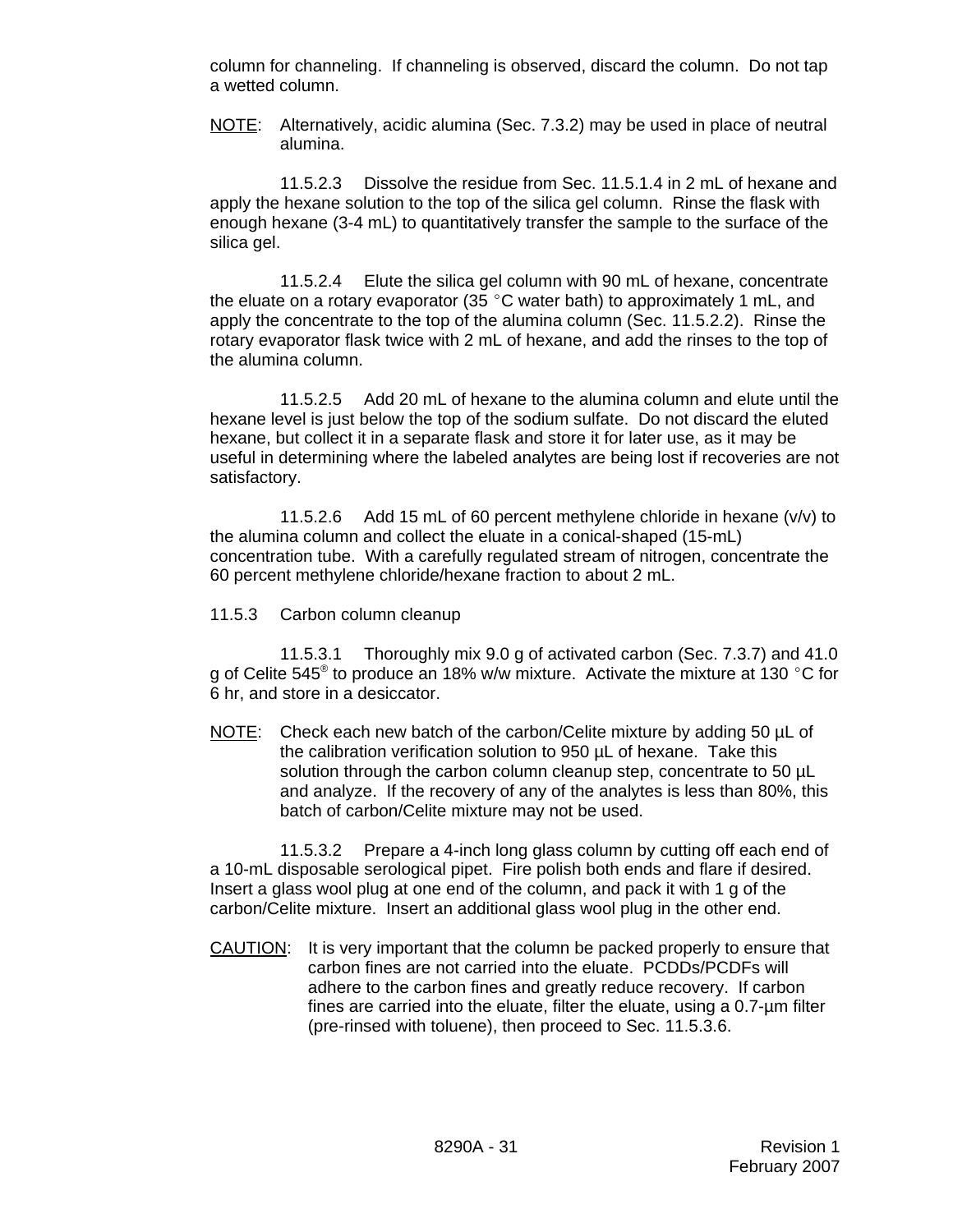11.5.3.3 Rinse the column with:

4 mL of toluene

- 2 mL of methylene chloride/methanol/toluene (75:20:5 v/v)
- 4 mL of cyclohexane/methylene chloride (50:50 v/v)

The flow rate should be less than 0.5 mL/min. Discard all the column rinsates.

11.5.3.4 While the column is still wet, transfer the concentrated eluate from Sec. 11.5.2.6 to the prepared carbon column. Rinse the eluate container with two 0.5-mL portions of hexane and transfer the rinses to the carbon column. Elute the column with the following sequence of solvents:

> 10 mL of cyclohexane/methylene chloride (50:50 v/v). 5 mL of methylene chloride/methanol/toluene (75:20:5 v/v).

NOTE: The above two eluates may be collected and combined, and used as a check on column efficiency.

11.5.3.5 Once the solvents have eluted through the column, turn the column over, and elute the PCDD/PCDF fraction with 20 mL of toluene, and collect the eluate.

11.5.3.6 Concentrate the toluene fraction to about 1 mL on a rotary evaporator by using a water bath at 50  $^{\circ}$ C or with nitrogen evaporation. Carefully transfer the concentrate into a 1-mL minivial and, again at elevated temperature (50  $^{\circ}$ C), reduce the volume to about 100 µL using a stream of nitrogen and a sand bath. Rinse the rotary evaporator flask three times with 300 µL of a solution of 1 percent toluene in methylene chloride, and add the rinses to the concentrate. Add 10 µL of the nonane recovery standard solution (Sec. 7.10) for soil, sediment, water, fish, paper pulp and adipose tissue samples, or 50  $\mu$ L of the recovery standard solution for sludge, still bottom and fly ash samples. Store the sample at room temperature in the dark.

11.6 Chromatographic/mass spectrometric conditions and data acquisition parameters

11.6.1 Gas chromatograph operating conditions

| Column coating:        | DB-5                                |
|------------------------|-------------------------------------|
| Film thickness:        | $0.25 \mu m$                        |
| Column dimension:      | 60-m x 0.32 mm                      |
| Injector temperature:  | 270 $\degree$ C                     |
| Splitless valve time:  | 45 s                                |
| Interface temperature: | Function of the final temperature   |
| Temperature program    |                                     |
| Initial temperature:   | 200 $\degree$ C                     |
| Initial hold time:     | 2 min                               |
| 1st temp. ramp:        | 5 °C/min to 220 °C, hold for 16 min |
| 2nd temp. ramp:        | 5 °C/min to 235 °C, hold for 7 min  |
| 3rd temp. ramp:        | 5 °C/min to 330 °C, hold for 5 min  |
| Total time:            | 60 min                              |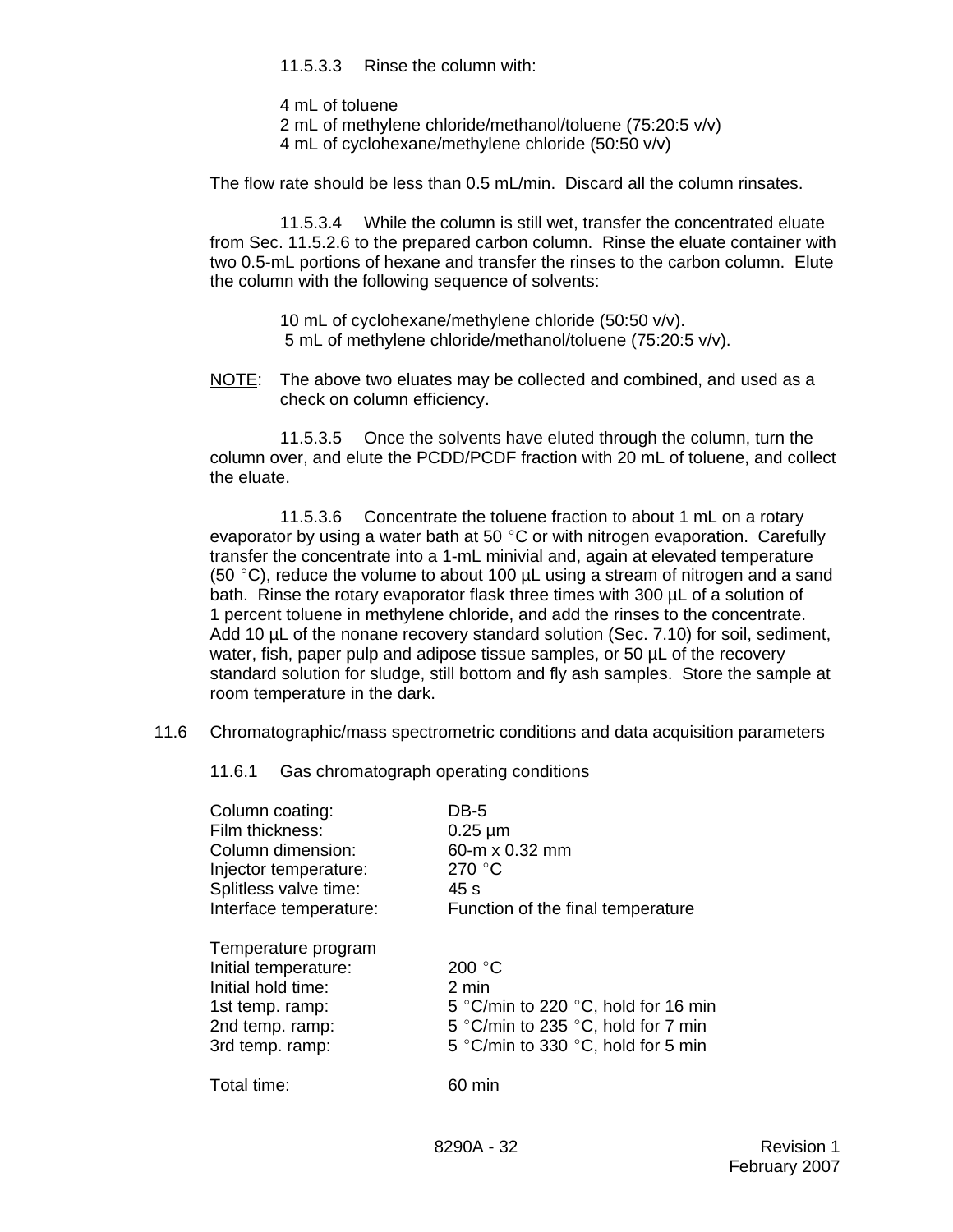#### 11.6.2 Mass spectrometer

11.6.2.1 The mass spectrometer must be operated in a selected ion monitoring (SIM) mode with a total cycle time (including the voltage reset time) of one second or less (Sec. 11.6.3.1). At a minimum, the ions listed in Table 6 for each of the five SIM descriptors must be monitored. Note that with the exception of the last descriptor (OCDD/OCDF), all descriptors contain 10 ions. The selection (Table 6) of the molecular ions M and M+2 for  $13C$ -HxCDF and  $13C$ -HpCDF rather than M+2 and M+4 (for consistency) was made to eliminate, even under highresolution mass spectrometric conditions, interferences occurring in these two ion channels for samples containing high levels of native HxCDDs and HpCDDs. It is important to maintain the same set of ions for both calibration and sample extract analyses. The selection of the lock-mass ion is left to the performing laboratory.

NOTE: At the option of the analyst, the tetra- and pentachlorinated dioxins and furans may be combined into a single descriptor.

11.6.2.2 The recommended mass spectrometer tuning conditions are based on the groups of monitored ions shown in Table 6. By using a PFK molecular leak, tune the instrument to meet the minimum required resolving power of 10,000 (10 percent valley) at m/z 304.9824 (PFK) or any other reference signal close to m/z 303.9016 (from TCDF). By using peak matching conditions and the aforementioned PFK reference peak, verify that the exact mass of m/z 380.9760 (PFK) is within 5 ppm of the required value. Note that the selection of the low- and high-mass ions must be such that they provide the largest voltage jump performed in any of the five mass descriptors (Table 6).

11.6.3 Data acquisition

11.6.3.1 The total cycle time for data acquisition must be  $<$  1 sec. The total cycle time includes the sum of all the dwell times and voltage reset times.

11.6.3.2 Acquire SIM data for all of the ions in the descriptors in Table 6.

11.7 Calibration

11.7.1 Initial calibration

Initial calibration is required before any samples are analyzed for PCDDs and PCDFs and must meet the acceptance criteria in Sec. 11.7.2. Initial calibration is also required if any routine calibration (Sec. 11.7.3) does not meet the required criteria listed in Sec. 11.7.4.

11.7.1.1 At a minimum, all five high-resolution concentration calibration solutions listed in Table 5 must be used for the initial calibration.

11.7.1.2 Tune the instrument with PFK, as described in Sec. 11.6.2.2.

11.7.1.3 Inject 2 µL of the GC column performance check solution (Sec. 7.8) and acquire SIM mass spectral data as described earlier in Sec. 11.6.2. The total cycle time must be  $\leq 1$  sec. The laboratory must not perform any further analysis until it is demonstrated and documented that the criteria listed in Sec. 9.6.1 were met.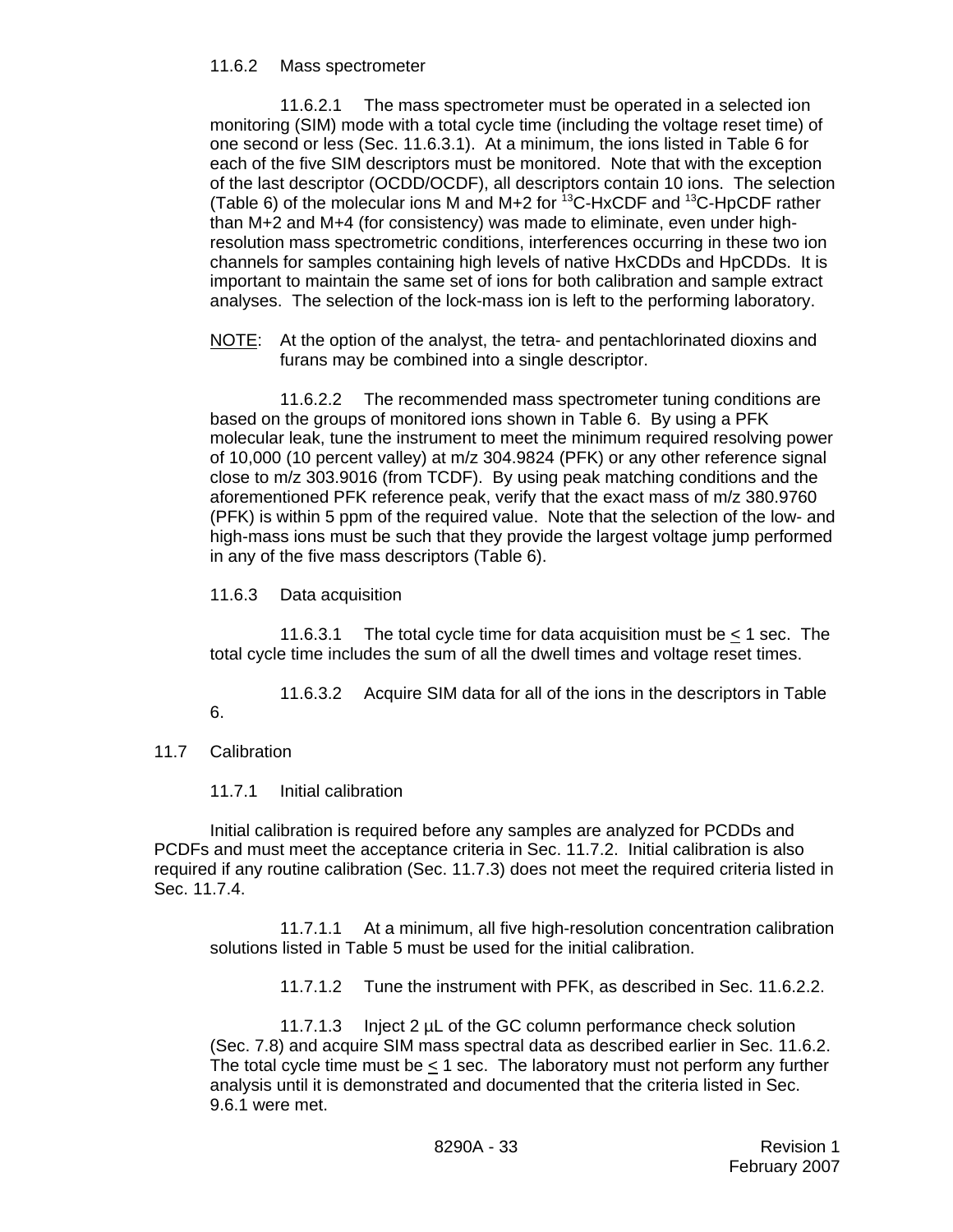11.7.1.4 By using the same GC (Sec. 11.6.1) and MS (Sec. 11.6.2) conditions that produced acceptable results with the column performance check solution, analyze a 2-uL portion of each of the five concentration calibration solutions once with the following mass spectrometer operating parameters.

> 11.7.1.4.1 The ratio of integrated ion current for the ions appearing in Table 8 (homologous series quantitation ions) must be within the indicated control limits (set for each homologous series) for all unlabeled calibration standards in Table 5.

> 11.7.1.4.2 The ratio of integrated ion current for the ions belonging to the carbon-labeled internal and recovery standards (Table 5) must be within the control limits stipulated in Table 8.

NOTE: Secs. 11.7.1.4.1 and 11.7.1.4.2 require that 17 ion ratios from Sec. 11.7.1.4.1 and 11 ion ratios from Sec. 11.7.1.4.2 be within the specified control limits simultaneously in one run. It is the laboratory's responsibility to take corrective action if the ion abundance ratios are outside the limits.

11.7.1.4.3 For each selected ion current profile (SICP) and for each GC signal corresponding to the elution of a target analyte and of its labeled standards, the signal-to-noise ratio (S/N) must be better than or equal to 10. Measurement of S/N is required for any GC peak that has an apparent S/N of less than 5:1. The result of the calculation must appear on the SICP above the GC peak in question.

11.7.1.4.4 Referring to Table 9, calculate the 17 relative response factors (RF) for unlabeled target analytes  $[RF(n)]$ ; n = 1 to 17] relative to their appropriate internal standards (Table 5) and the nine RFs for the <sup>13</sup>C<sub>12</sub>-labeled internal standards [RF(is); is = 18 to 26)] relative to the two recovery standards (Table 5) according to the following formulae:

$$
RF_{n} = \frac{(A_{n}^{1} + A_{n}^{2}) \times Q_{is}}{(A_{is}^{1} + A_{is}^{2}) \times Q_{n}}
$$

$$
RF_{is} = \frac{(A_{is}^{1} + A_{is}^{2}) \times Q_{rs}}{(A_{rs}^{1} + A_{rs}^{2}) \times Q_{is}}
$$

where:

 $A_n^1$  and  $A_n^2$  = sum of the integrated ion abundances of the quantitation ions (Tables 6 and 9) for unlabeled PCDDs/PCDFs,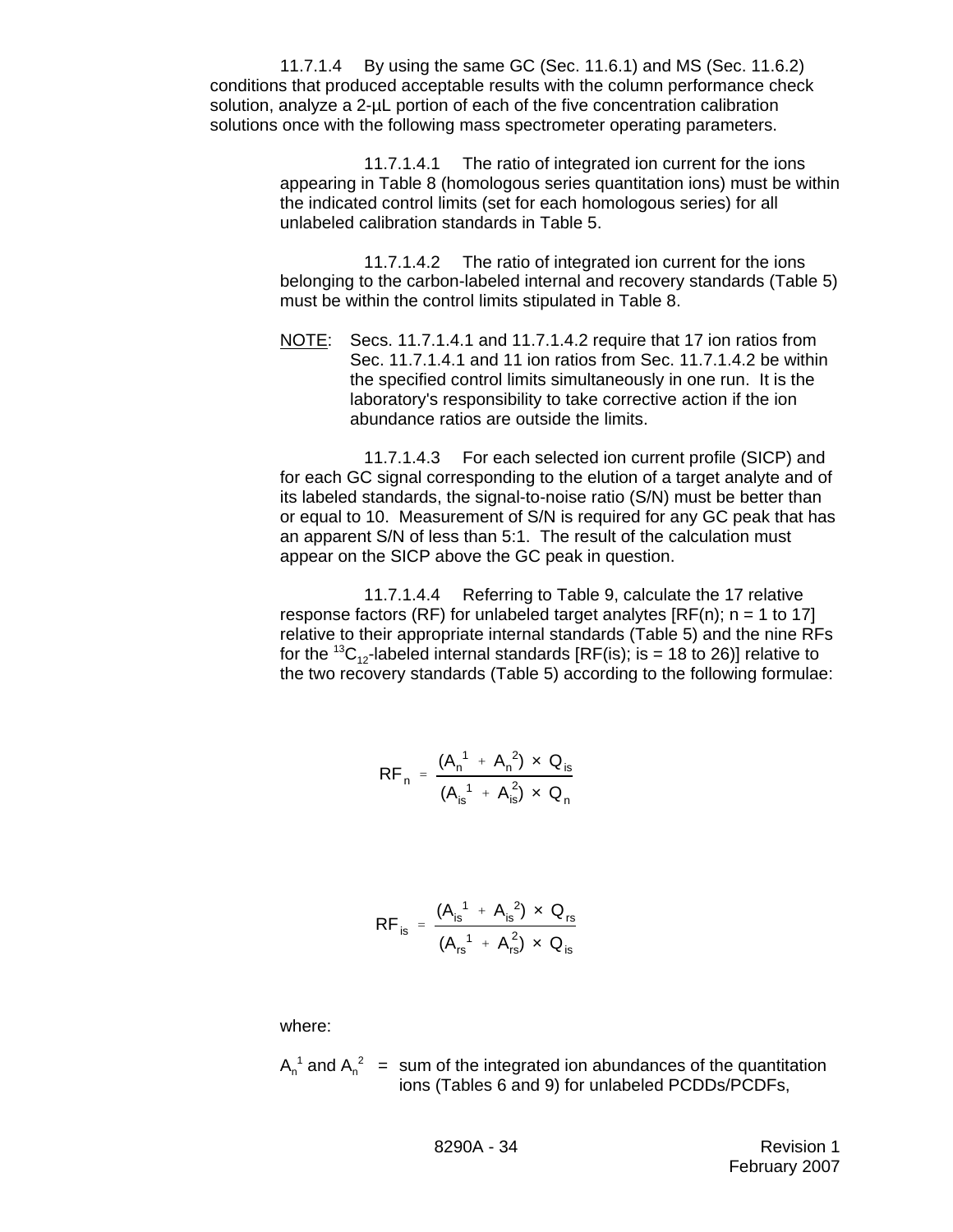$A_{is}^{-1}$  and  $A_{is}^{-2}$  = sum of the integrated ion abundances of the quantitation ions (Tables 6 and 9) for the labeled internal standards,

- $A_{rs}^{-1}$  and  $A_{rs}^{-2}$  = sum of the integrated ion abundances of the quantitation ions (Tables 6 and 9) for the labeled recovery standards,
- $Q_{i\sigma}$  = quantity of the internal standard injected (pg),
- $Q_{rs}$  = quantity of the recovery standard injected (pg), and
- $Q_n$  = quantity of the unlabeled PCDD/PCDF analyte injected (pg).

The  $\text{RF}_{n}$  and  $\text{RF}_{is}$  are dimensionless quantities; the units used to express  $Q_{is}$ ,  $Q_{rs}$  and  $Q_{n}$  must be the same.

11.7.1.4.5 Calculate the  $\overline{RF}$  values and their respective percent relative standard deviations (%RSD) for the five calibration solutions:

$$
\overline{RF}_n = \frac{\sum_{j=1}^5 RF_{n(j)}}{5}
$$

where n represents a particular PCDD/PCDF (2,3,7,8-substituted) congener ( $n = 1$  to 17; Table 9), and j is the injection number (or calibration solution number;  $j = 1$  to 5).

11.7.1.4.6 The relative response factors to be used for the determination of the concentration of total isomers in a homologous series (Table 9) are calculated as follows:

For congeners that belong to a homologous series containing only one isomer (e.g., OCDD and OCDF) or only one 2,3,7,8-substituted isomer (Table 4; TCDD, PeCDD, HpCDD, and TCDF), the  $\overline{RF}$  used will be the same as the  $\overline{RF}$  determined in Sec. 11.7.1.4.5.

NOTE: The calibration solutions do not contain  ${}^{13}C_{12}$ -OCDF as an internal standard. This is because a minimum resolving power of 12,000 is required to resolve the [M+6] $^+$  ion of  $^{13}\mathrm{C}_{\mathrm{12}}$ -OCDF from the [M+2] $^{\dagger}$  ion of OCDD (and [M+4] $^{\dagger}$  from  $^{13} \text{C}_{12}$ -OCDF with  $[M]$  + of OCDD). Therefore, the  $\overline{\mathsf{RF}}$  or OCDF is calculated relative to  ${}^{13}C_{12}$ -OCDD.

For congeners that belong to a homologous series containing more than one 2,3,7,8-substituted isomer (Table 4), the  $\overline{RF}$  used for those homologous series will be the mean of the RFs calculated for all individual 2,3,7,8-substituted congeners using the equation below: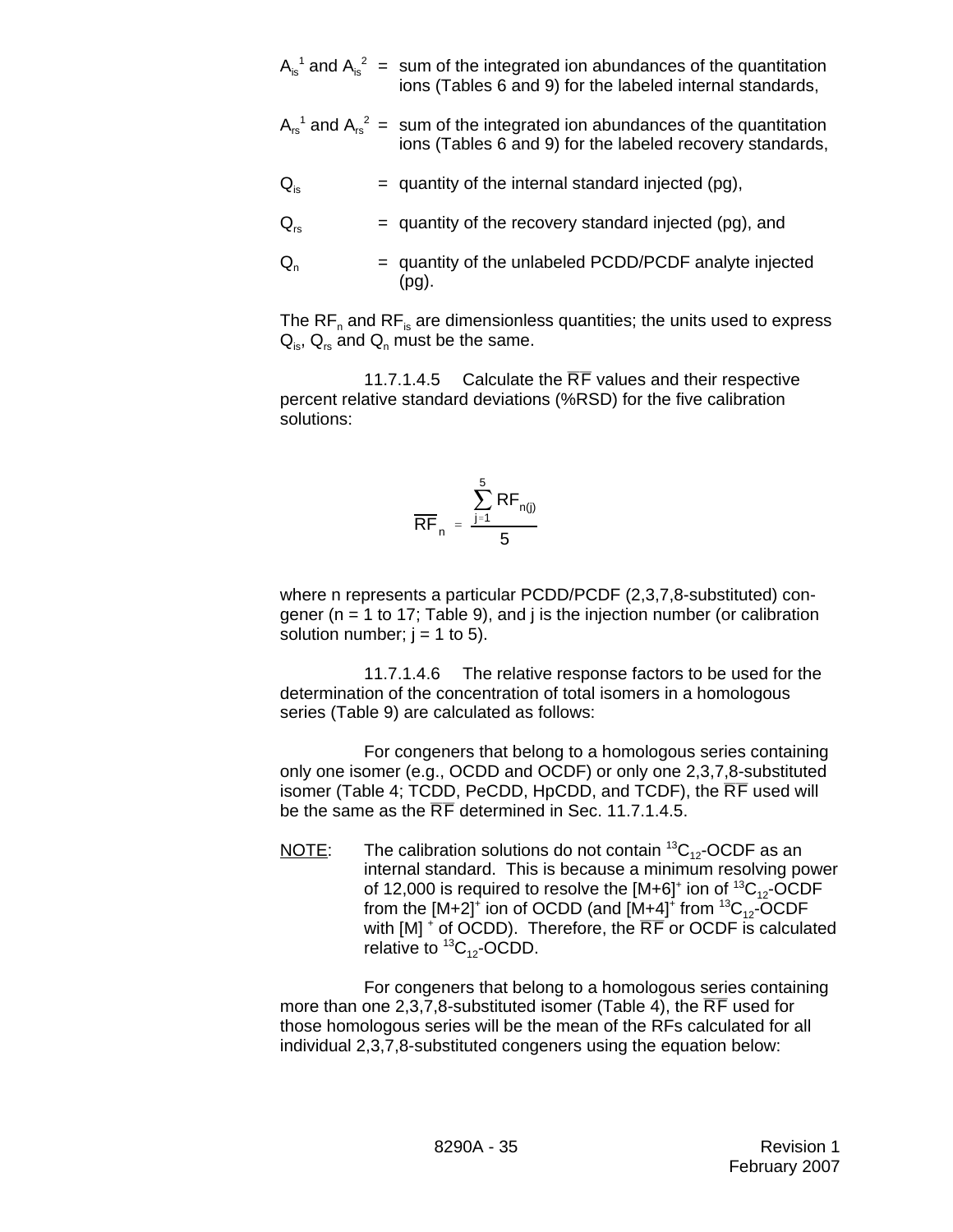$$
\frac{\sum_{n=1}^{t} RF_n}{t}
$$

where:

- k  $= 27$  to 30 (Table 9), with  $27 = PeCDF$ ;  $28 = HxCDF$ ;  $29 =$  $HxCDD$ ; and  $30 = HpCDF$ ,  $t =$  total number of 2,3,7,8-substituted isomers present in the
	- calibration solutions (Table 5) for each homologous series (e.g., two for PeCDF, four for HxCDF, three for HxCDD, two for HpCDF).
- NOTE: Presumably, the HRGC/HRMS response factors of different isomers within a homologous series are different. However, this analytical protocol will make the assumption that the HRGC/HRMS responses of all isomers in a homologous series that do not have the 2,3,7,8-substitution pattern are the same as the responses of one or more of the 2,3,7,8-substituted isomer(s) in that homologous series.

11.7.1.4.7 Relative response factors  $(RF_m)$  to be used for the determination of the percent recoveries for the nine internal standards are calculated as follows:

$$
RF_m = \frac{A_{is}^m \times Q_{rs}}{Q_{is}^m \times A_{rs}}
$$

$$
\overline{\text{RF}}_{m} = \frac{\sum_{j=1}^{5} \text{RF}_{m(j)}}{5}
$$

where:

- m  $= 18$  to 26 (congener type) and  $j = 1$  to 5 (injection number),
- $A_i^m$  $=$  sum of the integrated ion abundances of the quantitation ions (Tables 6 and 9) for a given internal standard ( $m = 18$  to 26),
- $A_{rs}$  = sum of the integrated ion abundances of the quantitation ions (Tables 6 and 9) for the appropriate recovery standard (see Table 5, footnotes),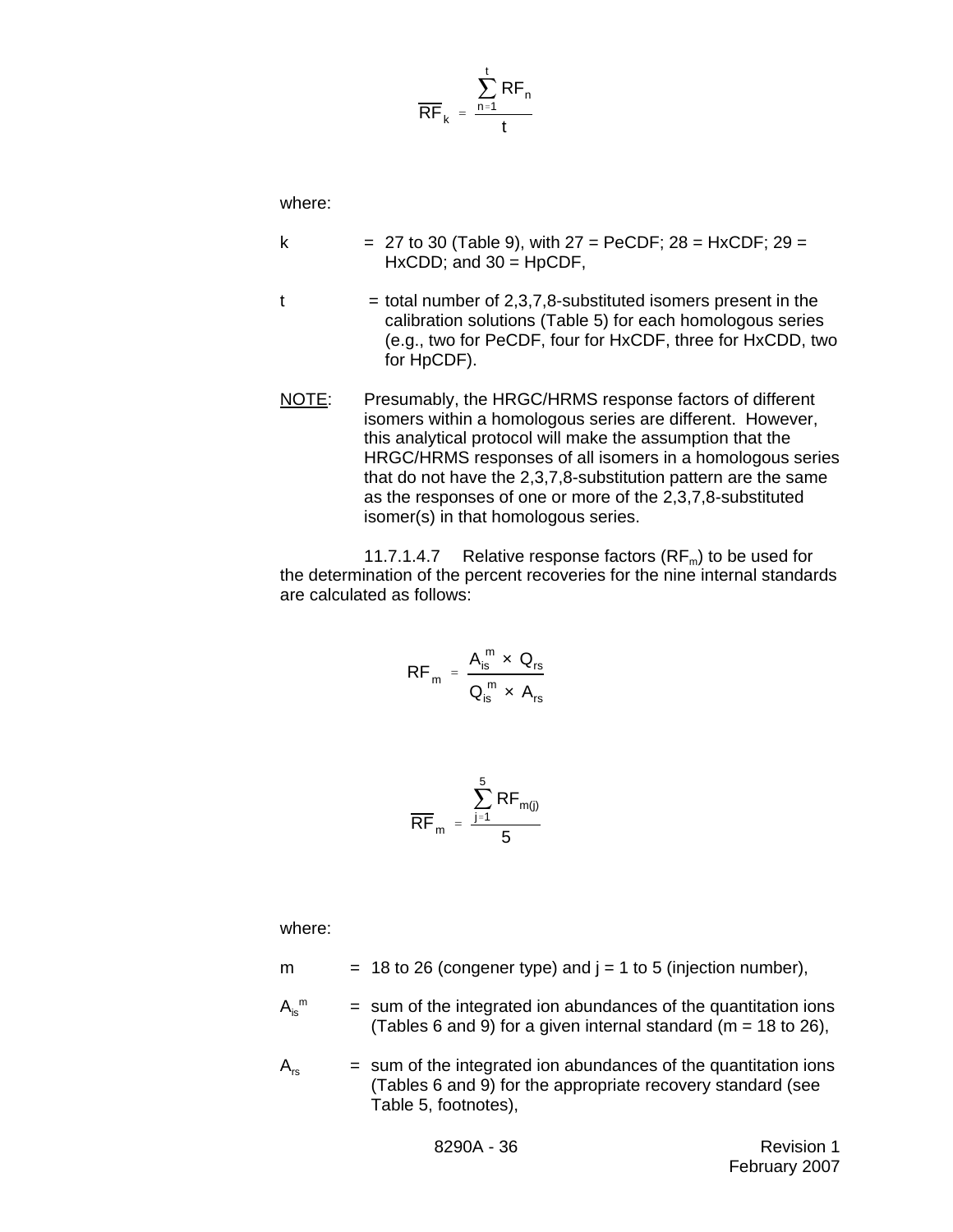- $\mathsf{Q}_{\scriptscriptstyle{\text{rs}}}$ ,  $\mathsf{Q}_{\scriptscriptstyle{\text{is}}}^{\scriptscriptstyle{\text{m}}}$  = quantities of, respectively, the recovery standard (rs) and a particular internal standard (is  $=$  m) injected (pq),
- $RF<sub>m</sub>$  = relative response factor of a particular internal standard (m) relative to an appropriate recovery standard, as determined from one injection, and
- $\overline{RF}_m$  = calculated mean relative response factor of a particular internal standard (m) relative to an appropriate recovery standard, as determined from the five initial calibration injections (j).

11.7.2 Criteria for acceptable calibration -- The criteria listed below for acceptable calibration must be met before sample analyses are performed.

11.7.2.1 The percent relative standard deviations for the mean response factors ( $\overline{RF}_n$  and  $\overline{RF}_m$ ) from the 17 unlabeled standards must not exceed ± 20 percent, and those for the nine labeled reference compounds must not exceed  $\pm$  20 percent.

11.7.2.2 The S/N for the GC signals present in every SICP (including the ones for the labeled standards) must be  $\geq 10$ .

11.7.2.3 The ion abundance ratios (Table 8) must be within the specified control limits.

NOTE: If the criterion for acceptable calibration listed in Sec. 11.7.2.1 is met, the analyte-specific RF can then be considered independent of the analyte quantity for the calibration concentration range. The mean RFs will be used for all calculations until the routine calibration criteria (Sec. 11.7.4) are no longer met. At such time, new  $\overline{RF}$  values will be calculated from a new set of injections of the calibration solutions.

11.7.3 Routine calibration (continuing calibration check) -- Routine calibrations must be performed at the beginning of a 12-hr period, after successful mass resolution and GC resolution performance checks. A routine calibration is also required at the end of a 12-hr shift. Inject 2 µL of the concentration calibration solution HRCC-3 standard (Table 5). By using the same HRGC/HRMS conditions as used in Secs. 11.6.1 and 11.6.2, determine and document an acceptable calibration as provided in Sec. 11.7.4.

11.7.4 Criteria for acceptable routine calibration -- The following criteria must be met before further analysis is performed.

11.7.4.1 The measured RFs  $[RF_n$  for the unlabeled standards] obtained during the routine calibration runs must be within  $\pm 20$  percent of the mean values established during the initial calibration (Sec. 11.7.1.4.5).

11.7.4.2 The measured RFs  $[RF_m$  for the labeled standards] obtained during the routine calibration runs must be within  $\pm$  30 percent of the mean values established during the initial calibration (Sec. 11.7.1.4.7).

11.7.4.3 The ion abundance ratios (Table 8) must be within the allowed control limits.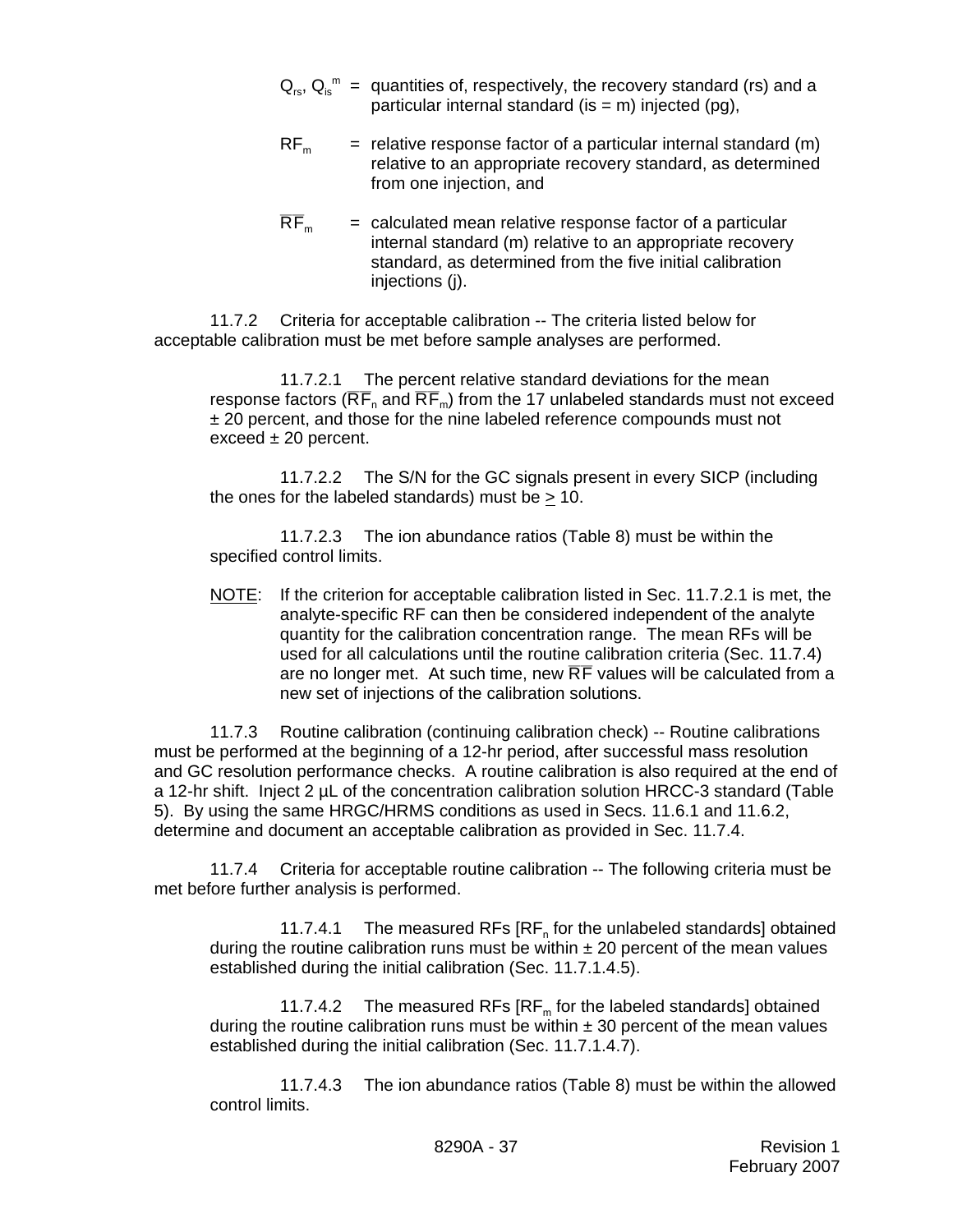11.7.4.4 If either one of the criteria in Secs. 11.7.4.1 and 11.7.4.2 is not satisfied, repeat one more time. If these criteria are still not satisfied, the entire routine calibration process (Sec. 11.7.3) must be reviewed. If the ion abundance ratio criterion (Sec. 11.7.4.3) is not satisfied, refer to the note in Sec. 11.7.1.4.2 for resolution.

NOTE: An initial calibration must be carried out whenever the HRCC-3, the sample fortification, or the recovery standard solution is replaced by a new solution from a different lot.

#### 11.8 Analysis

11.8.1 Remove the sample or blank extract (from Sec. 11.5.3.6) from storage. With a stream of dry, purified nitrogen, reduce the extract volume to 10  $\mu$ L to 50  $\mu$ L.

NOTE: A final volume of 20 µL or more should be used whenever possible. A 10-µL final volume is difficult to handle, and injection of 2 µL out of 10 µL leaves little sample for confirmations and repeat injections, and for archiving.

11.8.2 Inject a 2-µL aliquot of the extract into the GC, operated under the conditions that have been established to produce acceptable results with the performance check solution (Secs. 9.1.6.1 and 9.6.2).

11.8.3 Acquire SIM data according to Secs. 11.6.2 and 11.6.3. Use the same acquisition and mass spectrometer operating conditions previously used to determine the relative response factors (Secs. 11.7.1.4.4 through 11.7.1.4.7). Ions characteristic of polychlorinated diphenyl ethers are included in the descriptors listed in Table 6.

NOTE: The acquisition period must at least encompass the PCDD/PCDF overall retention time window previously determined (Sec. 9.3.1.3). Selected ion current profiles (SICP) for the lock-mass ions (one per mass descriptor) must also be recorded and included in the data package. These SICPs must be true representations of the evolution of the lock-mass ions amplitudes during the HRGC/HRMS run (see Sec. 9.3.2.2 for the proper level of reference compound to be metered into the ion chamber). The analyst may be required to monitor a PFK ion, not as a lock-mass, but as a regular ion, in order to meet this requirement. It is recommended to examine the lock-mass ion SICP for obvious basic sensitivity and stability changes of the instrument during the GC/MS run that could affect the measurements.

11.8.4 Identification criteria -- For a gas chromatographic peak to be identified as a PCDD or PCDF, it must meet all of the following criteria:

11.8.4.1 Retention times

11.8.4.1.1 For 2,3,7,8-substituted congeners, which have an isotopically-labeled internal or recovery standard present in the sample extract (this represents a total of 10 congeners including OCDD; Tables 2 and 3), the retention time (RRT; at maximum peak height) of the sample components (i.e., the two ions used for quantitation purposes listed in Table 6) must be within -1 to +3 sec of the isotopically-labeled standard.

11.8.4.1.2 For 2,3,7,8-substituted compounds that do not have an isotopically-labeled internal standard present in the sample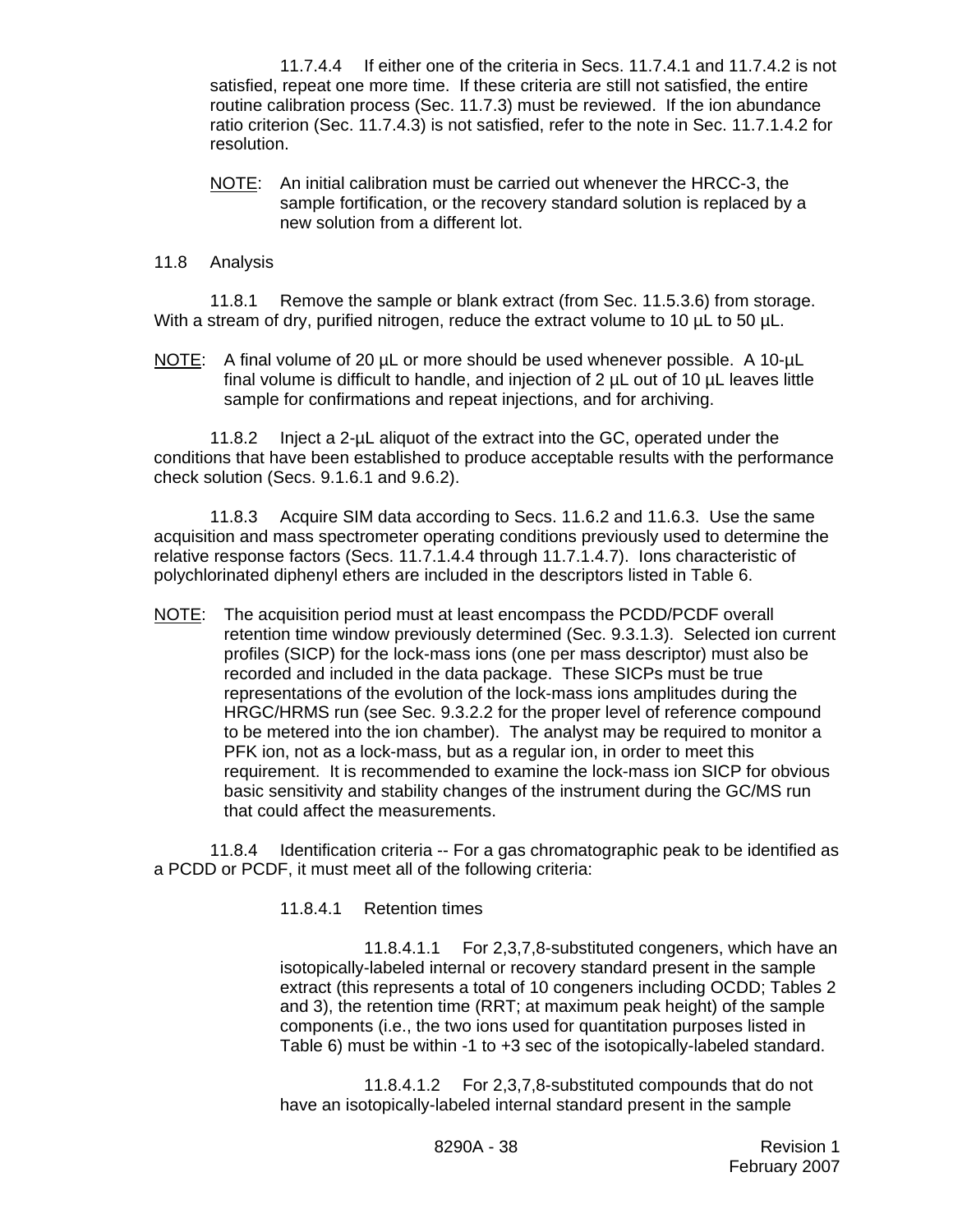extract (this represents a total of six congeners; Table 3), the retention time must fall within 0.005 retention time units of the relative retention times measured in the routine calibration. Identification of OCDF is based on its retention time relative to  ${}^{13}C_{12}$ -OCDD as determined from the daily routine calibration results.

11.8.4.1.3 For non-2,3,7,8-substituted compounds (tetra through octa; totaling 119 congeners), the retention time must be within the corresponding homologous retention time windows established by analyzing the column performance check solution (Sec. 9.6.2).

11.8.4.1.4 The ion current responses for both ions used for quantitative purposes (e.g., for TCDDs: m/z 319.8965 and 321.8936) must reach maximum simultaneously  $(\pm 2 \text{ sec})$ .

11.8.4.1.5 The ion current responses for both ions used for the labeled standards (e.g., for  ${}^{13}C_{12}$ -TCDD: m/z 331.9368 and m/z 333.9339) must reach maximum simultaneously  $(\pm 2 \text{ sec})$ .

- NOTE: The analyst is required to verify the presence of 1,2,8,9-TCDD and 1,3,4,6,8-PeCDF (Sec. 9.3.1.3) in the SICPs of the daily performance checks. Should either compound be missing, the analyst must take corrective action as it may indicate a potential problem with the ability to detect all of the PCDDs/PCDFs.
- 11.8.4.2 Ion abundance ratios

The integrated ion currents for the two ions used for quantitation purposes must have a ratio between the lower and upper limits established for the homologous series to which the peak is assigned. See Secs. 11.7.1.4.1 and 11.7.1.4.2 and Table 8 for details.

11.8.4.3 Signal-to-noise ratio

All ion current intensities must be  $\leq$  2.5 times noise level for positive identification of an unlabeled PCDD/PCDF compound or a group of coeluting isomers. Figure 6 describes the procedure to be followed for the determination of the S/N. Labeled analytes must have an  $S/N \ge 10$ .

11.8.4.4 Polychlorinated diphenyl ether interferences

In addition to the above criteria, the identification of a GC peak as a PCDF can only be made if no signal having a  $S/N \le 2.5$  is detected at the same retention time  $(\pm 2 \text{ sec})$  in the corresponding polychlorinated diphenyl ether (PCDPE, Table 6) channel.

### 11.9 Calculations

11.9.1 For gas chromatographic peaks that have met the criteria outlined in Sec. 11.8.4, calculate the concentration of the PCDD or PCDF compounds using the formula: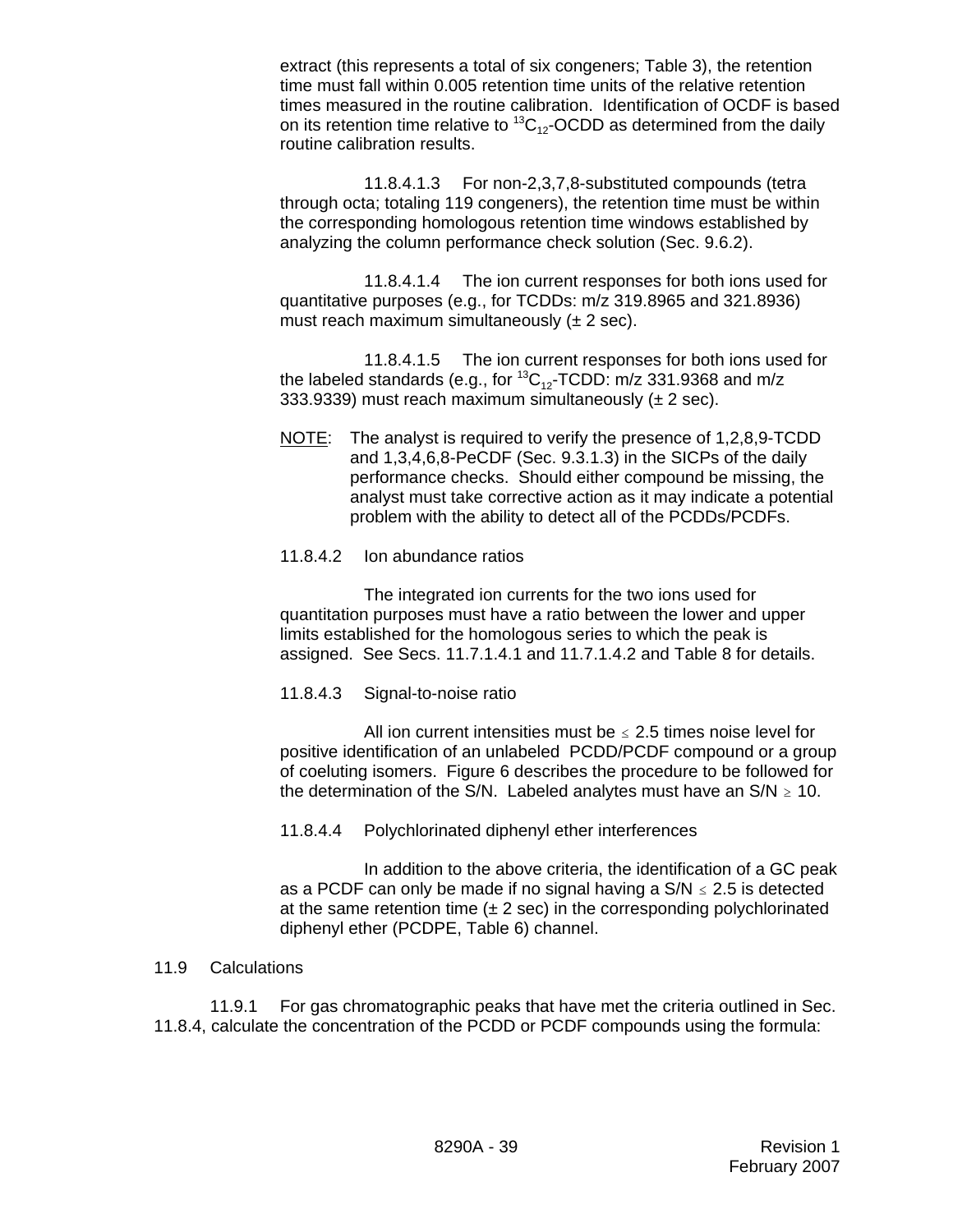$$
C_x = \frac{A_x \times Q_{is}}{A_{is} \times W \times \overline{RF}_n}
$$

where:

- $C_x$  = concentration of unlabeled PCDD/PCDF congeners (or group of coeluting isomers within an homologous series) in pg/g,
- $A<sub>x</sub>$  = sum of the integrated ion abundances of the quantitation ions (Table 6) for unlabeled PCDDs/PCDFs,
- $A_{iS}$  = sum of the integrated ion abundances of the quantitation ions (Table 6) for the labeled internal standards,
- $Q_{iS}$  = quantity, in pg, of the internal standard added to the sample before extraction,
- $W =$  weight, in g, of the sample (solid or organic liquid), or volume in mL of an aqueous sample, and
- $\overline{RF}_n =$  calculated mean relative response factor for the analyte ( $\overline{RF}_n$  with n = 1 to 17; Sec. 11.7.1.4.5).

If the analyte is identified as one of the 2,3,7,8-substituted PCDDs or PCDFs,  $\overline{RF}_n$ is the value calculated using the equation in Sec. 11.7.1.4.5. However, if it is a non-2,3,7,8-substituted congener, the  $\overline{RF}(k)$  value is the one calculated using the equation in Sec. 11.7.1.4.6 ( $RF_k$ , for  $k = 27$  to 30).

11.9.2 Calculate the percent recovery of the nine internal standards measured in the sample extract, using the formula:

percent recovery = 
$$
\frac{A_{is} \times Q_{rs}}{Q_{is} \times A_{rs} \times \overline{RF}_{m}} \times 100
$$

where:

- $A<sub>io</sub>$  = sum of the integrated ion abundances of the quantitation ions (Table 6) for the labeled internal standard,
- $A_{rs}$  = sum of the integrated ion abundances of the quantitation ions (Table 6) for the labeled recovery standard; the selection of the recovery standard depends on the type of congeners (see Table 5, footnotes),
- $Q_{iS}$  = quantity, in pg, of the internal standard added to the sample before extraction,
- $Q_{rs}$  = quantity, in pg, of the recovery standard added to the cleaned-up sample residue before HRGC/HRMS analysis, and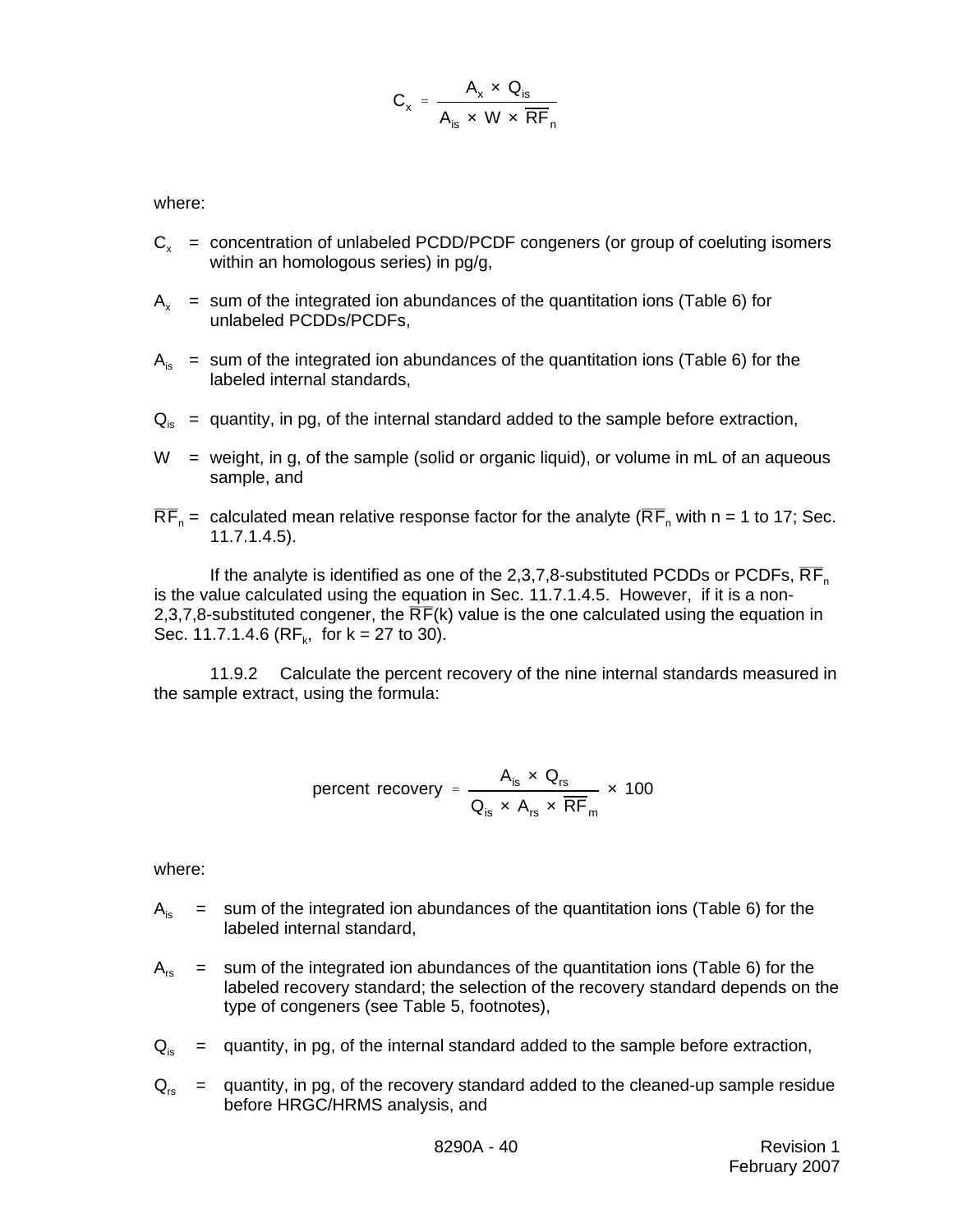- $\overline{RF}$  m = calculated mean relative response factor for the labeled internal standard relative to the appropriate (see Table 5, footnotes) recovery standard. This represents the mean obtained in Sec. 11.7.1.4.7 ( $\overline{\text{RF}}_{m}$  with m = 18 to 26).
- NOTE: For human adipose tissue, adjust the percent recoveries by adding 1 percent to the calculated value to compensate for the 1 percent of the extract diverted for the lipid determination.

11.9.3 If the concentration in the final extract of any of the fifteen 2,3,7,8 substituted PCDD/PCDF compounds (Table 3) exceeds the upper method calibration limits (MCL) listed in Table 1 (e.g., 200 pg/µL for TCDD in soil), the linear range of response versus concentration may have been exceeded, and a second analysis of the sample (using a one-tenth aliquot) should be undertaken. The volumes of the internal and recovery standard solutions should remain the same as described for the sample preparation (Secs. 11.0).

If a smaller sample size would not be representative of the entire sample, one of the following options is recommended:

- (1) Re-extract an additional aliquot of sufficient size to insure that it is representative of the entire sample. Spike it with a higher concentration of internal standard. Prior to GC/MS analysis, dilute the sample so that it has a concentration of internal standard equivalent to that present in the calibration standard. Then, analyze the diluted extract.
- (2) Re-extract an additional aliquot of sufficient size to insure that it is representative of the entire sample. Spike it with a higher concentration of internal standard. Immediately following extraction, transfer the sample to a volumetric flask and dilute to known volume. Remove an appropriate aliquot and proceed with cleanup and analysis.
- (3) Use the original analysis data to quantitate the internal standard recoveries. Respike the original extract (note that no additional cleanup is necessary) with 100 times the usual quantity of internal standards. Dilute the re-spiked extract by a factor of 100. Reanalyze the diluted sample using the internal standard recoveries calculated from the initial analysis to correct the results for losses during isolation and cleanup.

11.9.4 The total concentration for each homologous series of PCDD and PCDF is calculated by summing up the concentrations of all positively identified isomers of each homologous series. Therefore, the total should also include the 2,3,7,8-substituted congeners. The total number of GC signals included in the homologous total concentration value must be specified in the report. If an isomer is not detected, use zero (0) in this calculation.

11.9.5 Sample specific estimated quantitation limit -- The sample specific estimated quantitation limit (EQL) is the concentration of a given analyte required to produce a signal with a peak height of at least 2.5 times the background signal level. An EQL is calculated for each 2,3,7,8-substituted congener that is not identified, regardless of whether or not other non-2,3,7,8-substituted isomers are present. Two methods of calculation can be used, as follows, depending on the type of response produced during the analysis of a particular sample.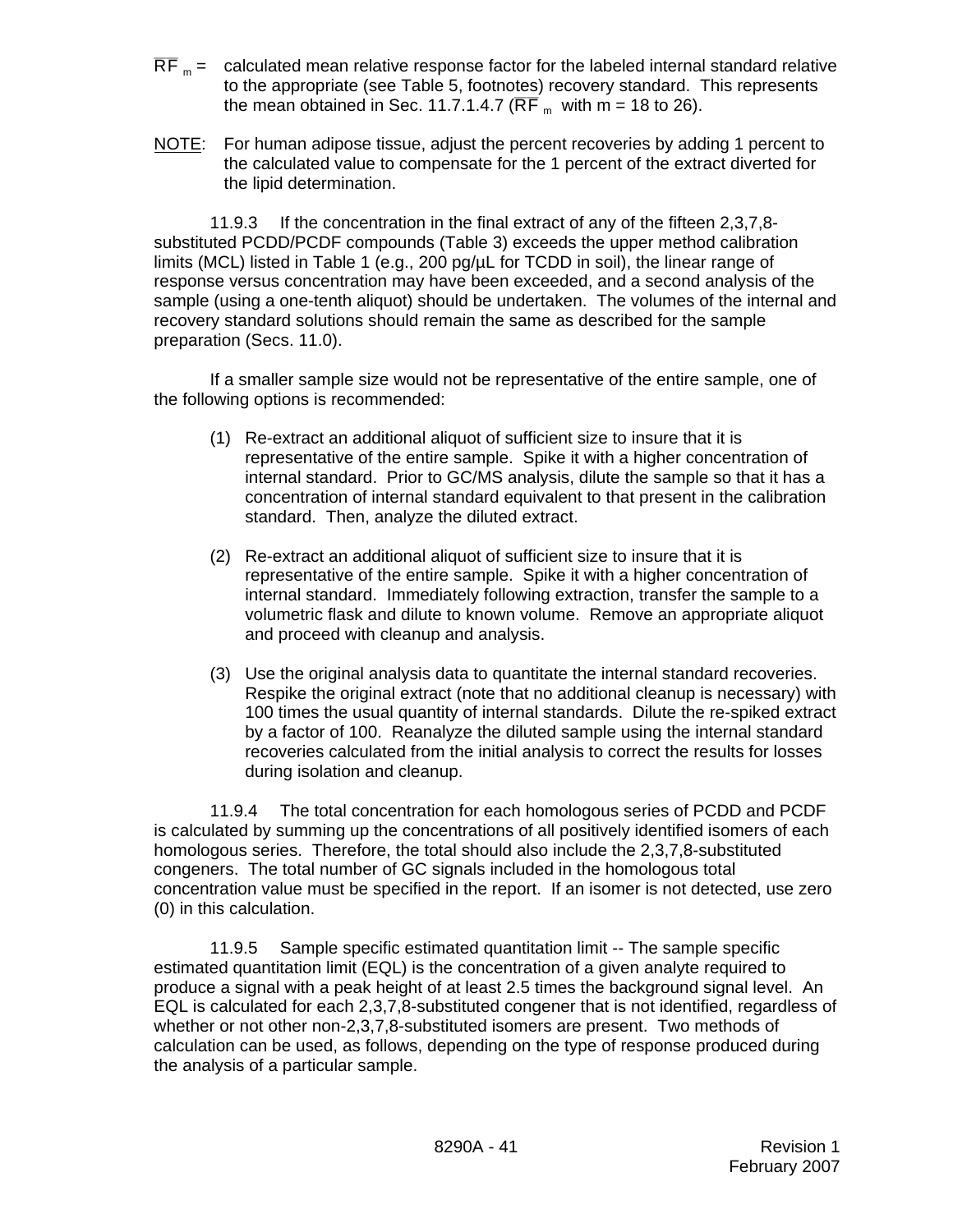11.9.5.1 Samples giving a response for both quantitation ions (Tables 6 and 9) that is less than 2.5 times the background level.

Use the expression below to calculate an EDL for each 2,3,7,8 substituted PCDD/PCDF that does not have a response with  $S/N \ge 2.5$ . The background level is determined by measuring the range of the noise (peak to peak) for the two quantitation ions (Table 6) of a particular 2,3,7,8-substituted isomer within an homologous series, in the region of the SICP trace corresponding to the elution of the internal standard (if the congener possesses an internal standard) or in the region of the SICP where the congener is expected to elute by comparison with the routine calibration data (for those congeners that do not have a  $13C$ -labeled standard), multiplying that noise height by 2.5, and relating the product to an estimated concentration that would produce that peak height. Use the formula:

$$
EQL = \frac{2.5 \times H_x \times Q_{is}}{H_{is} \times W \times \overline{RF}_n}
$$

where:

- $EQL =$  estimated quantitation limit for homologous 2,3,7,8-substituted PCDDs/PCDFs.
- $H<sub>v</sub>$  = sum of the height of the noise level for each quantitation ion (Table 6) for the unlabeled PCDDs/PCDFs, measured as shown in Figure 6.
- $H<sub>is</sub>$  = sum of the height of the noise level for each quantitation ion (Table 6) for the labeled internal standard, measured as shown in Figure 6.
- W,  $\overline{RF}_n$ , and  $Q_{is}$  retain the same meanings as defined in Sec. 11.9.1.

11.9.5.2 Estimated maximum possible concentration -- An estimated maximum possible concentration (EMPC) is calculated for 2,3,7,8-substituted isomers that are characterized by a response with an S/N of at least 2.5 for both the quantitation ions, and meet all of the identification criteria in Sec. 11.8.4 except the ion abundance ratio criteria or when a peak representing a PCDPE has been detected. An EMPC is a worst-case estimate of the concentration. Calculate the EMPC according to the expression shown in Sec. 11.9.1.

11.9.6 The relative percent difference (RPD) of any duplicate sample results is calculated as follows:

$$
\mathsf{RPD} = \frac{|S_1 - S_2|}{\frac{S_1 + S_2}{2}} \times 100
$$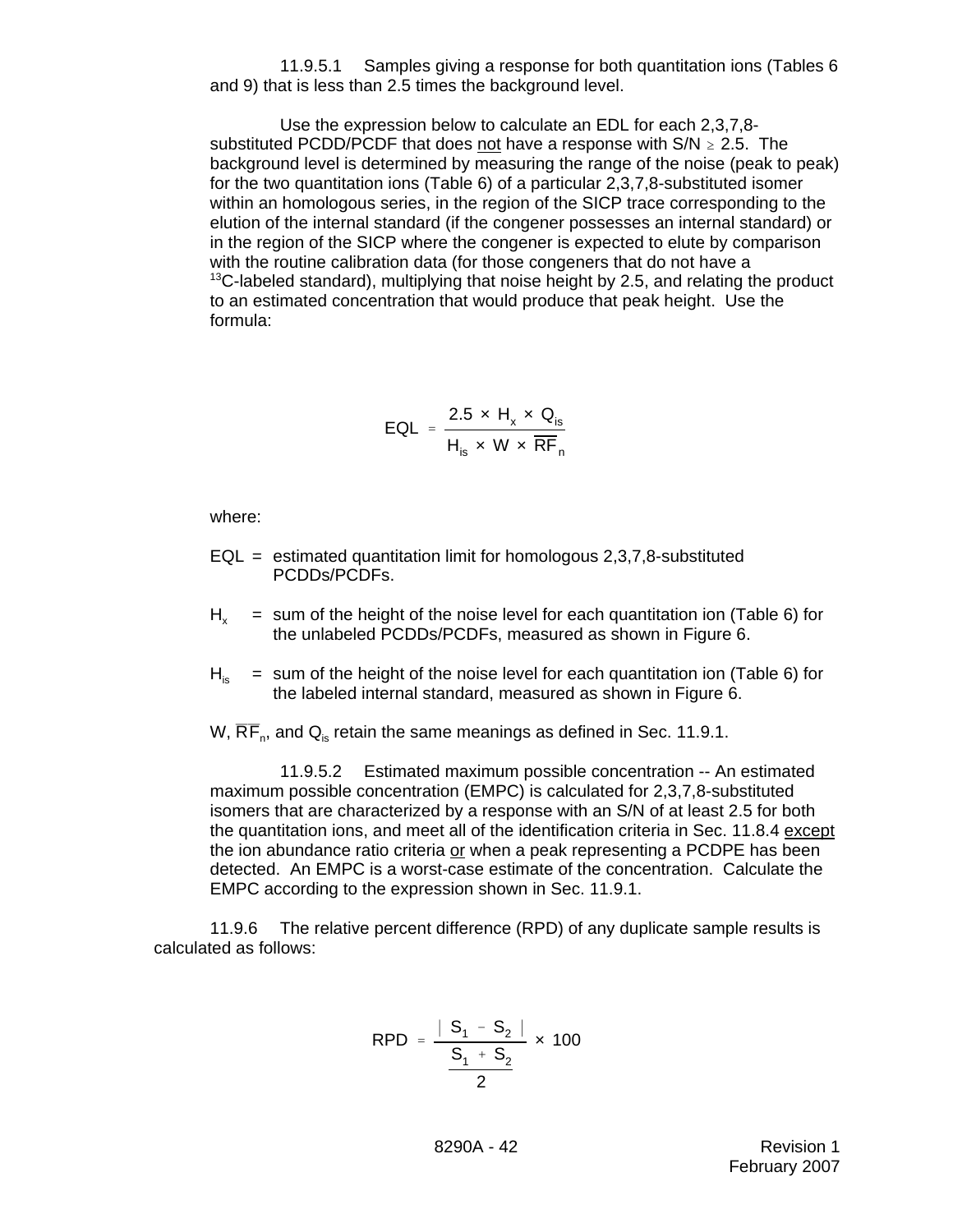where  $S_1$  and  $S_2$  represent sample and duplicate sample results.

11.9.7 The 2,3,7,8-TCDD toxicity equivalents (TE) of PCDDs and PCDFs present in the sample are calculated, if requested by the data user, according to the method recommended by the Chlorinated Dioxins Workgroup (CDWG) of the EPA and the Center for Disease Control (CDC). This method assigns a 2,3,7,8-TCDD toxicity equivalency factor (TEF) to each of the fifteen 2,3,7,8-substituted PCDDs and PCDFs (Table 3) and to OCDD and OCDF, as shown in Table 10. The 2,3,7,8-TCDD equivalent of the PCDDs and PCDFs present in the sample is calculated by summing the TEF times their concentration for each of the compounds or groups of compounds listed in Table 10. The exclusion of other homologous series such as mono-, di-, and tri- chlorinated dibenzodioxins and dibenzofurans does not mean that they are non-toxic. However, their toxicity, as known at this time, is much lower than the toxicity of the compounds listed in Table 10. The above procedure for calculating the 2,3,7,8-TCDD toxicity equivalents is not claimed by the CDWG to be based on a thoroughly established scientific foundation. The procedure, rather, represents a "consensus recommendation on science policy." Since the procedure may be changed in the future, reporting requirements for PCDD and PCDF data would still include the reporting of the analyte concentrations of the PCDD/PCDF congener as calculated in Secs. 11.9.1 and 11.9.4.

11.9.8 Two GC column TEF determination

11.9.8.1 The concentration of 2,3,7,8-TCDD (see note below), is calculated from the analysis of the sample extract on the 60-m DB-5 (or equivalent) fused-silica capillary column. The experimental conditions remain the same as the conditions described previously in Sec. 11.8, and the calculations are performed as outlined in Sec. 11.9. The chromatographic separation between the 2,3,7,8-TCDD and its close eluters (1,2,3,7/1,2,3,8-TCDD and 1,2,3,9-TCDD) must be equal or less than 25 percent valley.

11.9.8.2 The concentration of the 2,3,7,8-TCDF is obtained from the analysis of the sample extract on the 30-m DB-225 (or equivalent) fused-silica capillary column. However, the GC/MS conditions must be altered so that: (1) only the first three descriptors (i.e., tetra-, penta-, and hexachlorinated congeners) of Table 6 are used; and (2) the switching time between descriptor 2 (pentachlorinated congeners) and descriptor 3 (hexachlorinated congeners) takes place following the elution of  ${}^{13}C_{12}$ -1,2,3,7,8-PeCDD. The concentration calculations are performed as outlined in Sec. 11.9. The chromatographic separation between the 2,3,7,8-TCDF and its close eluters (2,3,4,7-TCDF and 1,2,3,9-TCDF) must be equal or less than 25 percent valley.

NOTE: The confirmation and quantitation of 2,3,7,8-TCDD (Sec. 11.9.8.1) may be accomplished on the SP-2330 GC column instead of the DB-5 column, provided the criteria listed in Sec. 9.3.1 are met and the requirements described in Sec. 9.6.2 are followed.

11.9.8.3 For a gas chromatographic peak to be identified as a 2,3,7,8 substituted PCDD/PCDF congener, it must meet the ion abundance and signal-tonoise ratio criteria described in Secs. 11.8.4.2 and 11.8.4.3, respectively. In addition, the retention time identification criterion described in Sec. 11.8.4.1.1 applies here for congeners for which a carbon-labeled analogue is available in the sample extract. However, the relative retention time (RRT) of the 2,3,7,8-substituted congeners for which no carbon-labeled analogues are available must fall within 0.006 units of the carbon-labeled standard RRT. Experimentally,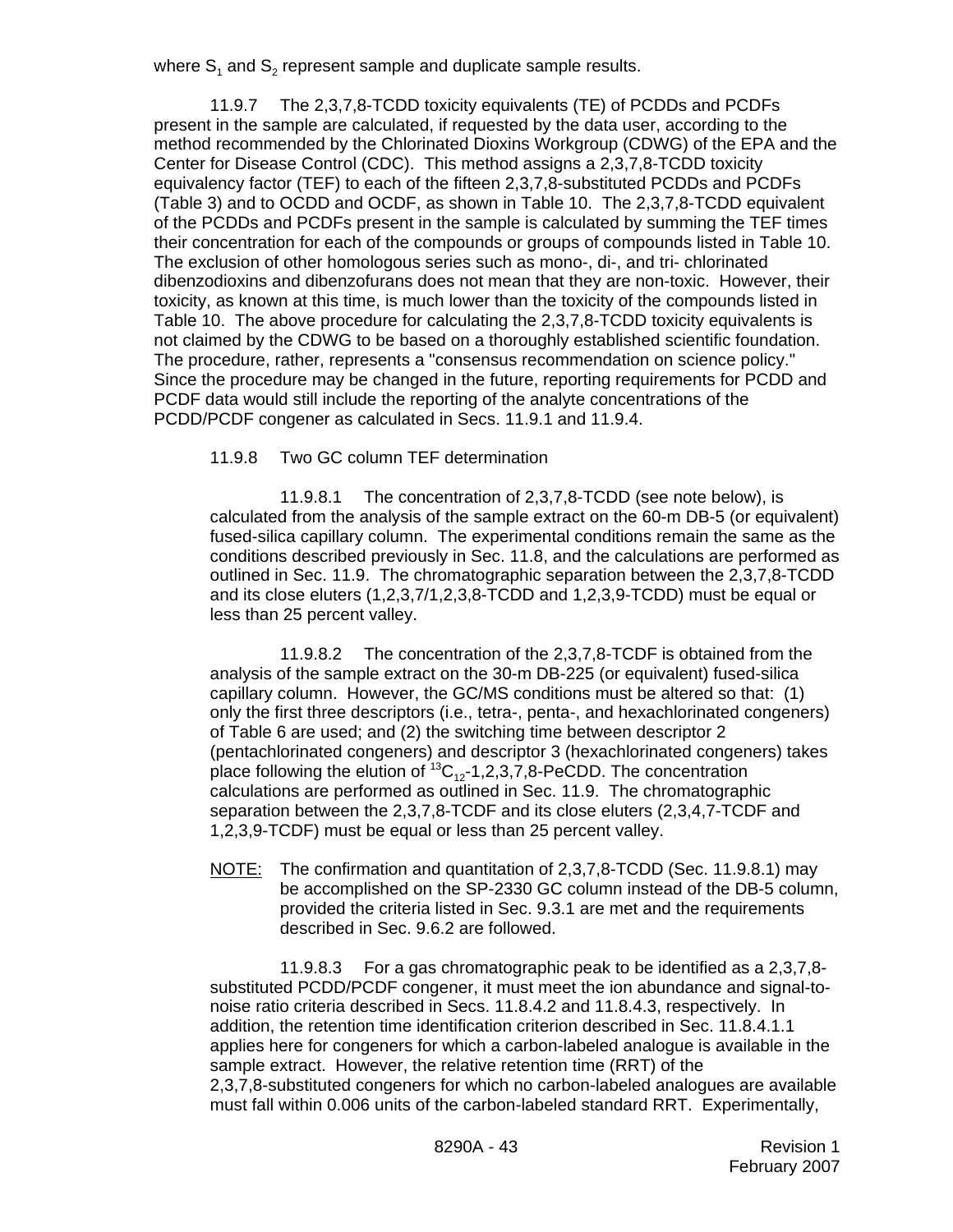this is accomplished by using the attributions described in Table 11 and the results from the routine calibration run on the SP-2330 column.

# 12.0 DATA ANALYSIS AND CALCULATIONS

12.1 See Sec. 11.9 and Method 8000 for information on data analysis and calculations.

12.2 Results need to be reported in units commensurate with their intended use and all dilutions need to be taken into account when computing final results.

# 13.0 METHOD PERFORMANCE

13.1 Performance data and related information are provided in SW-846 methods only as examples and guidance. The data do not represent required performance goals for users of the methods. Instead, performance goals should be developed on a project-specific basis, and the laboratory should establish in-house QC performance criteria for the application of this method. These performance data are not intended to be and must not be used as absolute QC acceptance criteria for purposes of laboratory accreditation.

13.2 Table 12 provides data from a comparison of the Soxhlet extraction and pressurized fluid extraction of samples of ground chimney brick. The data are taken from Reference 8 and are provided for guidance purposes only.

13.3 Table 13 provides data from a comparison of Soxhlet extraction and pressurized fluid extraction of samples of urban dust. The data are taken from Reference 8 and are provided for guidance purposes only.

13.4 Table 14 provides data from a comparison of Soxhlet extraction and pressurized fluid extraction of samples of fly ash. PFE data are provided for samples that were pretreated with an HCl wash and for samples that were not pretreated, but were extracted with a mixture of toluene and acetic acid. The data are taken from Reference 8 and are provided for guidance purposes only.

13.5 Table 15 provides data from a comparison of Soxhlet extraction and pressurized fluid extraction of a soil sample (EC-2) from the National Water Research Institute (Burlington, Ontario, Canada) that contained high levels of PCDDs and PCDFs. The data are taken from Reference 8 and are provided for guidance purposes only.

13.6 Table 16 provides data from a comparison of Soxhlet extraction and pressurized fluid extraction of a sediment sample (HS-2) from the National Research Council Institute for Marine Biosciences (Halifax, Nova Scotia, Canada) that contained low levels of PCDDs and PCDFs. The data are taken from Reference 8 and are provided for guidance purposes only.

13.7 Table 17 provides data from a comparison of Soxhlet extraction and pressurized fluid extraction for two field-contaminated sediment samples. The data are taken from Reference 8 and are provided for guidance purposes only.

### 14.0 POLLUTION PREVENTION

14.1 Pollution prevention encompasses any technique that reduces or eliminates the quantity and/or toxicity of waste at the point of generation. Numerous opportunities for pollution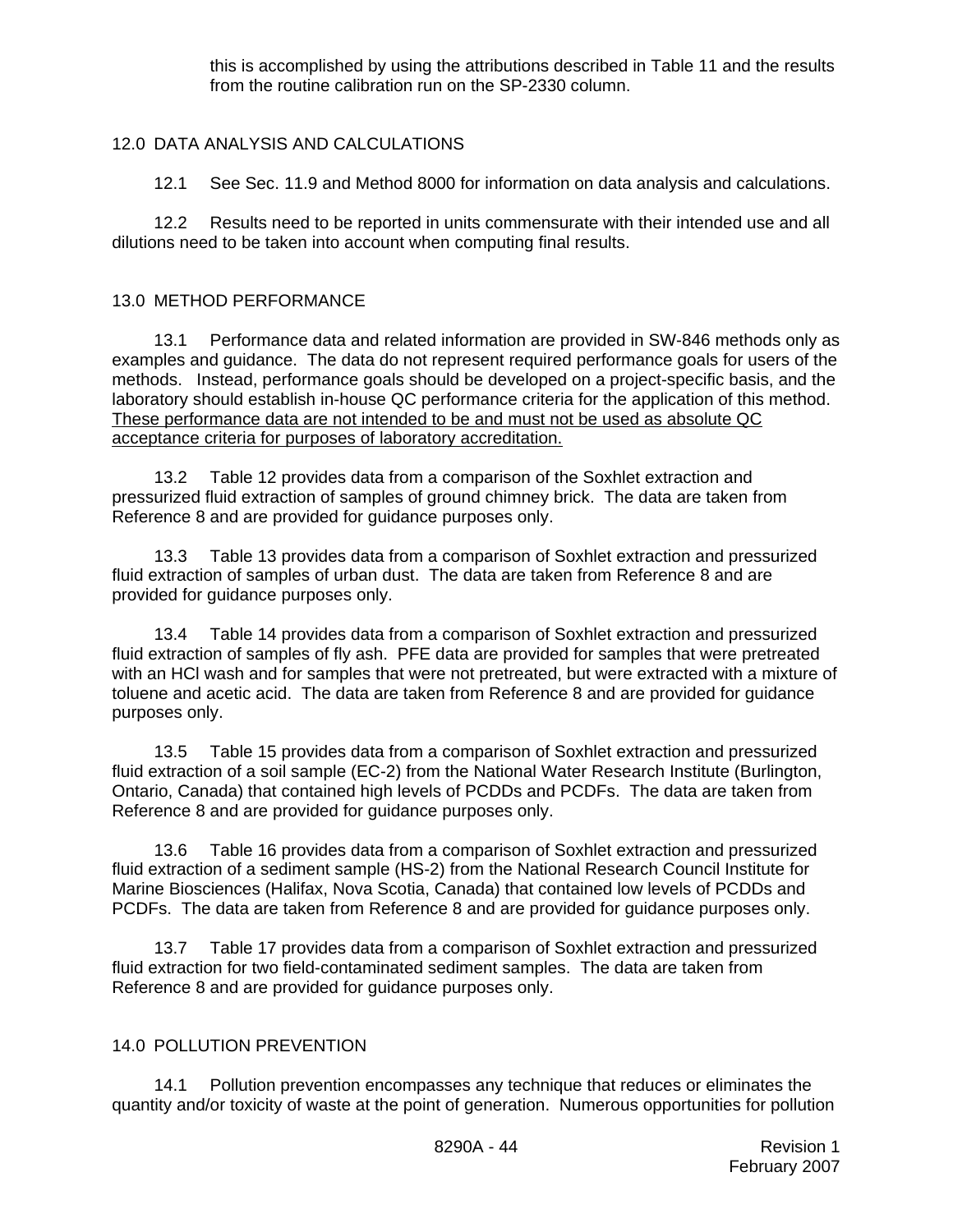prevention exist in laboratory operations. The EPA has established a preferred hierarchy of environmental management techniques that places pollution prevention as the management option of first choice. Whenever feasible, laboratory personnel should use pollution prevention techniques to address their waste generation. When wastes cannot be feasibly reduced at the source, the Agency recommends recycling as the next best option.

14.2 For information about pollution prevention that may be applicable to laboratories and research institutions consult *Less is Better: Laboratory Chemical Management for Waste Reduction* available from the American Chemical Society's Department of Government Relations and Science Policy, 1155 16th St., N.W. Washington, D.C. 20036, http://www.acs.org.

## 15.0 WASTE MANAGEMENT

The Environmental Protection Agency requires that laboratory waste management practices be conducted consistent with all applicable rules and regulations. The Agency urges laboratories to protect the air, water, and land by minimizing and controlling all releases from hoods and bench operations, complying with the letter and spirit of any sewer discharge permits and regulations, and by complying with all solid and hazardous waste regulations, particularly the hazardous waste identification rules and land disposal restrictions. For further information on waste management, consult *The Waste Management Manual for Laboratory Personnel* available from the American Chemical Society at the address listed in Sec. 14.2.

# 16.0 REFERENCES

- 1. D. G. Patterson, J. S. Holler, D. F. Grote, L. R. Alexander, C. R. Lapeza, R. C. O'Connor and J. A. Liddle, "Control of Interferences in the Analysis of Human Adipose Tissue for 2,3,7,8-Tetrachlorodibenzo-*p*-dioxin," *Environ. Toxicol. Chem.* 5, 355-360 (1986).
- 2. Y. Tondeur and W. F. Beckert, "Method 8290: Analytical Procedures and Quality Assurance for Multimedia Analysis of Polychlorinated Dibenzo-*p*-Dioxins and Dibenzofurans by High-Resolution Gas Chromatography/High-Resolution Mass Spectrometry," U.S. Environmental Protection Agency, Environmental Monitoring Systems Laboratory, Las Vegas, NV.
- 3. "Carcinogens -- Working with Carcinogens," Department of Health, Education, and Welfare, Public Health Service, Center for Disease Control, National Institute for Occupational Safety and Health. Publication No. 77-206, August 1977.
- 4. "OSHA Safety and Health Standards, General Industry," (29 CFR 1910), Occupational Safety and Health Administration, OSHA 2206 (revised January 1976).
- 5. "Safety in Academic Chemistry Laboratories," American Chemical Society Publication, Committee on Chemical Safety (3rd Edition, 1979.)
- 6. Y. Tondeur, W. J. Niederhut, S. R. Missler, and J. E. Campana, "Hybrid HRGC/MS/MS Method for the Characterization of Tetrachlorinated Dibenzo-p-dioxins in Environmental Samples," *Mass Spectrom,* 14, 449-456 (1987).
- 7. USEPA National Dioxin Study -- Phase II, "Analytical Procedures and Quality Assurance Plan for the Determination of PCDD/PCDF in Fish," EPA-Duluth, October 26, 1987.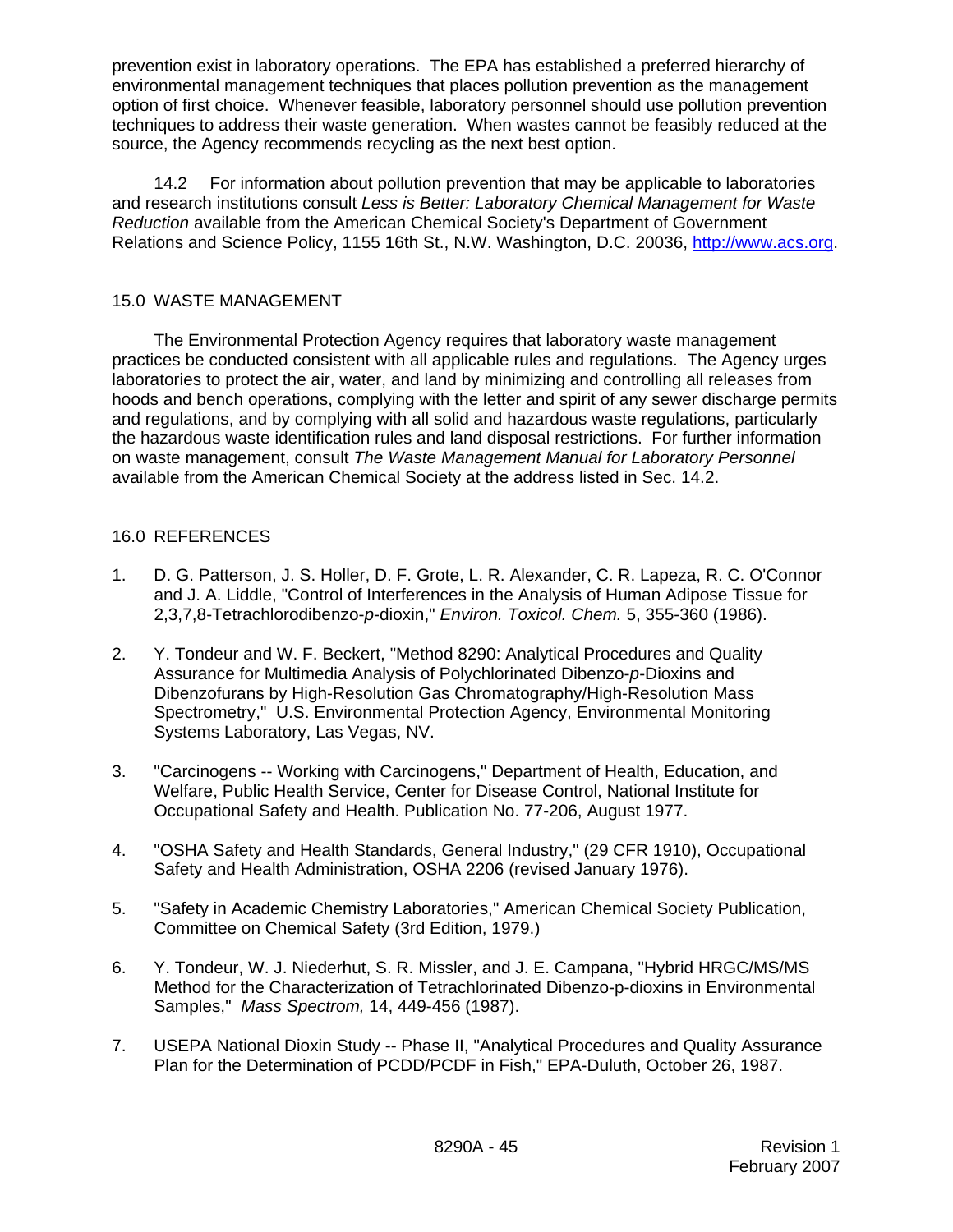8. B. E. Richter, J. L. Ezzell, D. E. Knowles, and F. Hoefler, "Extraction of Polychlorinated Dibenzo-p-Dioxins and Polychlorinated Dibenzofurans from Environmental Samples Using Accelerated Solvent Extraction (ASE)," *Chemosphere*, 34 (5-7), 975-987, 1997.

# 17.0 TABLES, DIAGRAMS, FLOW CHARTS, AND VALIDATION DATA

The following pages contain the tables and figures referenced by this method.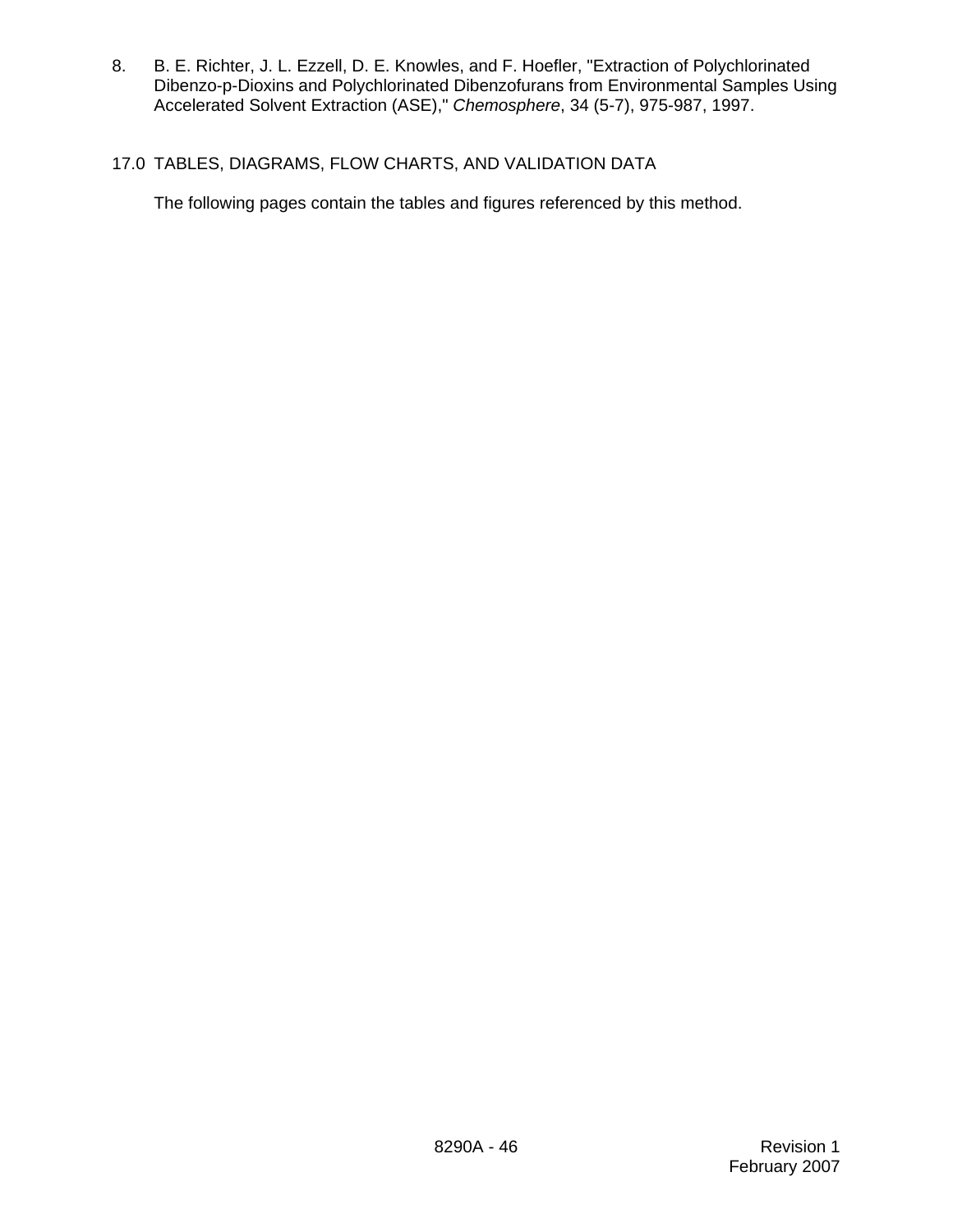| TYPES OF MATRICES, SAMPLE SIZES, AND 2,3,7,8-TCDD-BASED |
|---------------------------------------------------------|
| METHOD CALIBRATION LIMITS (PARTS PER TRILLION)          |

|                                  | Water          | Soil<br>Sediment<br>Paper Pulp <sup>b</sup> | Fly Ash | Fish<br>Tissue <sup>c</sup> | Human<br>Adipose<br><b>Tissue</b> | Sludge<br>Fuel<br>Oil | Still<br><b>Bottom</b> |
|----------------------------------|----------------|---------------------------------------------|---------|-----------------------------|-----------------------------------|-----------------------|------------------------|
| Lower MCL <sup>a</sup>           | 0.01           | 1.0                                         | 1.0     | 1.0                         | 1.0                               | 5.0                   | 10                     |
| Upper MCL <sup>a</sup>           | $\overline{2}$ | 200                                         | 200     | 200                         | 200                               | 1000                  | 2000                   |
| Sample<br>Weight (g)             | 1000           | 10                                          | 10      | 20                          | 10                                | $\overline{2}$        | $\mathbf{1}$           |
| <b>IS Spiking</b><br>Level (ppt) | 1              | 100                                         | 100     | 100                         | 100                               | 500                   | 1000                   |
| Final Ext.<br>Vol. $(\mu L)^d$   | 10-50          | 10-50                                       | 50      | 10-50                       | 10-50                             | 50                    | 50                     |

<sup>a</sup> For other congeners multiply the values by 1 for TCDF/PeCDD/PeCDF, by 2.5 for HxCDD/HxCDF/HpCDD/HpCDF, and by 5 for OCDD/OCDF.

**b** Sample dewatered according to Sec. 8.5.

 $\degree$  One half of the extract from the 20 g sample is used for determination of lipid content (Sec. 11.2.2).

<sup>d</sup> See Sec. 11.8.1.

NOTE: Chemical reactor residues are treated as still bottoms, if their appearances so suggest.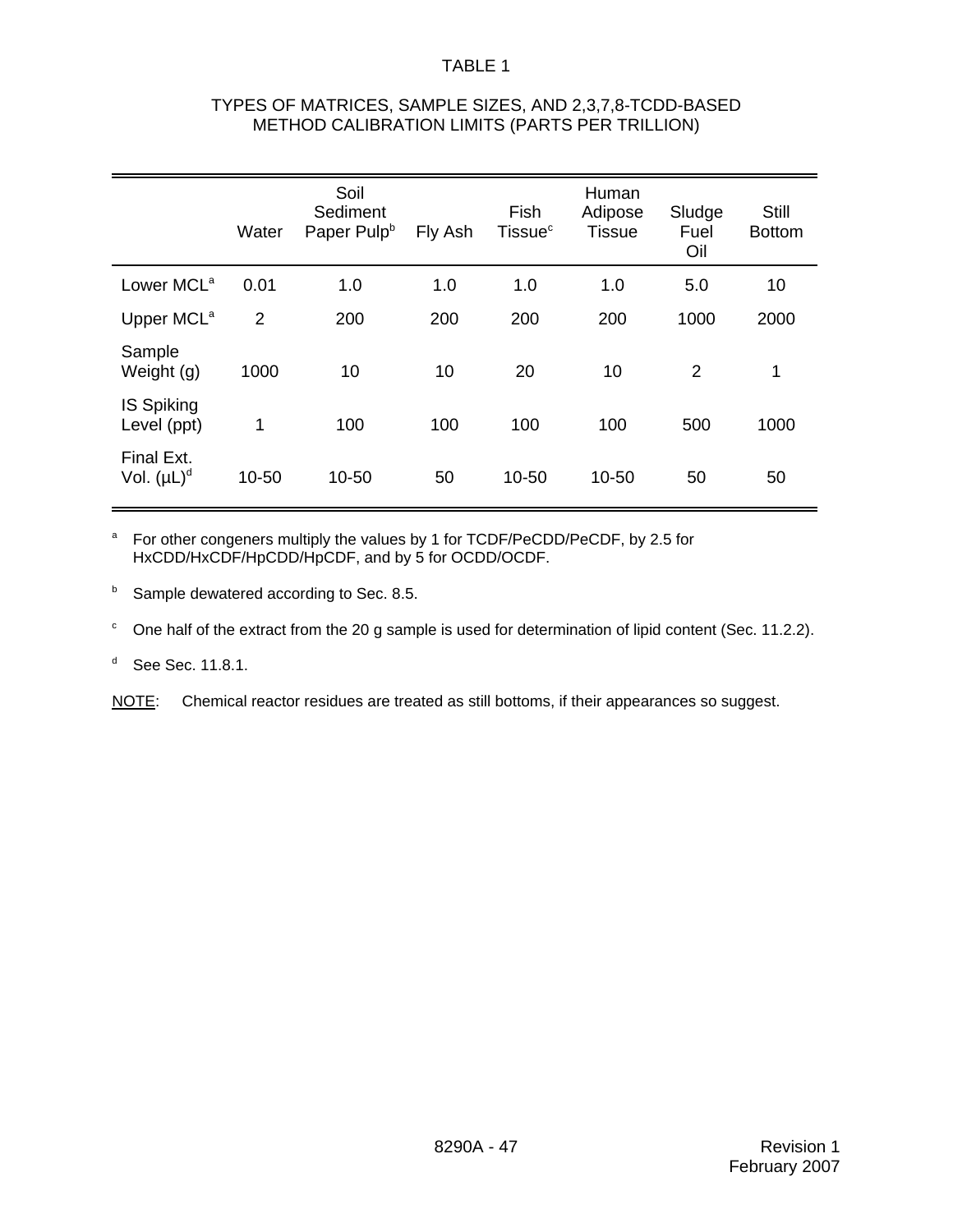# COMPOSITION OF THE SAMPLE FORTIFICATION AND RECOVERY STANDARD SOLUTIONS<sup>a</sup>

| Analyte                              | Sample Fortification<br><b>Solution Concentration</b><br>$(pg/\mu L)$ | <b>Recovery Standard Solution</b><br>Concentration (pg/µL) |
|--------------------------------------|-----------------------------------------------------------------------|------------------------------------------------------------|
| ${}^{13}C_{12}$ -2,3,7,8-TCDD        | 10                                                                    |                                                            |
| ${}^{13}C_{12}$ -2,3,7,8-TCDF        | 10                                                                    |                                                            |
| ${}^{13}C_{12}$ -1,2,3,4-TCDD        | --                                                                    | 50                                                         |
| ${}^{13}C_{12}$ -1,2,3,7,8-PeCDD     | 10                                                                    |                                                            |
| ${}^{13}C_{12}$ -1,2,3,7,8-PeCDF     | 10                                                                    |                                                            |
| ${}^{13}C_{12}$ -1,2,3,6,7,8-HxCDD   | 25                                                                    |                                                            |
| ${}^{13}C_{12}$ -1,2,3,4,7,8-HxCDF   | 25                                                                    |                                                            |
| ${}^{13}C_{12}$ -1,2,3,7,8,9-HxCDD   | --                                                                    | 50                                                         |
| ${}^{13}C_{12}$ -1,2,3,4,6,7,8-HpCDD | 25                                                                    |                                                            |
| ${}^{13}C_{12}$ -1,2,3,4,6,7,8-HpCDF | 25                                                                    |                                                            |
| ${}^{13}C_{12}$ -OCDD                | 50                                                                    |                                                            |

<sup>a</sup>These solutions should be made freshly every day in nonane or other appropriate solvent because of the possibility of adsorptive losses to glassware. If these solutions are to be kept for more than one day, then the sample fortification solution concentrations should be increased ten fold, and the recovery standard solution concentrations should be doubled. Corresponding adjustments of the spiking volumes must then be made.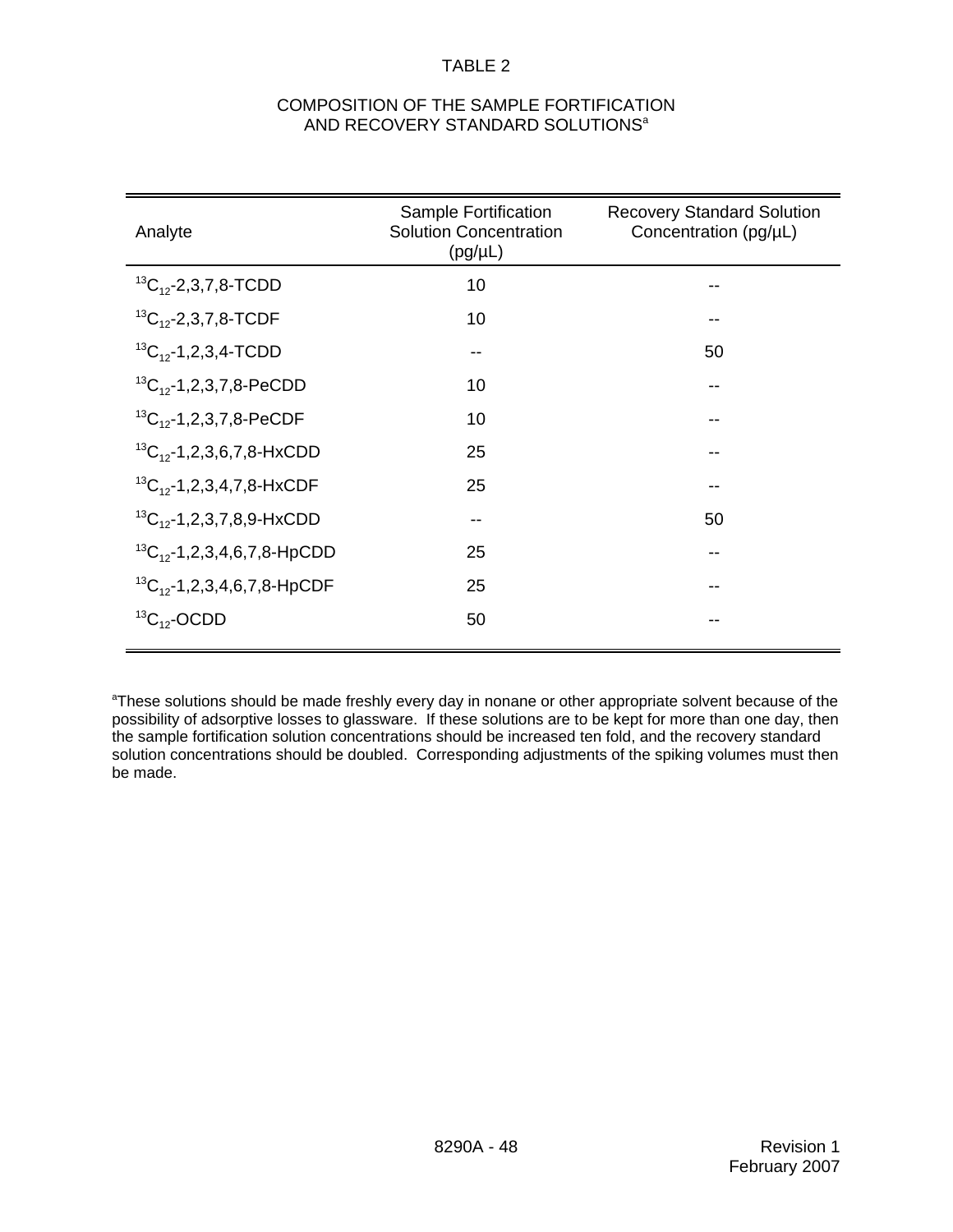| <b>PCDD</b>              | <b>PCDF</b>               |
|--------------------------|---------------------------|
| $2,3,7,8$ -TCDD(*)       | $2,3,7,8$ -TCDF $(*)$     |
| $1,2,3,7,8-PeCDD(*)$     | $1,2,3,7,8-PeCDF(*)$      |
| $1,2,3,6,7,8-HxCDD(*)$   | 2,3,4,7,8-PeCDF           |
| 1, 2, 3, 4, 7, 8-H x CDD | 1,2,3,6,7,8-HxCDF         |
| $1,2,3,7,8,9-HxCDD(+)$   | 1,2,3,7,8,9-HxCDF         |
| $1,2,3,4,6,7,8-HpCDD(*)$ | 1,2,3,4,7,8-HxCDF(*)      |
|                          | 2,3,4,6,7,8-HxCDF         |
|                          | $1,2,3,4,6,7,8$ -HpCDF(*) |
|                          | 1,2,3,4,7,8,9-HpCDF       |

\* The 13C-labeled analogue is used as an internal standard.

+ The 13C-labeled analogue is used as a recovery standard.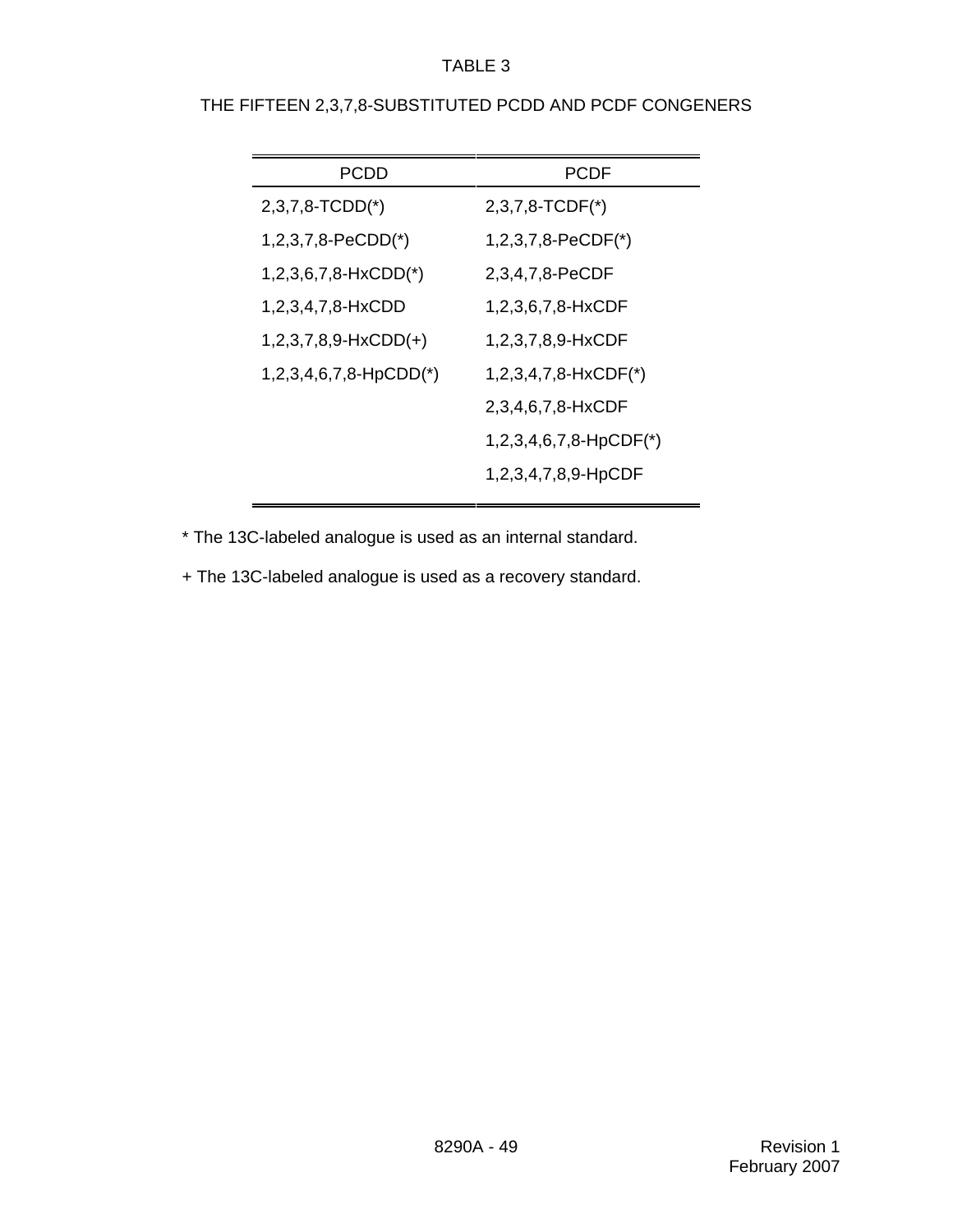| Number of<br>Chlorine<br>Atoms | Number of<br>Dioxin Isomers | Number of<br>2,3,7,8-Dioxins | Number of<br><b>Furan Isomers</b> | Number of<br>2,3,7,8-Furans |
|--------------------------------|-----------------------------|------------------------------|-----------------------------------|-----------------------------|
| 1                              | 2                           |                              | 4                                 |                             |
| $\overline{2}$                 | 10                          |                              | 16                                |                             |
| 3                              | 14                          |                              | 28                                |                             |
| 4                              | 22                          |                              | 38                                | 1                           |
| 5                              | 14                          |                              | 28                                | 2                           |
| 6                              | 10                          | 3                            | 16                                | 4                           |
| 7                              | $\overline{2}$              | 1                            | 4                                 | $\overline{2}$              |
| 8                              | 1                           | 1                            | 1                                 | 1                           |
| Total                          | 75                          | 7                            | 135                               | 10                          |

# ISOMERS OF CHLORINATED DIOXINS AND FURANS AS A FUNCTION OF THE NUMBER OF CHLORINE ATOMS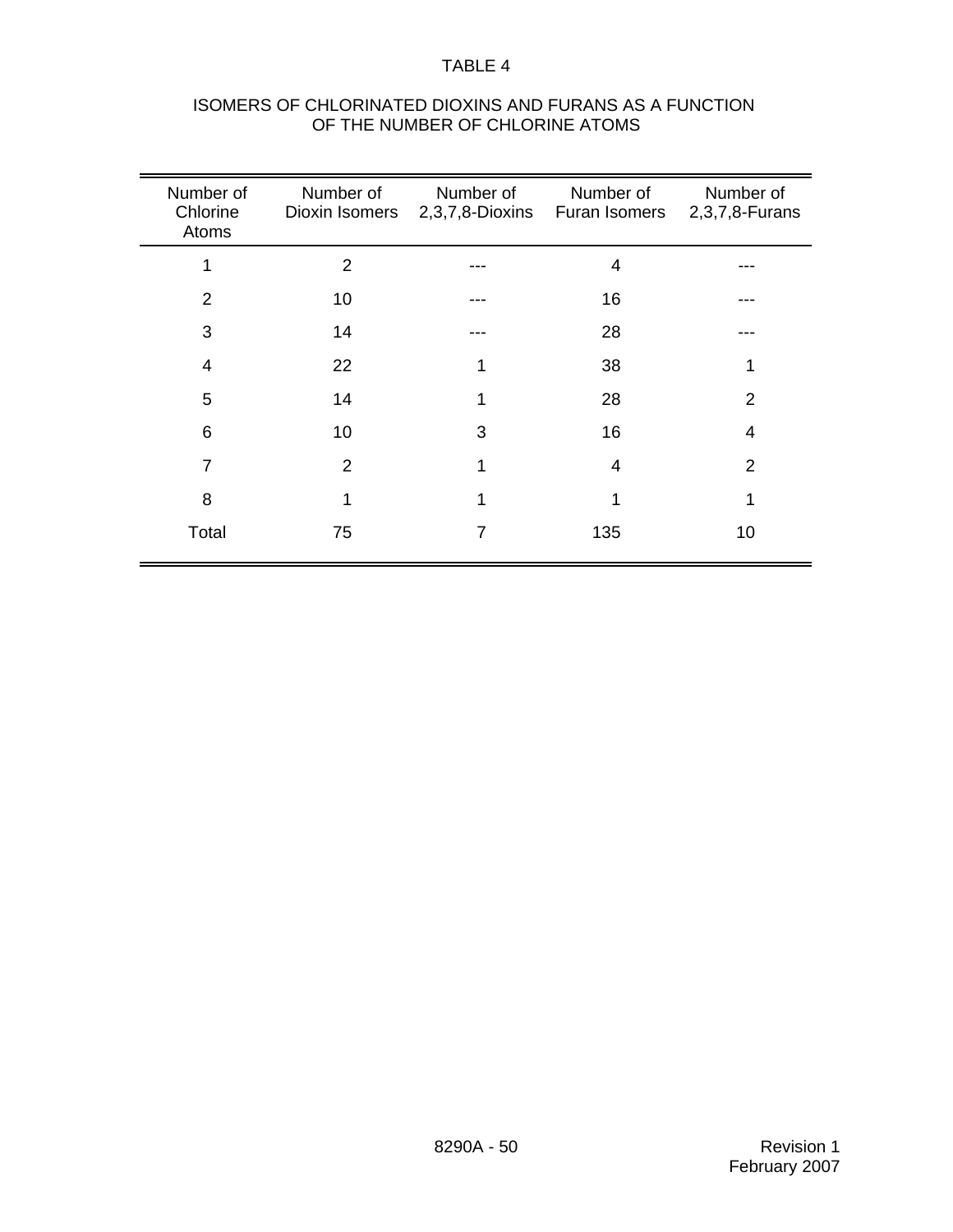| Analyte                                           | <u>HIGHTINEOOEO HON CONOENTINATION CALIDINATION OOEO HONO</u> |     | Concentration (pg/µL) |            |             |
|---------------------------------------------------|---------------------------------------------------------------|-----|-----------------------|------------|-------------|
| <b>Unlabeled Analytes</b>                         | 5                                                             | 4   | 3                     | $\sqrt{2}$ | $\mathbf 1$ |
| 2,3,7,8-TCDD                                      | 200                                                           | 50  | 10                    | 2.5        | $\mathbf 1$ |
| 2,3,7,8-TCDF                                      | 200                                                           | 50  | 10                    | 2.5        | $\mathbf 1$ |
| 1,2,3,7,8-PeCDD                                   | 500                                                           | 125 | 25                    | 6.25       | 2.5         |
| 1,2,3,7,8-PeCDF                                   | 500                                                           | 125 | 25                    | 6.25       | 2.5         |
| 2,3,4,7,8-PeCDF                                   | 500                                                           | 125 | 25                    | 6.25       | 2.5         |
| 1,2,3,4,7,8-HxCDD                                 | 500                                                           | 125 | 25                    | 6.25       | 2.5         |
| 1,2,3,6,7,8-HxCDD                                 | 500                                                           | 125 | 25                    | 6.25       | 2.5         |
| 1,2,3,7,8,9-HxCDD                                 | 500                                                           | 125 | 25                    | 6.25       | 2.5         |
| 1,2,3,4,7,8-HxCDF                                 | 500                                                           | 125 | 25                    | 6.25       | 2.5         |
| 1,2,3,6,7,8-HxCDF                                 | 500                                                           | 125 | 25                    | 6.25       | 2.5         |
| 1,2,3,7,8,9-HxCDF                                 | 500                                                           | 125 | 25                    | 6.25       | 2.5         |
| 2,3,4,6,7,8-HxCDF                                 | 500                                                           | 125 | 25                    | 6.25       | 2.5         |
| 1,2,3,4,6,7,8-HpCDD                               | 500                                                           | 125 | 25                    | 6.25       | 2.5         |
| 1,2,3,4,6,7,8-HpCDF                               | 500                                                           | 125 | 25                    | 6.25       | 2.5         |
| 1,2,3,4,7,8,9-HpCDF                               | 500                                                           | 125 | 25                    | 6.25       | 2.5         |
| OCDD                                              | 1,000                                                         | 250 | 50                    | 12.5       | 5           |
| <b>OCDF</b>                                       | 1,000                                                         | 250 | 50                    | 12.5       | 5           |
| <b>Internal Standards</b>                         |                                                               |     |                       |            |             |
| ${}^{13}C_{12}$ -2,3,7,8-TCDD                     | 50                                                            | 50  | 50                    | 50         | 50          |
| ${}^{13}C_{12}$ -2,3,7,8-TCDF                     | 50                                                            | 50  | 50                    | 50         | 50          |
| ${}^{13}C_{12}$ -1,2,3,7,8-PeCDD                  | 50                                                            | 50  | 50                    | 50         | 50          |
| ${}^{13}C_{12}$ -1,2,3,7,8-PeCDF                  | 50                                                            | 50  | 50                    | 50         | 50          |
| ${}^{13}C_{12}$ -1,2,3,6,7,8-HxCDD                | 125                                                           | 125 | 125                   | 125        | 125         |
| ${}^{13}C_{12}$ -1,2,3,4,7,8-HxCDF                | 125                                                           | 125 | 125                   | 125        | 125         |
| ${}^{13}C_{12}$ -1,2,3,4,6,7,8-HpCDD              | 125                                                           | 125 | 125                   | 125        | 125         |
| ${}^{13}C_{12}$ -1,2,3,4,6,7,8-HpCDF              | 125                                                           | 125 | 125                   | 125        | 125         |
| ${}^{13}C_{12}$ -OCDD                             | 250                                                           | 250 | 250                   | 250        | 250         |
| <b>Recovery Standards</b>                         |                                                               |     |                       |            |             |
| ${}^{13}C_{12}$ -1,2,3,4-TCDD <sup>(a)</sup>      | 50                                                            | 50  | 50                    | 50         | 50          |
| ${}^{13}C_{12}$ -1,2,3,7,8,9-HxCDD <sup>(b)</sup> | 125                                                           | 125 | 125                   | 125        | 125         |

TABLE 5 HIGH-RESOLUTION CONCENTRATION CALIBRATION SOLUTIONS

(a) Used for recovery determinations of TCDD, TCDF, PeCDD and PeCDF internal standards.

(b) Used for recovery determinations of HxCDD, HxCDF, HpCDD, HpCDF and OCDD internal standards.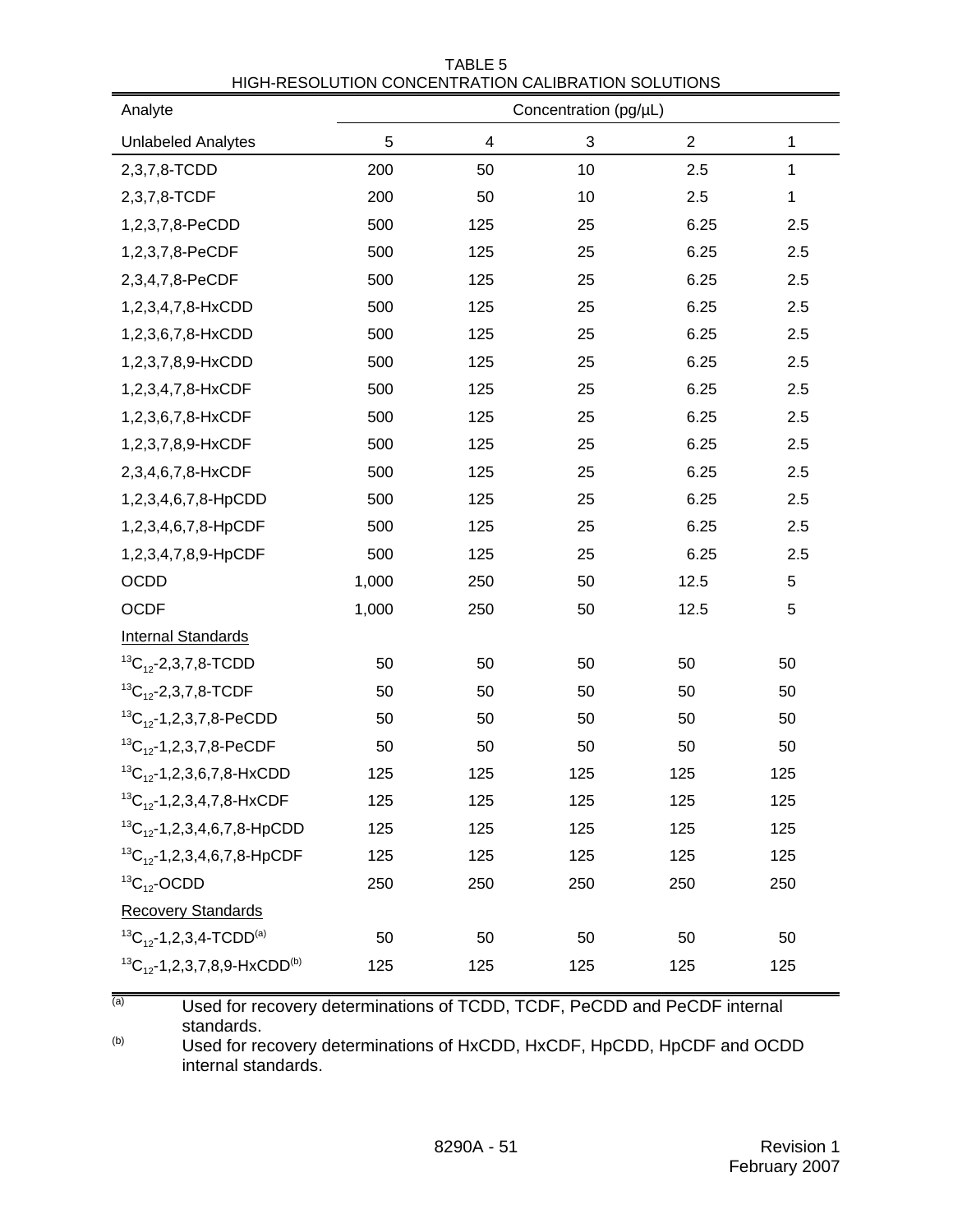# IONS MONITORED FOR HRGC/HRMS ANALYSIS OF PCDDS/PCDFS

| Descriptor     | Accurate Mass <sup>a</sup> | Ion ID      | <b>Elemental Composition</b>                                                 | Analyte       |
|----------------|----------------------------|-------------|------------------------------------------------------------------------------|---------------|
| 1              | 303.9016                   | M           | $C_{12}H_4^{35}Cl_4O$                                                        | <b>TCDF</b>   |
|                | 305.8987                   | $M+2$       | $C_{12}H_4^{35}Cl_3^{37}ClO$                                                 | <b>TCDF</b>   |
|                | 315.9419                   | M           | ${}^{13}C_{12}H_4{}^{35}Cl_4O$                                               | TCDF(S)       |
|                | 317.9389                   | $M+2$       | ${}^{13}C_{12}H_4{}^{35}Cl_3{}^{37}ClO$                                      | TCDF(S)       |
|                | 319.8965                   | M           | $C_{12}H_4^{35}Cl_4O_2$                                                      | <b>TCDD</b>   |
|                | 321.8936                   | $M+2$       | $C_{12}H_{4}^{35}Cl_{3}^{37}ClO_{2}$                                         | <b>TCDD</b>   |
|                | 331.9368                   | M           | ${}^{13}C_{12}H_4{}^{35}Cl_4O_2$                                             | TCDD (S)      |
|                | 333.9338                   | $M+2$       | ${}^{13}C_{12}H_4{}^{35}Cl_3{}^{37}ClO_2$                                    | TCDD (S)      |
|                | 375.8364                   | $M+2$       | $C_{12}H_4^{35}Cl_5^{37}ClO$                                                 | <b>HxCDPE</b> |
|                | [354.9792]                 | <b>LOCK</b> | $C_9F_{13}$                                                                  | <b>PFK</b>    |
| $\overline{2}$ | 339.8597                   | $M+2$       | $C_{12}H_3^{35}Cl_4^{37}ClO$                                                 | PeCDF         |
|                | 341.8567                   | $M+4$       | $C_{12}H_3^{35}Cl_3^{37}Cl_2O$                                               | PeCDF         |
|                | 351.9000                   | $M+2$       | ${}^{13}C_{12}H_3{}^{35}Cl_4{}^{37}ClO$                                      | PeCDF (S)     |
|                | 353.8970                   | $M+4$       | ${}^{13}C_{12}H_3{}^{35}Cl_3{}^{37}Cl_2O$                                    | PeCDF (S)     |
|                | 355.8546                   | $M+2$       | $C_{12}H_3^{35}Cl_4^{37}ClO_2$                                               | PeCDD         |
|                | 357.8516                   | $M+4$       | $C_{12}H_3^{35}Cl_3^{37}Cl_2O_2$                                             | PeCDD         |
|                | 367.8949                   | $M+2$       | ${}^{13}C_{12}H_3{}^{35}Cl_4{}^{37}ClO_2$                                    | PeCDD (S)     |
|                | 369.8919                   | $M+4$       | ${}^{13}C_{12}H_3{}^{35}Cl_3{}^{37}Cl_2O_2$                                  | PeCDD (S)     |
|                | 409.7974                   | $M+2$       | $C_{12}H_3^{35}Cl_6^{37}ClO$                                                 | <b>HpCDPE</b> |
|                | [354.9792]                 | <b>LOCK</b> | $C_9F_{13}$                                                                  | <b>PFK</b>    |
| 3              | 373.8208                   | $M+2$       | $C_{12}H_2^{35}Cl_5^{37}ClO$                                                 | <b>HxCDF</b>  |
|                | 375.8178                   | $M+4$       | $C_{12}H_2^{35}Cl_4^{37}Cl_2O$                                               | <b>HxCDF</b>  |
|                | 383.8639                   | M           | <sup>13</sup> C <sub>12</sub> H <sub>2</sub> <sup>35</sup> Cl <sub>6</sub> O | HxCDF (S)     |
|                | 385.8610                   | $M+2$       | ${}^{13}C_{12}H_2{}^{35}Cl_5{}^{37}ClO$                                      | HxCDF (S)     |
|                | 389.8156                   | $M+2$       | $C_{12}H_2^{35}Cl_5^{37}ClO_2$                                               | <b>HxCDD</b>  |
|                | 391.8127                   | $M+4$       | $C_{12}H_2^{35}Cl_4^{37}Cl_2O_2$                                             | <b>HxCDD</b>  |
|                | 401.8559                   | $M+2$       | ${}^{13}C_{12}H_2{}^{35}Cl_5{}^{37}ClO_2$                                    | HxCDD (S)     |
|                | 403.8529                   | $M+4$       | ${}^{13}C_{12}H_2{}^{35}Cl_4{}^{37}Cl_2O_2$                                  | HxCDD (S)     |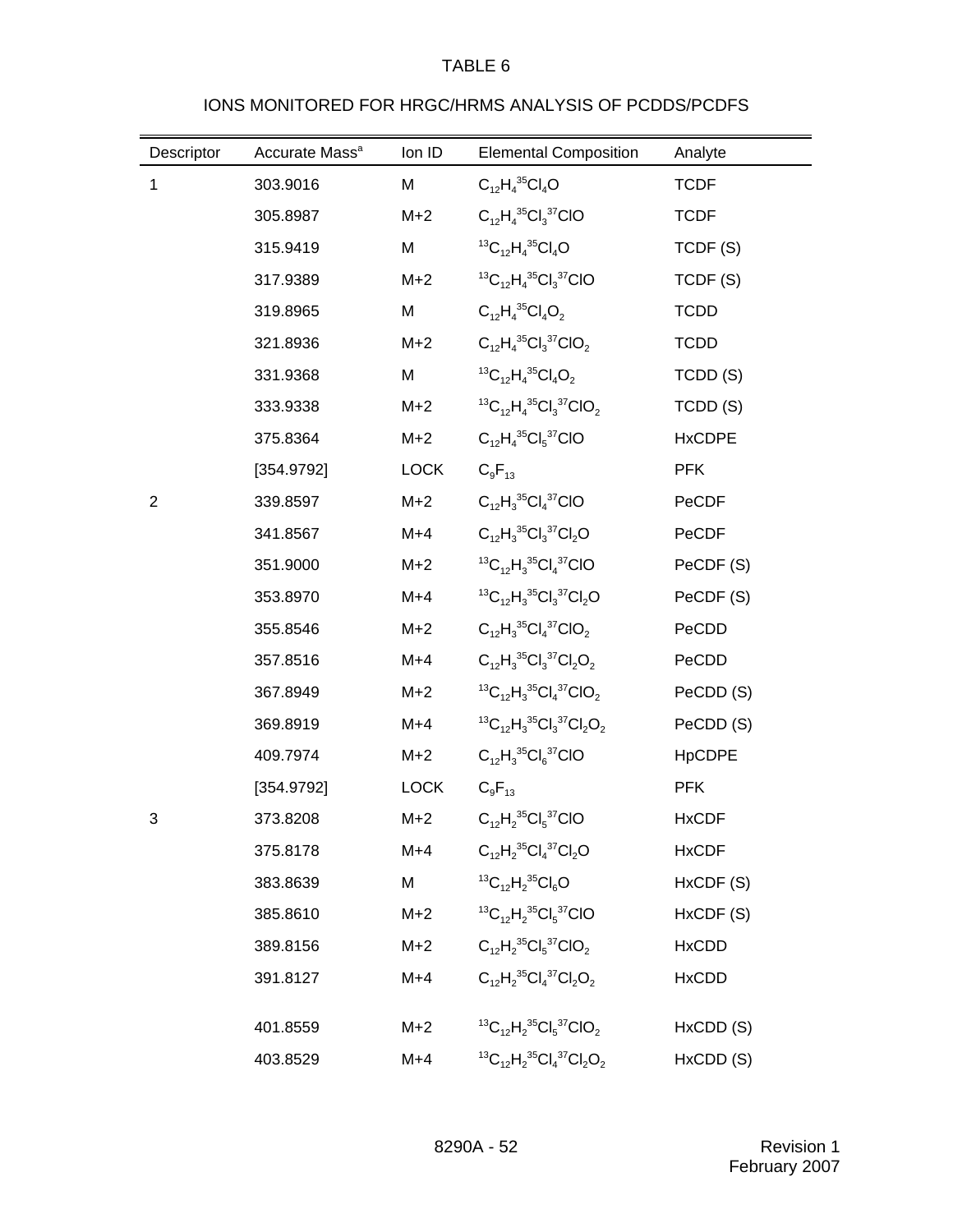| Descriptor | Accurate Mass <sup>a</sup> | Ion ID      | <b>Elemental Composition</b>                | Analyte             |
|------------|----------------------------|-------------|---------------------------------------------|---------------------|
|            | 445.7555                   | $M+4$       | $C_{12}H_2^{35}Cl_6^{37}Cl_2O$              | <b>OCDPE</b>        |
|            | [430.9728]                 | <b>LOCK</b> | $C_9F_{17}$                                 | <b>PFK</b>          |
| 4          | 407.7818                   | $M+2$       | $C_{12}H^{35}Cl_6^{37}ClO$                  | <b>HpCDF</b>        |
|            | 409.7788                   | $M+4$       | $C_{12}H^{35}Cl_{5}^{37}Cl_{2}O$            | <b>HpCDF</b>        |
|            | 417.8250                   | M           | ${}^{13}C_{12}H^{35}Cl_7O$                  | HpCDF (S)           |
|            | 419.8220                   | $M+2$       | ${}^{13}C_{12}H^{35}Cl_6{}^{37}ClO$         | <b>HpCDF</b>        |
|            | 423.7767                   | $M+2$       | $C_{12}H^{35}Cl_{6}^{37}ClO_{2}$            | <b>HpCDD</b>        |
|            | 425.7737                   | $M+4$       | $C_{12}H^{35}Cl_{5}^{37}Cl_{2}O_{2}$        | <b>HpCDD</b>        |
|            | 435.8169                   | $M+2$       | ${}^{13}C_{12}H^{35}Cl_{6}^{37}ClO_{2}$     | HpCDD (S)           |
|            | 437.8140                   | $M+4$       | ${}^{13}C_{12}H^{35}Cl_{5}^{37}Cl_{2}O_{2}$ | HpCDD (S)           |
|            | 479.7165                   | $M+4$       | $C_{12}H^{35}Cl_7^{37}Cl_2O$                | <b>NCDPE</b>        |
|            | [430.9728]                 | <b>LOCK</b> | $C_9F_{17}$                                 | <b>PFK</b>          |
| 5          | 441.7428                   | $M+2$       | $C_{12}^{35}Cl_7^{37}ClO$                   | <b>OCDF</b>         |
|            | 443.7399                   | $M+4$       | $C_{12}^{35}Cl_6^{37}Cl_2O$                 | <b>OCDF</b>         |
|            | 457.7377                   | $M+2$       | $C_{12}^{35}Cl_7^{37}ClO_2$                 | <b>OCDD</b>         |
|            | 459.7348                   | $M+4$       | $C_{12}^{35}Cl_6^{37}Cl_2O_2$               | <b>OCDD</b>         |
|            | 469.7780                   | $M+2$       | ${}^{13}C_{12} {}^{35}Cl_7 {}^{37}ClO_2$    | OCDD <sub>(S)</sub> |
|            | 471.7750                   | $M+4$       | ${}^{13}C_{12} {}^{35}Cl_6 {}^{37}Cl_2O_2$  | OCDD <sub>(S)</sub> |
|            | 513.6775                   | $M+4$       | $C_{12}^{35}Cl_{8}^{37}Cl_{2}O$             | <b>DCDPE</b>        |
|            | [442.9728]                 | <b>LOCK</b> | $C_{10}F_{17}$                              | <b>PFK</b>          |

TABLE 6 (Continued)

S = internal/recovery standard

<sup>a</sup> The following nuclidic masses were used:

|  | $H = 1.007825$              |  | $Q = 15.994915$        |
|--|-----------------------------|--|------------------------|
|  | $C = 12.000000$             |  | $^{35}$ CI = 34.968853 |
|  | <sup>13</sup> C = 13.003355 |  | $37$ CI = 36.965903    |
|  | $F = 18.9984$               |  |                        |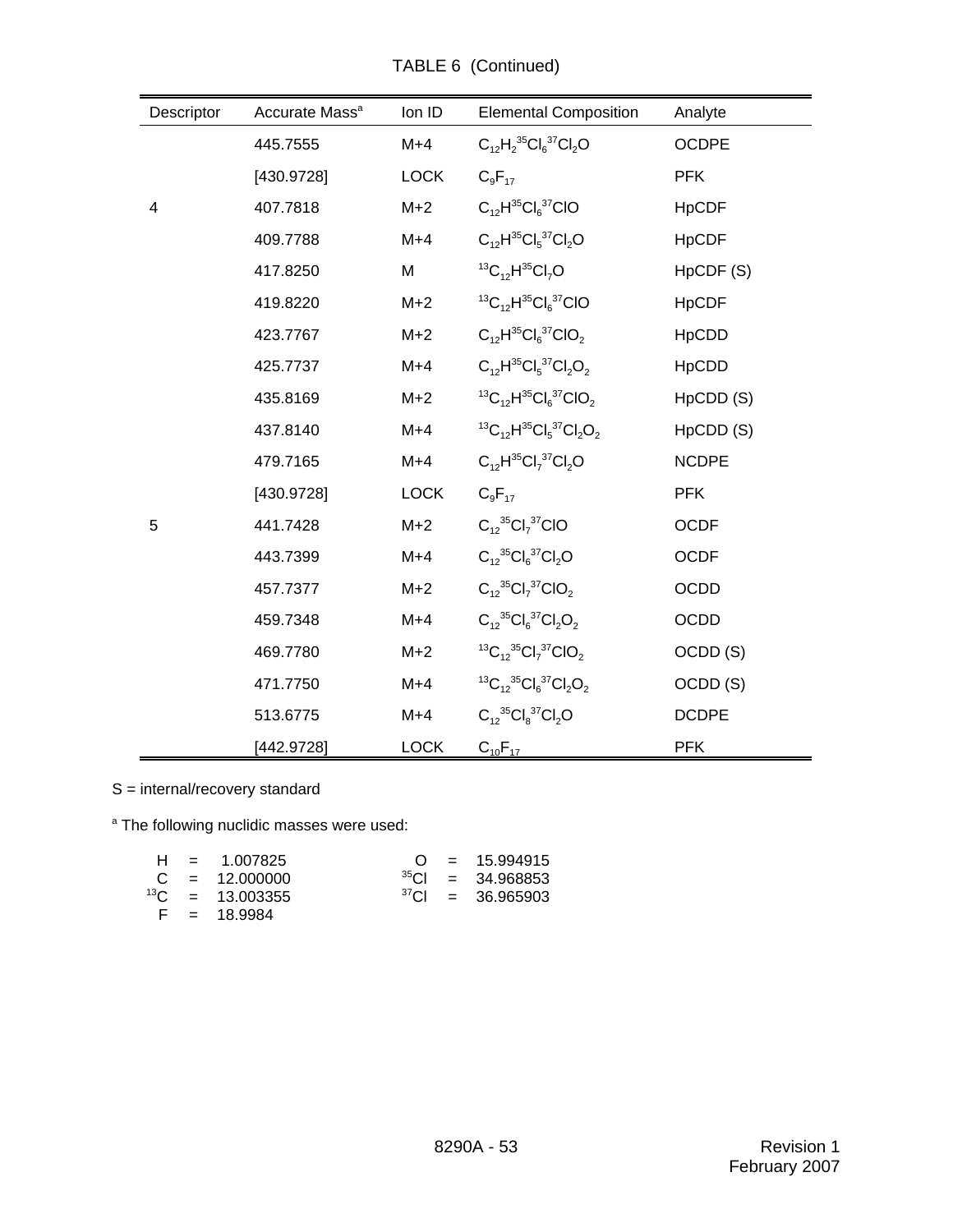#### PCDD AND PCDF CONGENERS PRESENT IN THE GC PERFORMANCE EVALUATION SOLUTION AND USED FOR DEFINING THE HOMOLOGUE GC RETENTION TIME WINDOWS ON A 60-M DB-5 COLUMN

|                  | <b>PCDD Positional Isomer</b> |               |                     | <b>PCDF Positional Isomer</b> |
|------------------|-------------------------------|---------------|---------------------|-------------------------------|
| # Chlorine Atoms | <b>First Eluter</b>           | Last Eluter   | <b>First Eluter</b> | Last Eluter                   |
| $4^a$            | 1,3,6,8                       | 1,2,8,9       | 1,3,6,8             | 1,2,8,9                       |
| 5                | 1,2,4,6,8/1,2,4,7,9           | 1,2,3,8,9     | 1,3,4,6,8           | 1,2,3,8,9                     |
| 6                | 1,2,4,6,7,9/1,2,4,6,8,9       | 1,2,3,4,6,7   | 1,2,3,4,6,8         | 1,2,3,4,8,9                   |
| 7                | 1,2,3,4,6,7,9                 | 1,2,3,4,6,7,8 | 1,2,3,4,6,7,8       | 1,2,3,4,7,8,9                 |
| 8                | 1,2,3,4,6,7,8,9               |               | 1,2,3,4,6,7,8,9     |                               |
|                  |                               |               |                     |                               |

 $\rm ^{a}$ In addition to these two TCDD isomers, the 1,2,3,4-, 1,2,3,7-, 1,2,3,8-, 2,3,7,8-,  $\rm ^{13}C_{12}$ -2,3,7,8-, and 1,2,3,9-TCDD isomers must also be present as a check of column resolution.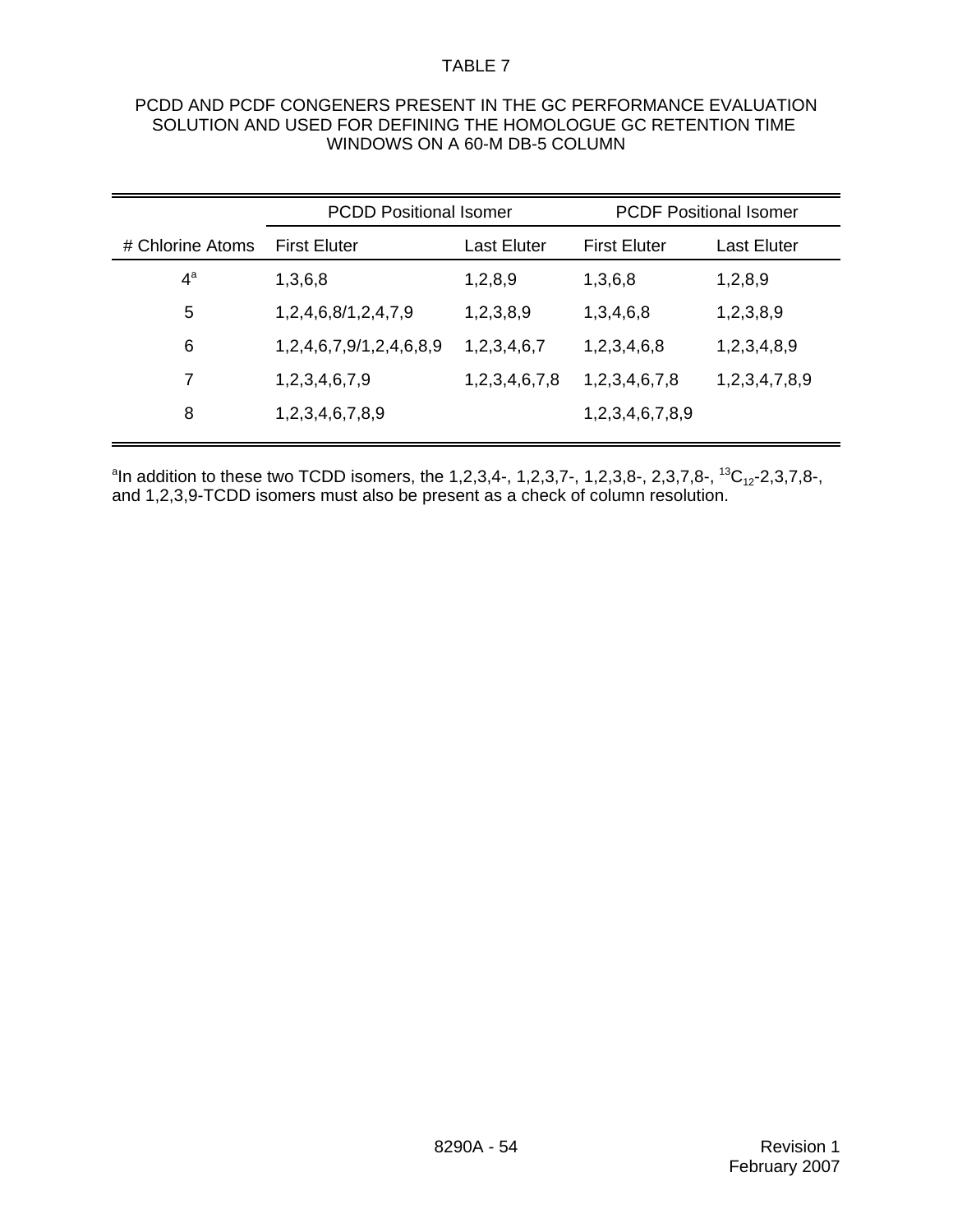| THEORETICAL ION ABUNDANCE RATIOS AND THEIR CONTROL LIMITS |
|-----------------------------------------------------------|
| FOR PCDDS AND PCDFS                                       |

| # Chlorine        |           |                                    | <b>Control Limits</b> |       |
|-------------------|-----------|------------------------------------|-----------------------|-------|
| Atoms<br>Ion Type |           | <b>Theoretical Abundance Ratio</b> | Lower                 | Upper |
| 4                 | $M/M+2$   | 0.77                               | 0.65                  | 0.89  |
| 5                 | $M+2/M+4$ | 1.55                               | 1.32                  | 1.78  |
| 6                 | $M+2/M+4$ | 1.24                               | 1.05                  | 1.43  |
| 6 <sup>(a)</sup>  | $M/M+2$   | 0.51                               | 0.43                  | 0.59  |
| 7 <sup>(b)</sup>  | $M/M+2$   | 0.44                               | 0.37                  | 0.51  |
| $\overline{7}$    | $M+2/M+4$ | 1.04                               | 0.88                  | 1.20  |
| 8                 | $M+2/M+4$ | 0.89                               | 0.76                  | 1.02  |
|                   |           |                                    |                       |       |

<sup>a</sup>Used only for <sup>13</sup>C-HxCDF (IS).

 $^{\rm b}$ Used only for  $^{13}$ C-HpCDF (IS).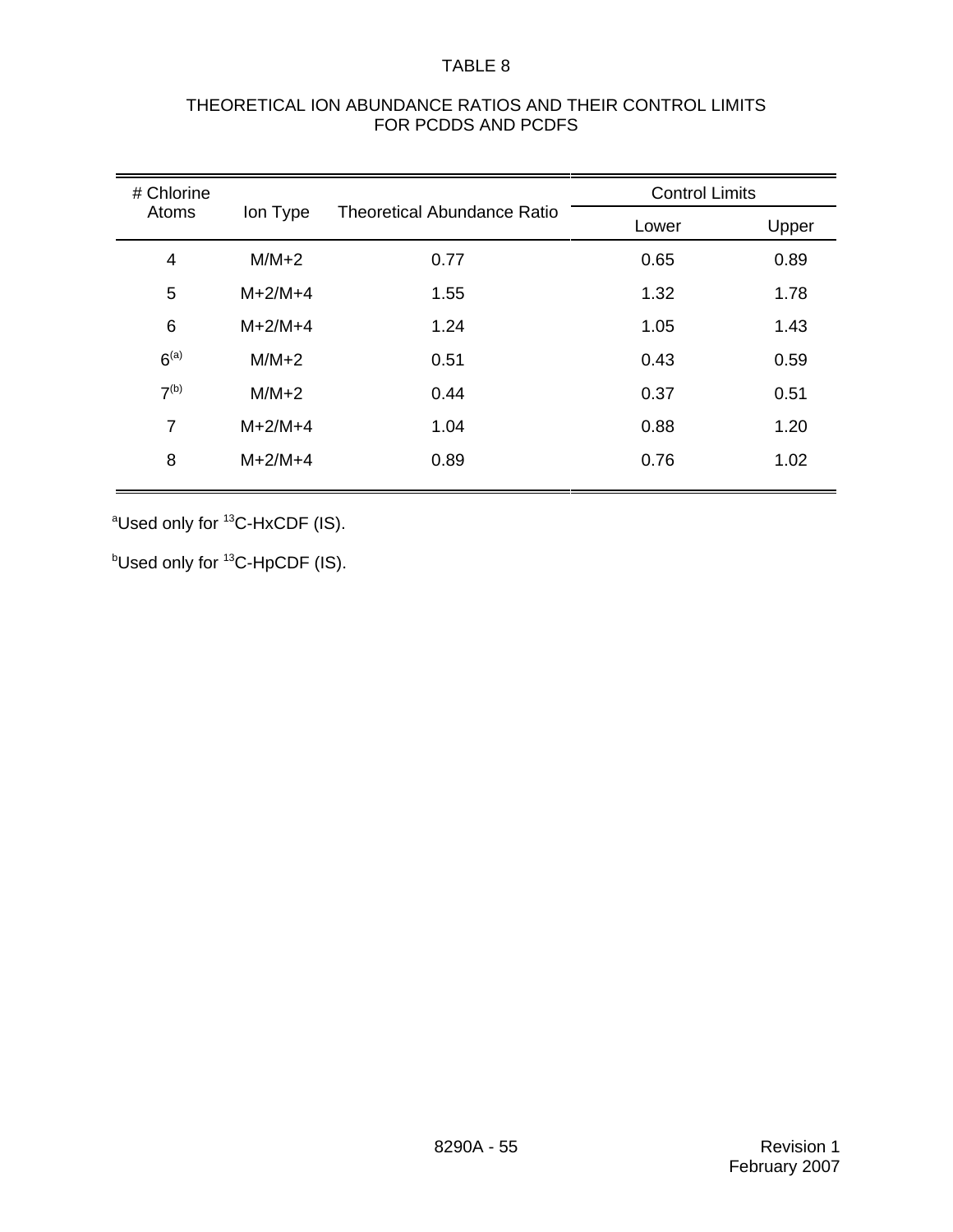# RELATIVE RESPONSE FACTOR [RF (NUMBER)] ATTRIBUTIONS

| Number         | <b>Specific Congener Name</b>          |
|----------------|----------------------------------------|
| 1              | 2,3,7,8-TCDD (and total TCDDs)         |
| $\overline{2}$ | 2,3,7,8-TCDF (and total TCDFs)         |
| 3              | 1,2,3,7,8-PeCDD (and total PeCDDs)     |
| 4              | 1,2,3,7,8-PeCDF                        |
| 5              | 2,3,4,7,8-PeCDF                        |
| 6              | 1,2,3,4,7,8-HxCDD                      |
| $\overline{7}$ | 1,2,3,6,7,8-HxCDD                      |
| 8              | 1,2,3,7,8,9-HxCDD                      |
| 9              | 1,2,3,4,7,8-HxCDF                      |
| 10             | 1,2,3,6,7,8-HxCDF                      |
| 11             | 1,2,3,7,8,9-HxCDF                      |
| 12             | 2,3,4,6,7,8-HxCDF                      |
| 13             | 1,2,3,4,6,7,8-HpCDD (and total HpCDDs) |
| 14             | 1,2,3,4,6,7,8-HpCDF                    |
| 15             | 1,2,3,4,7,8,9-HpCDF                    |
| 16             | <b>OCDD</b>                            |
| 17             | <b>OCDF</b>                            |
| 18             | ${}^{13}C_{12}$ -2,3,7,8-TCDD          |
| 19             | ${}^{13}C_{12}$ -2,3,7,8-TCDF          |
| 20             | ${}^{13}C_{12}$ -1,2,3,7,8-PeCDD       |
| 21             | ${}^{13}C_{12}$ -1,2,3,7,8-PeCDF       |
| 22             | ${}^{13}C_{12}$ -1,2,3,6,7,8-HxCDD     |
| 23             | ${}^{13}C_{12}$ -1,2,3,4,7,8-HxCDF     |
| 24             | ${}^{13}C_{12}$ -1,2,3,4,6,7,8-HpCDD   |
| 25             | ${}^{13}C_{12}$ -1,2,3,4,6,7,8-HpCDF   |
| 26             | ${}^{13}C_{12}$ -OCDD                  |
| 27             | <b>Total PeCDFs</b>                    |
| 28             | <b>Total HxCDFs</b>                    |
| 29             | <b>Total HxCDDs</b>                    |
| 30             | <b>Total HpCDFs</b>                    |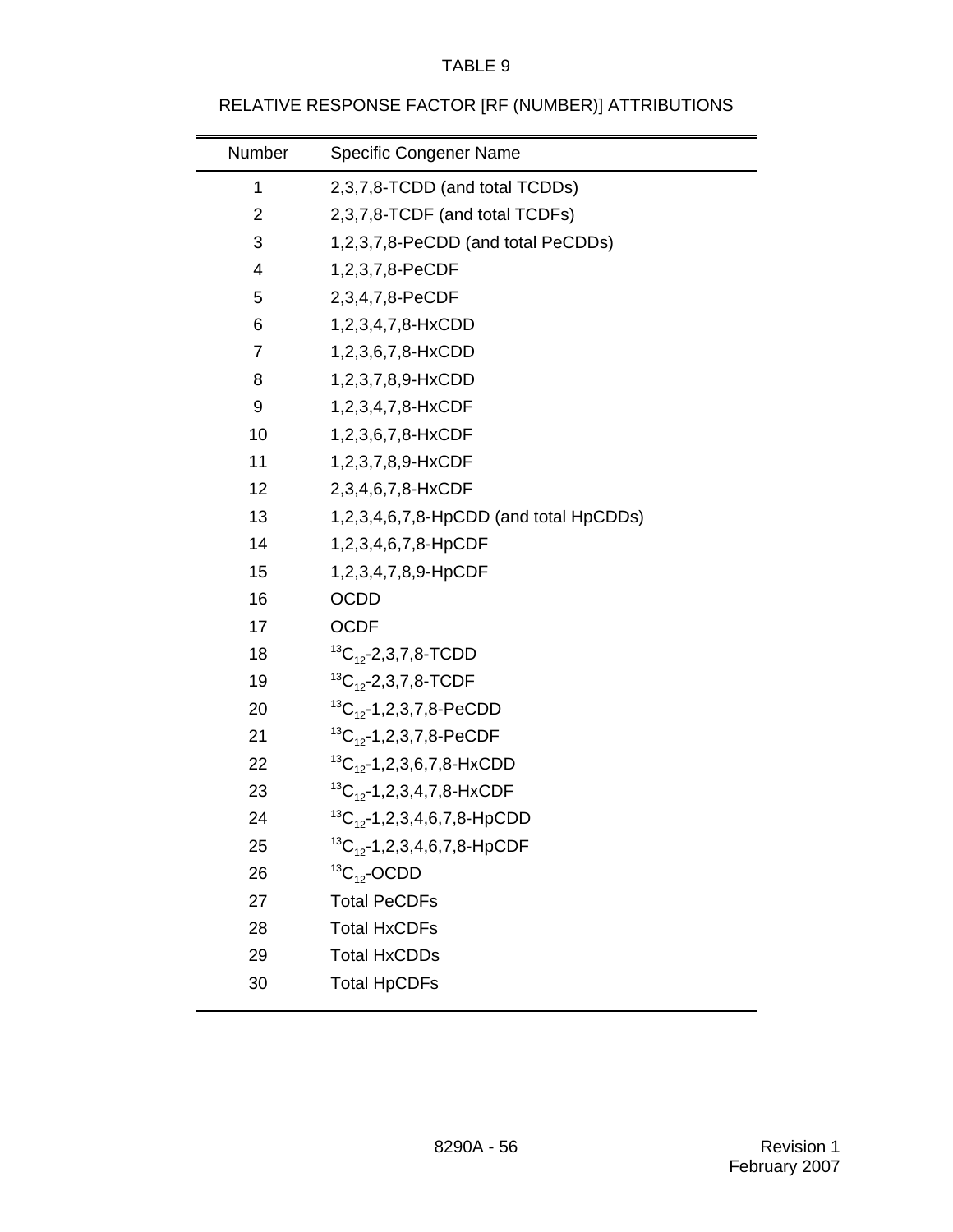| Analyte              | TEF <sup>a</sup> |  |
|----------------------|------------------|--|
| 2,3,7,8-TCDD         | 1.00             |  |
| 1,2,3,7,8-PeCDD      | 0.50             |  |
| 1,2,3,6,7,8-HxCDD    | 0.10             |  |
| 1,2,3,7,8,9-HxCDD    | 0.10             |  |
| 1,2,3,4,7,8-HxCDD    | 0.10             |  |
| 1,2,3,4,6,7,8-HpCDD  | 0.01             |  |
| 1,2,3,4,6,7,8,9-OCDD | 0.001            |  |
| 2,3,7,8-TCDF         | 0.1              |  |
| 1,2,3,7,8-PeCDF      | 0.05             |  |
| 2,3,4,7,8-PeCDF      | 0.5              |  |
| 1,2,3,6,7,8-HxCDF    | 0.1              |  |
| 1,2,3,7,8,9-HxCDF    | 0.1              |  |
| 1,2,3,4,7,8-HxCDF    | 0.1              |  |
| 2,3,4,6,7,8-HxCDF    | 0.1              |  |
| 1,2,3,4,6,7,8-HpCDF  | 0.01             |  |
| 1,2,3,4,7,8,9-HpCDF  | 0.01             |  |
| 1,2,3,4,6,7,8,9-OCDF | 0.001            |  |
|                      |                  |  |

#### 2,3,7,8-TCDD TOXICITY EQUIVALENCY FACTORS (TEFS) FOR THE POLYCHLORINATED DIBENZODIOXINS AND DIBENZOFURANS

<sup>a</sup>Taken from "Interim Procedures for Estimating Risks Associated with Exposures to Mixtures of Chlorinated Dibenzo-*p*-Dioxin and -Dibenzofurans (CDDs and CDFs) and 1989 Update", (EPA/625/3-89/016, March 1989).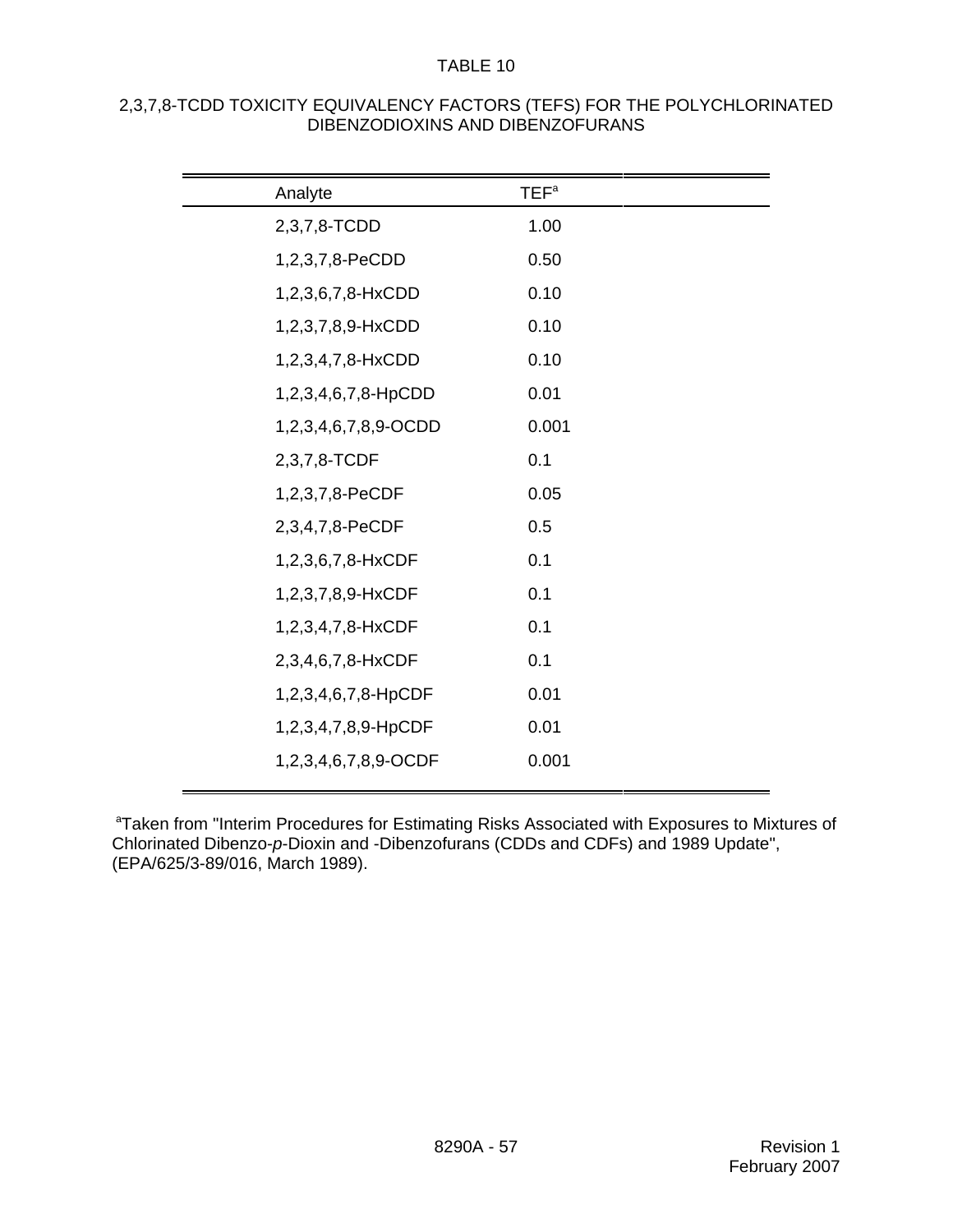## ANALYTE RELATIVE RETENTION TIME REFERENCE ATTRIBUTIONS

| Analyte           | Analyte RRT Reference <sup>a</sup> |
|-------------------|------------------------------------|
| 1,2,3,4,7,8-HxCDD | ${}^{13}C_{12}$ -1,2,3,6,7,8-HxCDD |
| 1,2,3,6,7,8-HxCDF | ${}^{13}C_{12}$ -1,2,3,4,7,8-HxCDF |
| 1,2,3,7,8,9-HxCDF | ${}^{13}C_{12}$ -1,2,3,4,7,8-HxCDF |
| 2,3,4,6,7,8-HxCDF | ${}^{13}C_{12}$ -1,2,3,4,7,8-HxCDF |
|                   |                                    |

<sup>a</sup>The retention time of 2,3,4,7,8-PeCDF on the DB-5 column is measured relative to  $^{13}C_{12}$ -1,2,3,7,8-PeCDF and the retention time of 1,2,3,4,7,8,9-HpCDF relative to  ${}^{13}C_{12}$ -1,2,3,4,6,7,8-HpCDF.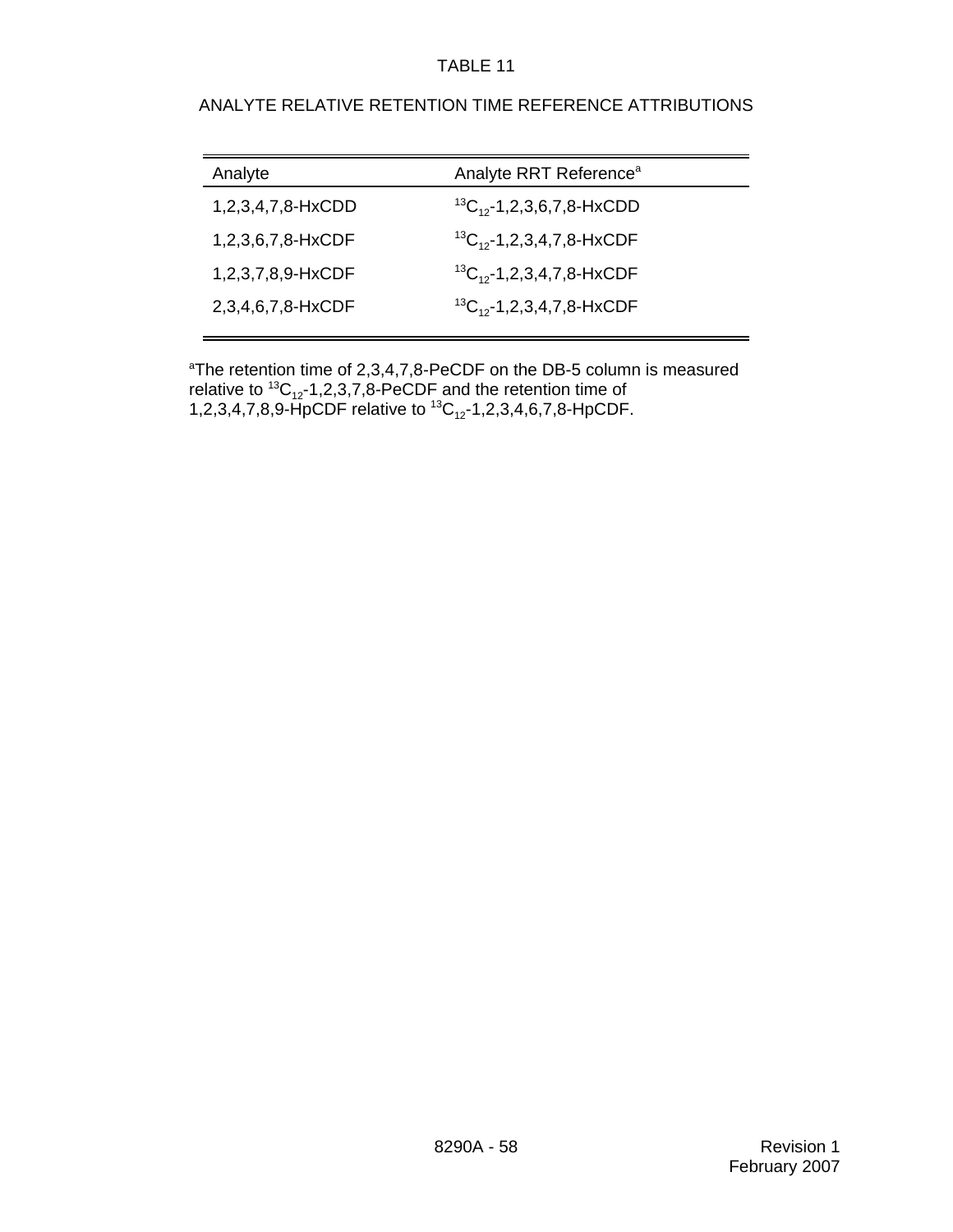| Analyte                            | Soxhlet (n=1)<br>(ng/kg) | PFE $(n=2)^*$<br>(ng/kg) |
|------------------------------------|--------------------------|--------------------------|
| 2,3,7,8-TCDD                       | 6                        | 6                        |
| 1,2,3,7,8-PeCDD                    | 52                       | 57                       |
| 1,2,3,4,7,8-HxCDD                  | 46                       | 52                       |
| 1,2,3,6,7,8-HxCDD                  | 120                      | 130                      |
| 1,2,3,7,9,9-HxCDD                  | 97                       | 1000                     |
| 1,2,3,4,6,7,8-HpCDD                | 1000                     | 820                      |
| <b>OCDD</b>                        | 2900                     | 2600                     |
| 2,3,7,8-TCDF                       | 160                      | 180                      |
| $1,2,3,7,8$ ( + 1,2,3,4,8)-PeCDF   | 430                      | 470                      |
| 2,3,4,7,9-PeCDF                    | 390                      | 390                      |
| 1,2,3,4,7,8 ( + 1,2,3,4,7,9)-HxCDF | 1100                     | 1100                     |
| 1,2,3,6,7,8-HxCDF                  | 540                      | 570                      |
| 2,3,4,6,7,8-HxCDF                  | 400                      | 360                      |
| 1,2,3,7,8,9-HxCDF                  | 42                       | 42                       |
| 1,2,3,4,6,7,8-HpCDF                | 2100                     | 2000                     |
| 1,2,3,4,7,8,9-HpCDF                | 140                      | 120                      |
| <b>OCDF</b>                        | 2000                     | 2000                     |
| <b>Total TCDD</b>                  | 440                      | 530                      |
| <b>Total PeCDD</b>                 | 900                      | 940                      |
| <b>Total HxCDD</b>                 | 1800                     | 2000                     |
| <b>Total HpCDD</b>                 | 2000                     | 2100                     |
| <b>Total TCDF</b>                  | 2300                     | 2600                     |
| <b>Total PeCDF</b>                 | 4100                     | 4300                     |
| <b>Total HxCDF</b>                 | 4700                     | 4700                     |
| <b>Total HpCDF</b>                 | 2800                     | 2600                     |

#### COMPARISON OF SOXHLET AND PRESSURIZED FLUID EXTRACTION (PFE) FOR EXTRACTION OF GROUND CHIMNEY BRICK

\* Sum of two extractions of each sample Data from Reference 8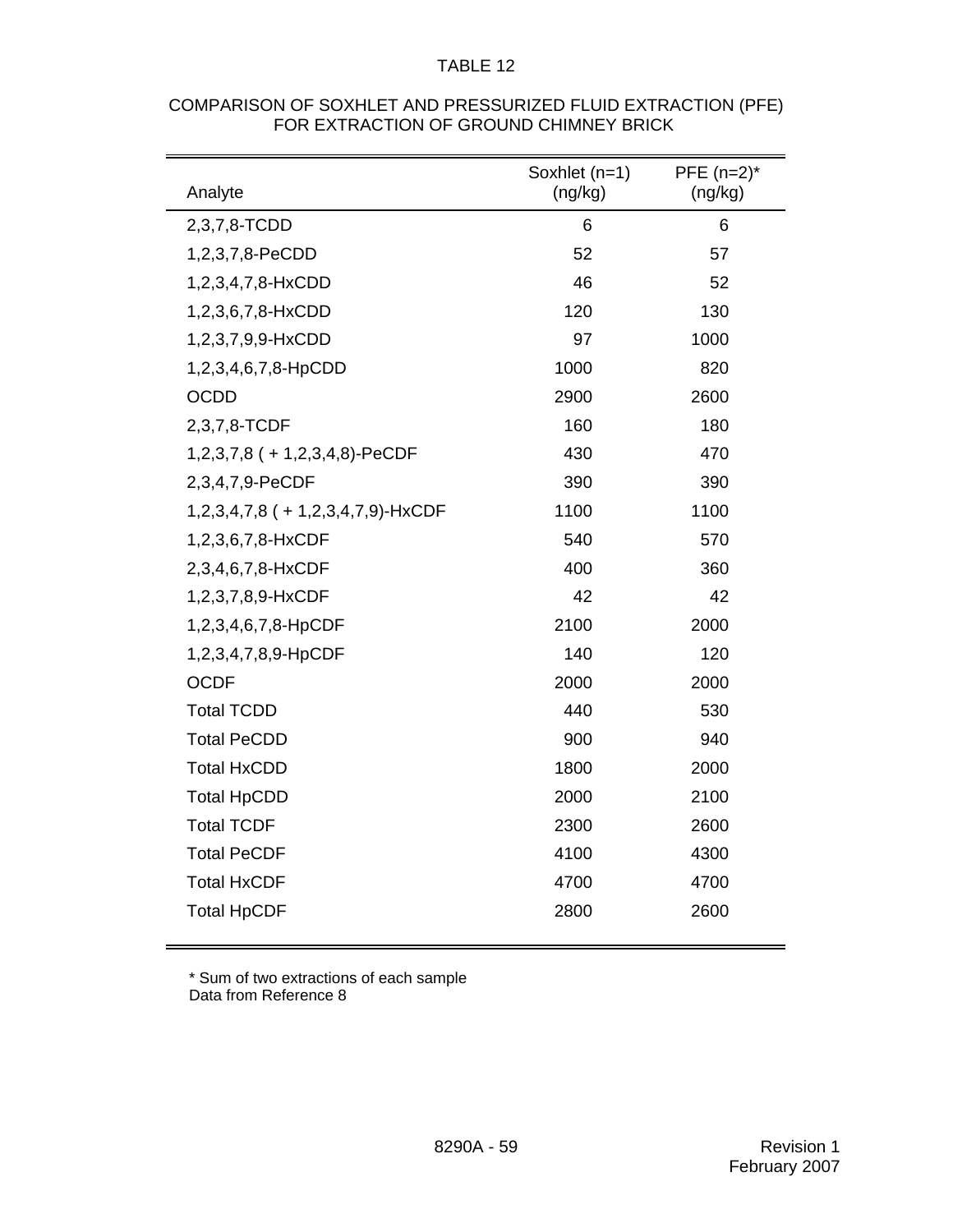| Analyte                              | Soxhlet (n=1)<br>(ng/kg) | PFE $(n=2)^*$<br>(ng/kg) |
|--------------------------------------|--------------------------|--------------------------|
| 2,3,7,8-TCDD                         | 3.3                      | 3.2                      |
| 1,2,3,7,8-PeCDD                      | 11.8                     | 13.1                     |
| 1,2,3,4,7,8-HxCDD                    | 9.8                      | 8.0                      |
| 1,2,3,6,7,8-HxCDD                    | 11.5                     | 9.5                      |
| 1,2,3,7,9,9-HxCDD                    | <b>ND</b> (8)            | <b>ND</b> (8)            |
| 1,2,3,4,6,7,8-HpCDD                  | 113                      | 107                      |
| <b>OCDD</b>                          | 445                      | 314                      |
| 2,3,7,8-TCDF                         | 12.5                     | 18.6                     |
| $1,2,3,7,8$ ( + 1,2,3,4,8)-PeCDF     | 9.9                      | 12.0                     |
| 2,3,4,7,9-PeCDF                      | 13.9                     | 18.1                     |
| $1,2,3,4,7,8$ ( + 1,2,3,4,7,9)-HxCDF | 18.7                     | 23.7                     |
| 1,2,3,6,7,8-HxCDF                    | 10.7                     | 15.8                     |
| 2,3,4,6,7,8-HxCDF                    | 3.3                      | 8.7                      |
| 1,2,3,7,8,9-HxCDF                    | ND(2)                    | <b>ND(2)</b>             |
| 1,2,3,4,6,7,8-HpCDF                  | 13.2                     | 29.4                     |
| 1,2,3,4,7,8,9-HpCDF                  | ND(3)                    | ND(3)                    |
| <b>OCDF</b>                          | ND (10)                  | ND (10)                  |
| <b>Total TCDD</b>                    | 182                      | 325                      |
| <b>Total PeCDD</b>                   | 175                      | 281                      |
| <b>Total HxCDD</b>                   | 86.7                     | 81.7                     |
| <b>Total HpCDD</b>                   | 221                      | 217                      |
| <b>Total TCDF</b>                    | 333                      | 419                      |
| <b>Total PeCDF</b>                   | 146                      | 179                      |
| <b>Total HxCDF</b>                   | 65.9                     | 122                      |
| <b>Total HpCDF</b>                   | 13.2                     | 29.4                     |

#### COMPARISON OF SOXHLET AND PFE FOR EXTRACTION OF URBAN DUST

TABLE 13

ND = Not detected, with quantitation limit given in parentheses \* Sum of two extractions of each sample Data from Reference 8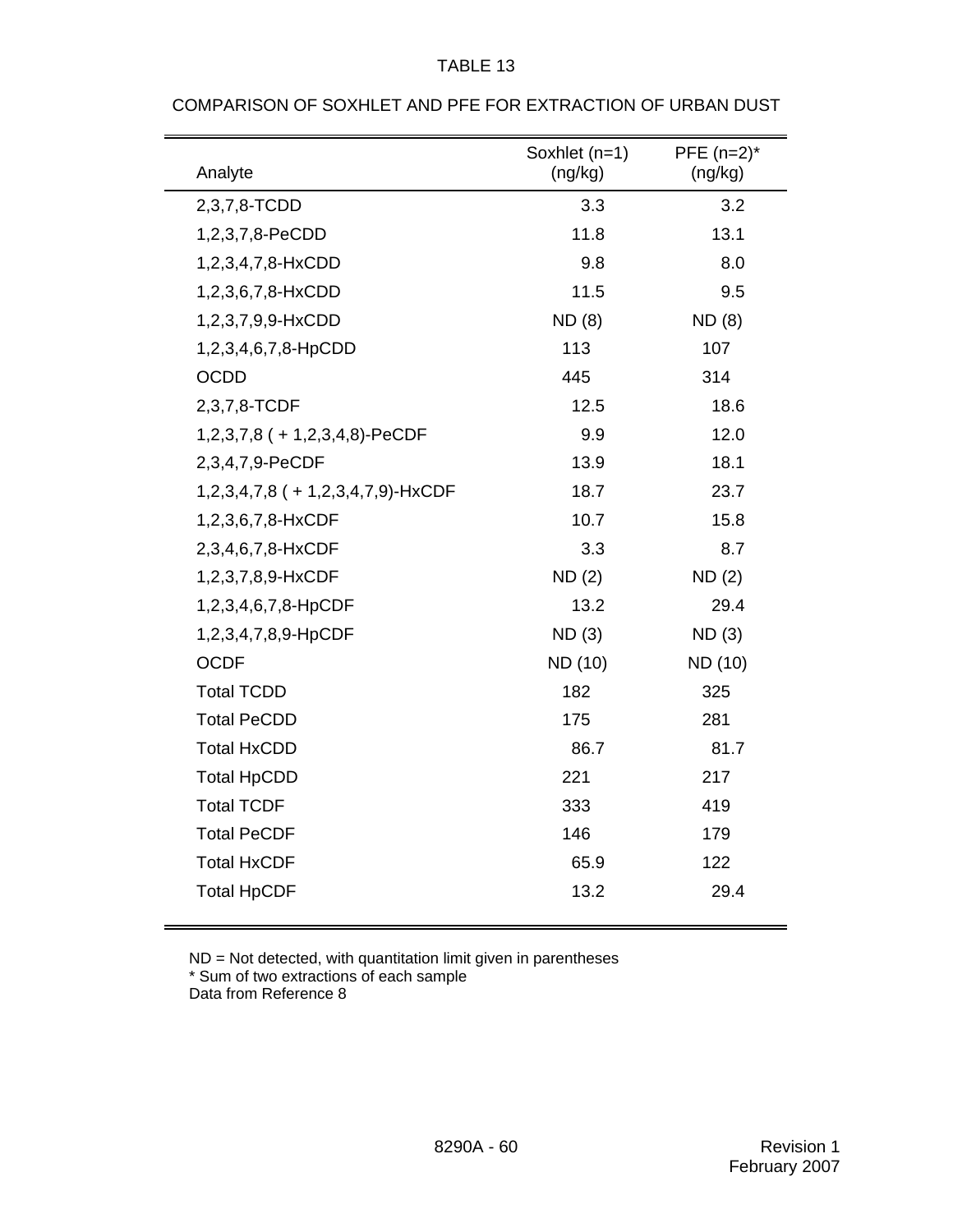| Analyte                              | Soxhlet (n=1)<br>with HCI (µg/kg)+ | PFE $(n=2)^*$<br>with HCI<br>$(\mu g/kg)$ | PFE $(n=2)^*$<br>w/o HCI<br>$(\mu g/kg)$ ‡ |
|--------------------------------------|------------------------------------|-------------------------------------------|--------------------------------------------|
| 2,3,7,8-TCDD                         | 0.32                               | 0.36                                      | 0.28                                       |
| 1,2,3,7,8-PeCDD                      | 1.6                                | 2.1                                       | 1.7                                        |
| 1,2,3,4,7,8-HxCDD                    | 1.2                                | 1.4                                       | 1.2                                        |
| 1,2,3,6,7,8-HxCDD                    | 2.4                                | 2.7                                       | 2.4                                        |
| 1,2,3,7,9,9-HxCDD                    | 2.4                                | 2.3                                       | 2.2                                        |
| 1,2,3,4,6,7,8-HpCDD                  | 8.2                                | 9.6                                       | 8.1                                        |
| <b>OCDD</b>                          | 11.4                               | 12.8                                      | 10.6                                       |
| 2,3,7,8-TCDF                         | 3.7                                | 4.3                                       | 3.4                                        |
| $1,2,3,7,8$ (+1,2,3,4,8)-PeCDF       | 4.2                                | 4.6                                       | 3.9                                        |
| 2,3,4,7,9-PeCDF                      | 5.6                                | 6.6                                       | 5.8                                        |
| $1,2,3,4,7,8$ ( + 1,2,3,4,7,9)-HxCDF | 7.8                                | 8.7                                       | 5.4                                        |
| 1,2,3,6,7,8-HxCDF                    | 7.2                                | 8.5                                       | 5.3                                        |
| 2,3,4,6,7,8-HxCDF                    | 6.6                                | 7.2                                       | 4.5                                        |
| 1,2,3,7,8,9-HxCDF                    | 0.43                               | 0.56                                      | 0.30                                       |
| 1,2,3,4,6,7,8-HpCDF                  | 18.0                               | 17.6                                      | 16.8                                       |
| 1,2,3,4,7,8,9-HpCDF                  | 2.3                                | 2.4                                       | 2.0                                        |
| <b>OCDF</b>                          | 13.5                               | 15.8                                      | 13.9                                       |
| <b>Total TCDD</b>                    | 12.0                               | 12.4                                      | 10.5                                       |
| <b>Total PeCDD</b>                   | 16.6                               | 20.5                                      | 16.2                                       |
| <b>Total HxCDD</b>                   | 38.2                               | 42.4                                      | 36.7                                       |
| <b>Total HpCDD</b>                   | 15.0                               | 19.8                                      | 16.0                                       |
| <b>Total TCDF</b>                    | 60.5                               | 67.5                                      | 56.1                                       |
| <b>Total PeCDF</b>                   | 83.5                               | 87.3                                      | 77.4                                       |
| <b>Total HxCDF</b>                   | 65.2                               | 73.5                                      | 46.1                                       |
| <b>Total HpCDF</b>                   | 28.1                               | 32.2                                      | 26.5                                       |

# COMPARISON OF SOXHLET AND PFE FOR EXTRACTION OF FLY ASH (with and without HCI pretreatment for PFE)

† Fly ash was pretreated with HCl, followed by a water rinse, and extracted with toluene.

‡ These samples received no HCl pretreatment, and were extracted with a mixture of toluene and acetic acid.

\* Sum of two extractions of each sample Data from Reference 8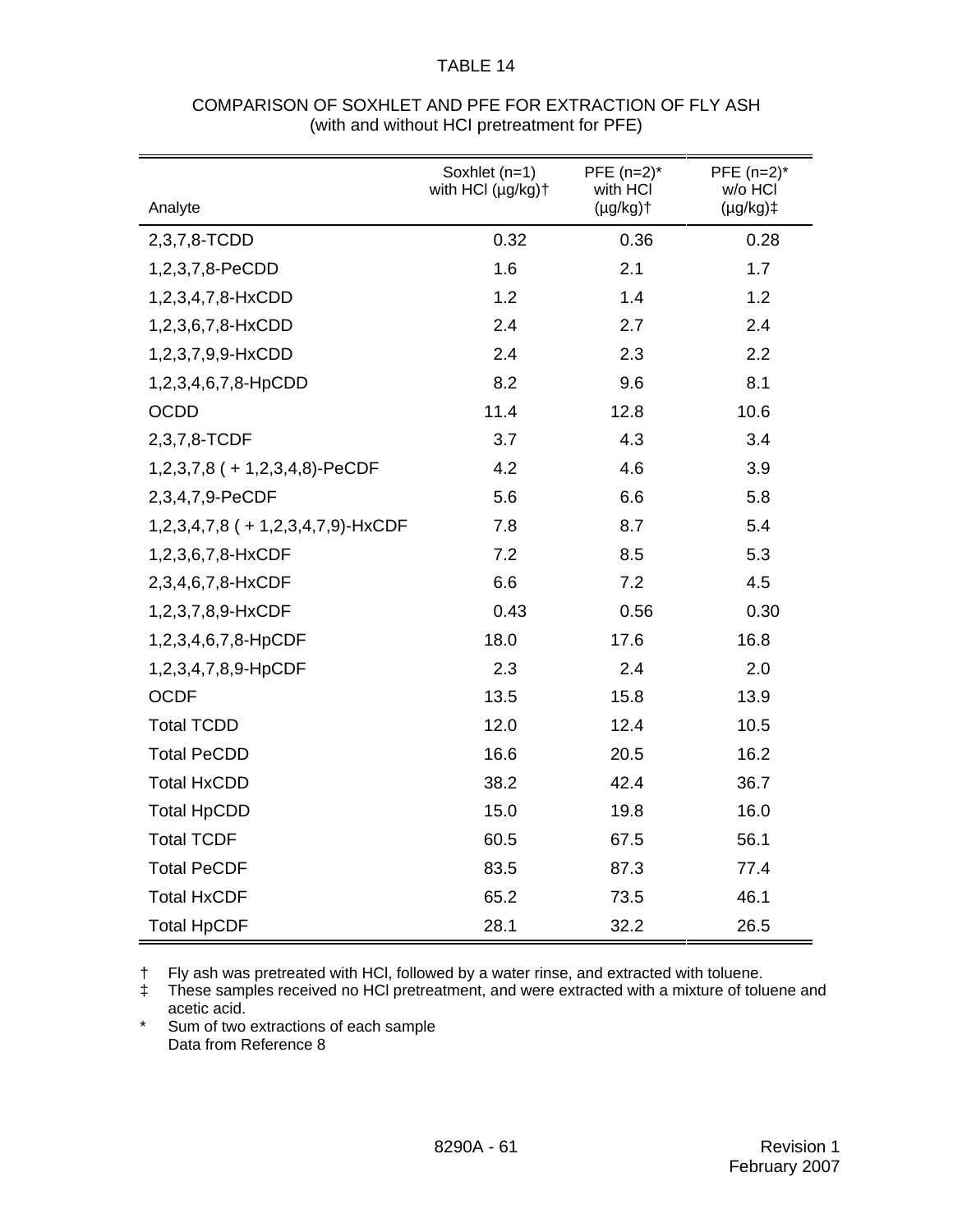|                                      | Soxhlet Results (n=10) |       | PFE Results (n=2) |       |
|--------------------------------------|------------------------|-------|-------------------|-------|
| Analyte                              | ng/kg                  | % RSD | ng/kg             | % RSD |
| 2,3,7,8-TCDD                         | 270                    | 9.1   | 270               | 0.0   |
| 1,2,3,7,8-PeCDD                      | 24                     | 12    | 22                | 3.3   |
| 1,2,3,4,7,8-HxCDD                    | 23                     | 8.3   | 24                | 3.0   |
| 1,2,3,6,7,8-HxCDD                    | 83                     | 3.6   | 87                | 0.8   |
| 1,2,3,7,9,9-HxCDD                    | 60                     | 6.2   | 57                | 7.4   |
| 1,2,3,4,6,7,8-HpCDD                  | 720                    | 6.7   | 720               | 1.0   |
| <b>OCDD</b>                          | 4000                   | 6.2   | 4200              | 0.0   |
| 2,3,7,8-TCDF *                       | 100                    | 7.3   | 82                | 2.6   |
| $1,2,3,7,8$ ( + 1,2,3,4,8)-PeCDF     | 39                     | 14    | 36                | 3.9   |
| 2,3,4,7,9-PeCDF                      | 62                     | 5.5   | 60                | 0.0   |
| $1,2,3,4,7,8$ ( + 1,2,3,4,7,9)-HxCDF | 740                    | 5.3   | 690               | 0.0   |
| 1,2,3,6,7,8-HxCDF                    | 120                    | 6.2   | 120               | 0.0   |
| 2,3,4,6,7,8-HxCDF                    | 45                     | 9.0   | 60                | 1.2   |
| 1,2,3,7,8,9-HxCDF                    | 4.9                    | 31    | 5.3               | 15    |
| 1,2,3,4,6,7,8-HpCDF                  | 2600                   | 6.7   | 2500              | 0.0   |
| 1,2,3,4,7,8,9-HpCDF                  | 160                    | 5.5   | 160               | 0.0   |
| <b>OCDF</b>                          | 7800                   | 8.3   | 7000              | 3.1   |
| <b>Total TCDD</b>                    | 430                    | 9.7   | 370               | 1.9   |
| <b>Total PeCDD</b>                   | 300                    | 3.7   | 280               | 7.7   |
| <b>Total HxCDD</b>                   | 720                    | 5.8   | 690               | 2.0   |
| <b>Total HpCDD</b>                   | 1300                   | 7.0   | 1300              | 0.0   |
| <b>Total TCDF</b>                    | 620                    | 12    | 380               | 19    |
| <b>Total PeCDF</b>                   | 820                    | 9.4   | 710               | 7.0   |
| <b>Total HxCDF</b>                   | 1900                   | 5.7   | 1900              | 0.0   |
| <b>Total HpCDF</b>                   | 3800                   | 8.2   | 3900              | 3.6   |

# COMPARISON OF SOXHLET AND PFE FOR EXTRACTION OF SOIL (EC-2)

\* Single-column analysis only, may include contributions from other isomers that may co-elute. Data from Reference 8

Ë.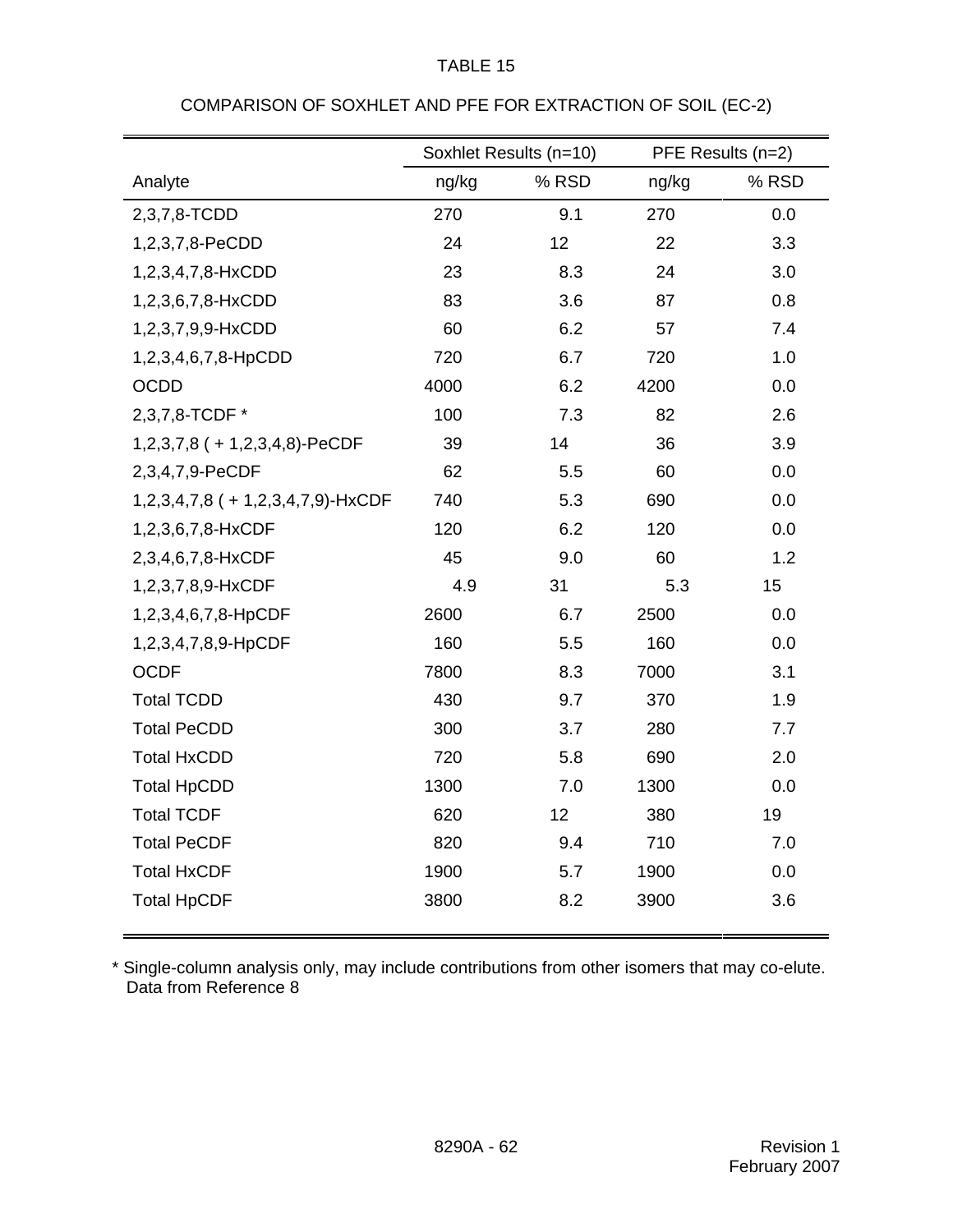|                                      | Soxhlet Results (n=10) |       | PFE Results (n=2) |       |
|--------------------------------------|------------------------|-------|-------------------|-------|
| Analyte                              | ng/kg                  | % RSD | ng/kg             | % RSD |
| 2,3,7,8-TCDD                         | ND(1)                  | --    | ND(1)             | --    |
| 1,2,3,7,8-PeCDD                      | 1.6                    | 4.6   | ND(1)             | --    |
| 1,2,3,4,7,8-HxCDD                    | 4.5                    | 4.8   | 5.2               | 11    |
| 1,2,3,6,7,8-HxCDD                    | 19                     | 4.3   | 21                | 0.0   |
| 1,2,3,7,9,9-HxCDD                    | 24                     | 4.3   | 28                | 2.6   |
| 1,2,3,4,6,7,8-HpCDD                  | 1200                   | 8.1   | 1300              | 0.0   |
| OCDD                                 | 6500                   | 4.2   | 7100              | 0.0   |
| 2,3,7,8-TCDF *                       | 8.5                    | 11    | 6.6               | 5.4   |
| $1,2,3,7,8$ ( + 1,2,3,4,8)-PeCDF     | 1.9                    | 17    | 2.0               | 0.0   |
| 2,3,4,7,9-PeCDF                      | 3.7                    | 7.9   | 3.7               | 3.8   |
| $1,2,3,4,7,8$ ( + 1,2,3,4,7,9)-HxCDF | 17                     | 7.3   | 17                | 4.3   |
| 1,2,3,6,7,8-HxCDF                    | 3.7                    | 5.6   | 4.0               | 5.4   |
| 2,3,4,6,7,8-HxCDF                    | 3.7                    | 18    | 4.4               | 3.2   |
| 1,2,3,7,8,9-HxCDF                    | ND(1)                  | $-$   | ND(1)             | --    |
| 1,2,3,4,6,7,8-HpCDF                  | 91                     | 1.6   | 96                | 3.7   |
| 1,2,3,4,7,8,9-HpCDF                  | 5.2                    | 6.7   | 5.3               | 6.7   |
| <b>OCDF</b>                          | 300                    | 3.8   | 280               | 2.6   |
| <b>Total TCDD</b>                    | 3.9                    | 14    | 2.5               | 34    |
| <b>Total PeCDD</b>                   | 17                     | 7.8   | 10                | 10    |
| <b>Total HxCDD</b>                   | 510                    | 5.6   | 570               | 1.3   |
| <b>Total HpCDD</b>                   | 4700                   | 8.3   | 5100              | 11    |
| <b>Total TCDF</b>                    | 39                     | 11    | 24                | 3.0   |
| <b>Total PeCDF</b>                   | 33                     | 13    | 28                | 0.0   |
| <b>Total HxCDF</b>                   | 89                     | 3.2   | 87                | 12    |
| <b>Total HpCDF</b>                   | 293                    | 3.3   | 310               | 0.0   |

# COMPARISON OF SOXHLET AND PFE FOR EXTRACTION OF SEDIMENT (HS-2)

\* Single-column analysis only, may include contributions from other isomers that may co-elute.

. Data from Reference 8

<sup>.</sup> ND = Not detected, with quantitation limit given in parentheses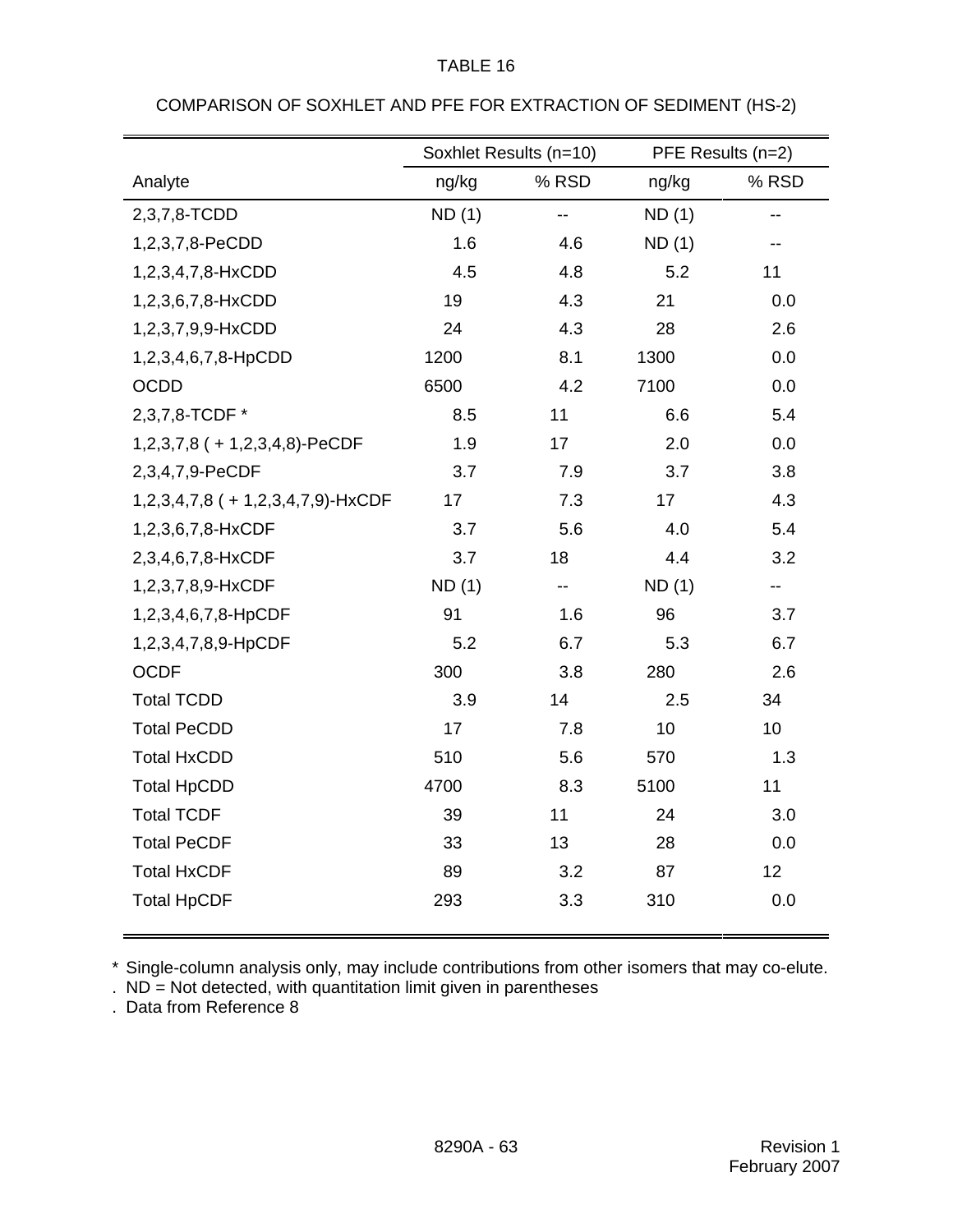## COMPARISON OF SOXHLET AND PFE FOR EXTRACTION OF CONTAMINATED SEDIMENTS

|                                   | <b>Hamilton Harbor</b> |            | Parrots Bay |            |
|-----------------------------------|------------------------|------------|-------------|------------|
| Analyte                           | Soxhlet                | <b>PFE</b> | Soxhlet     | <b>PFE</b> |
| 2,3,7,8-TCDD                      | 3.7                    | 3.1        | 19          | 19         |
| 1,2,3,7,8-PeCDD                   | 5.1                    | 5.4        | 8.3         | 6.0        |
| 1,2,3,4,7,8-HxCDD                 | 6.4                    | 7.2        | 8.6         | 6.7        |
| 1,2,3,6,7,8-HxCDD                 | 27                     | 26         | 26          | 17         |
| 1,2,3,7,9,9-HxCDD                 | 20                     | 28         | 24          | 18         |
| 1,2,3,4,6,7,8-HpCDD               | 460                    | 430        | 280         | 250        |
| <b>OCDD</b>                       | 3100                   | 3100       | 1900        | 1600       |
| 2,3,7,8-TCDF *                    | 61                     | 44         | 80          | 48         |
| $1,2,3,7,8$ ( + 1,2,3,4,8)-PeCDF  | 14                     | 14         | ND (20)     | 9.8        |
| 2,3,4,7,9-PeCDF                   | 26                     | 25         | 22          | 14         |
| 1,2,3,4,7,8 (+ 1,2,3,4,7,9)-HxCDF | 27                     | 37         | 79          | 59         |
| 1,2,3,6,7,8-HxCDF                 | 17                     | 16         | ND (20)     | 15         |
| 2,3,4,6,7,8-HxCDF                 | 14                     | 14         | 21          | 11         |
| 1,2,3,7,8,9-HxCDF                 | ND(2)                  | 1.6        | 4.9         | ND(1)      |
| 1,2,3,4,6,7,8-HpCDF               | 130                    | 130        | 270         | 220        |
| 1,2,3,4,7,8,9-HpCDF               | 14                     | 13         | 17          | 12         |
| <b>OCDF</b>                       | 270                    | 210        | 510         | 370        |
| <b>Total TCDD</b>                 | 50                     | 14         | 39          | 48         |
| <b>Total PeCDD</b>                | 63                     | 15         | 87          | 66         |
| <b>Total HxCDD</b>                | 220                    | 180        | 230         | 200        |
| <b>Total HpCDD</b>                | 850                    | 810        | 580         | 530        |
| <b>Total TCDF</b>                 | 370                    | 130        | 400         | 270        |
| <b>Total PeCDF</b>                | 290                    | 110        | 180         | 170        |
| <b>Total HxCDF</b>                | 240                    | 160        | 230         | 230        |
| <b>Total HpCDF</b>                | 350                    | 290        | 400         | 360        |
|                                   |                        |            |             |            |

\* Single-column analysis only, may include contributions from other isomers that may co-elute.

. Data from Reference 8

<sup>.</sup> ND = Not detected, with quantitation limit given in parentheses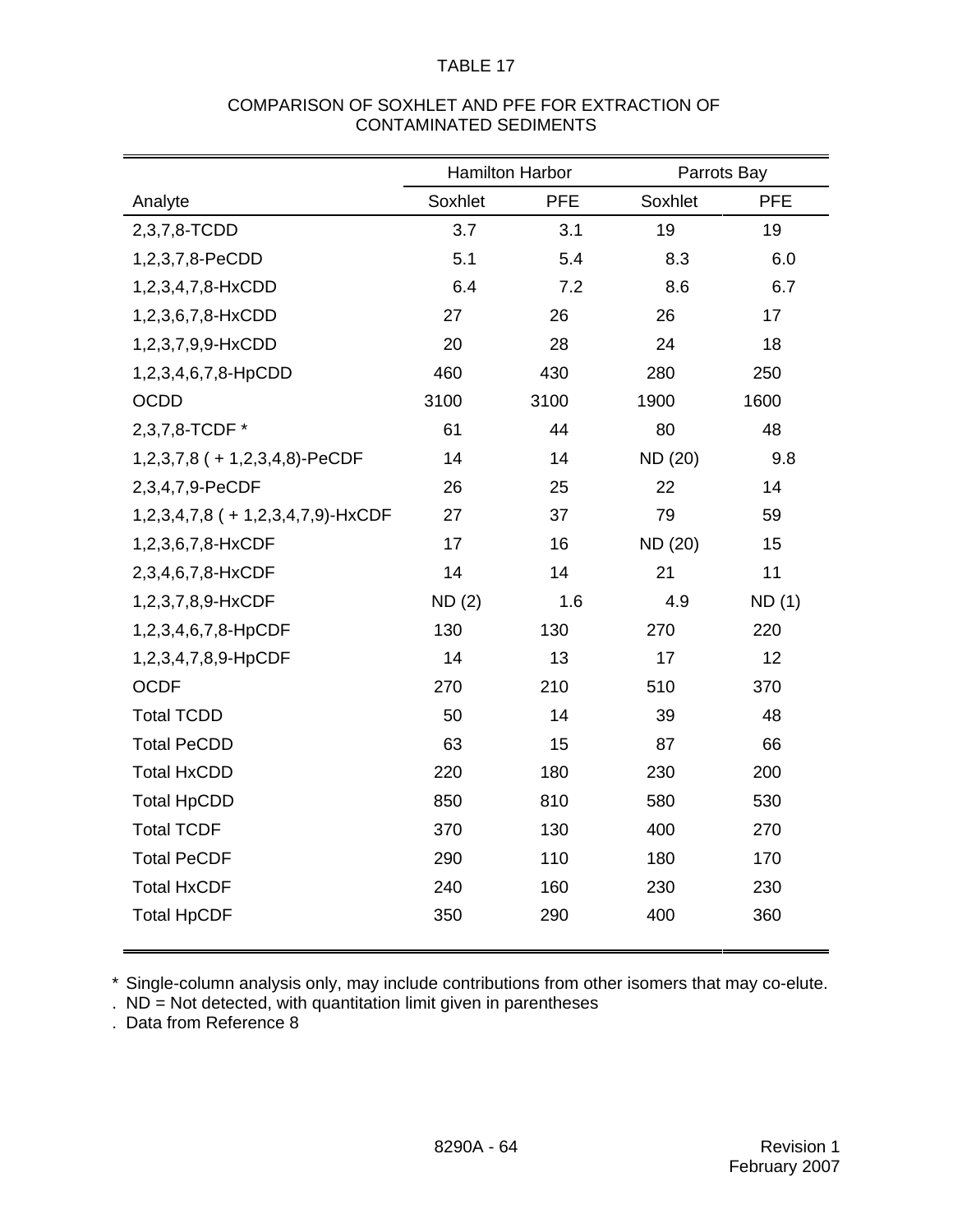





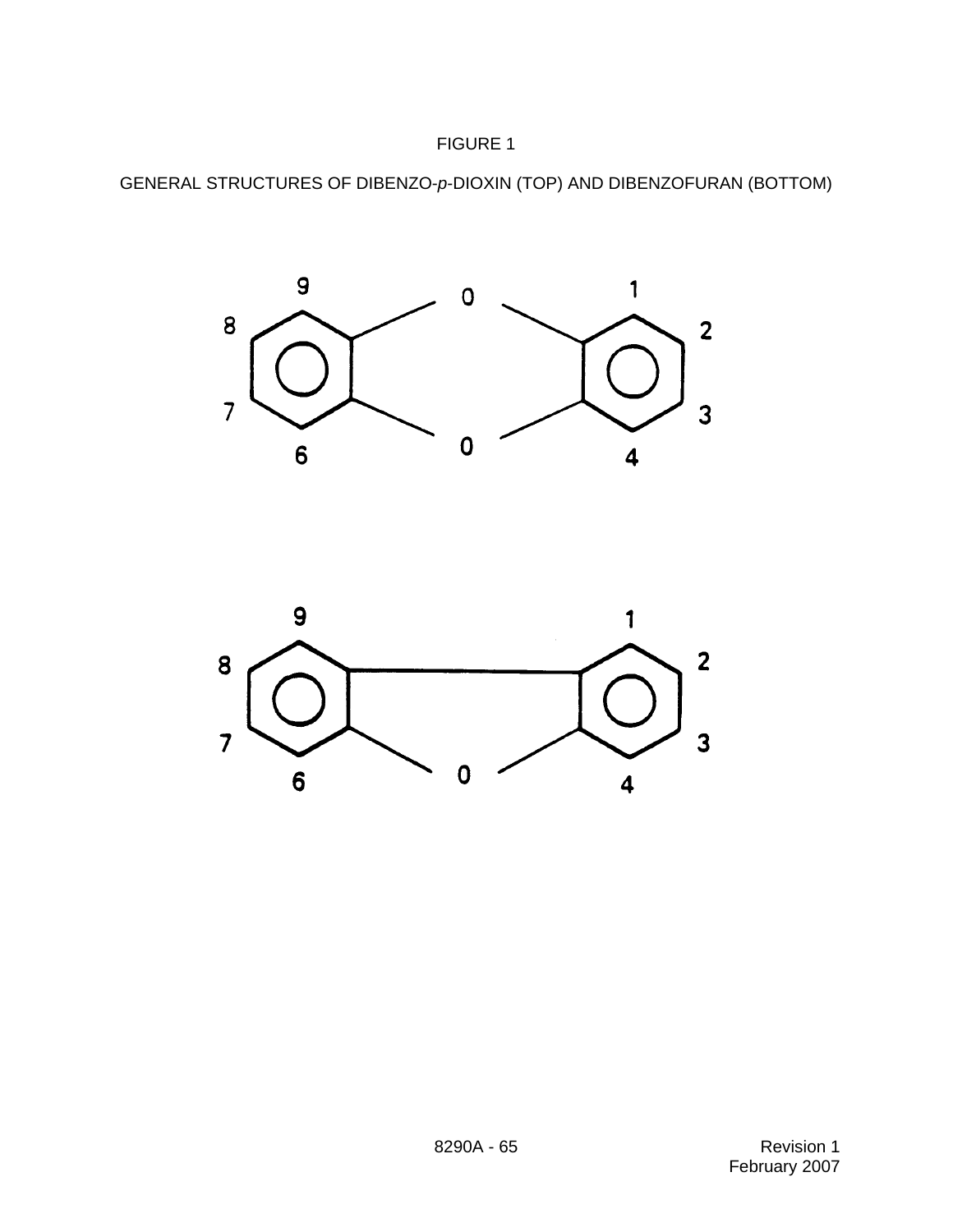## FIGURE 2

# PEAK PROFILE DISPLAYS DEMONSTRATING THE EFFECT OF THE DETECTOR ZERO ON THE MEASURED RESOLVING POWER



 $M/\Delta M$ 

In this example, the true resolving power is 5,600.

- A) The zero was set too high; no effect is observed upon the measurement of the resolving power.
- B) The zero was adjusted properly.
- C) The zero was set too low; this results in overestimating the actual resolving power because the peak-to-peak noise cannot be measured accurately.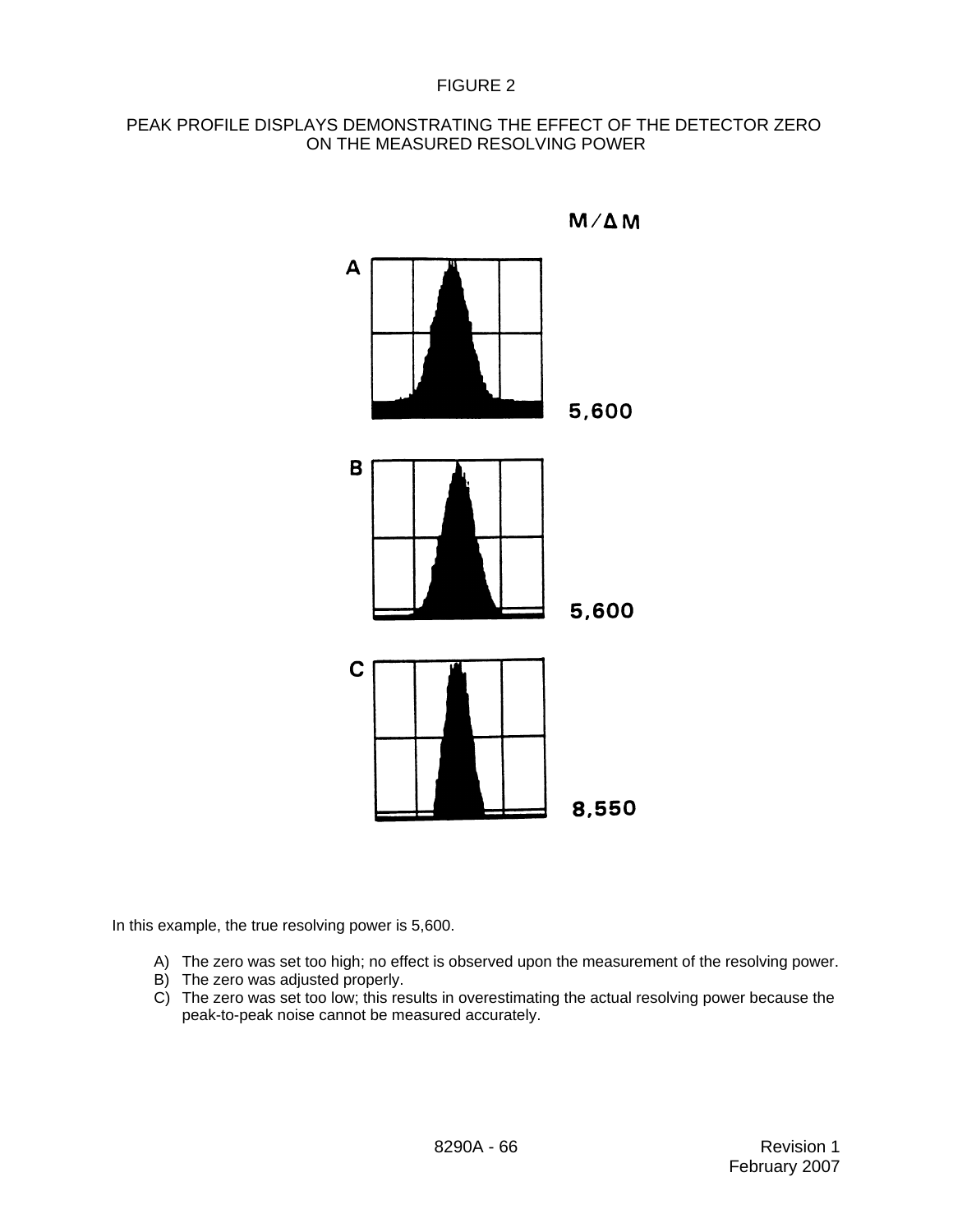# FIGURE 3

TYPICAL 12-Hr ANALYSIS SEQUENCE OF EVENTS.

# **Analytical Procedure**

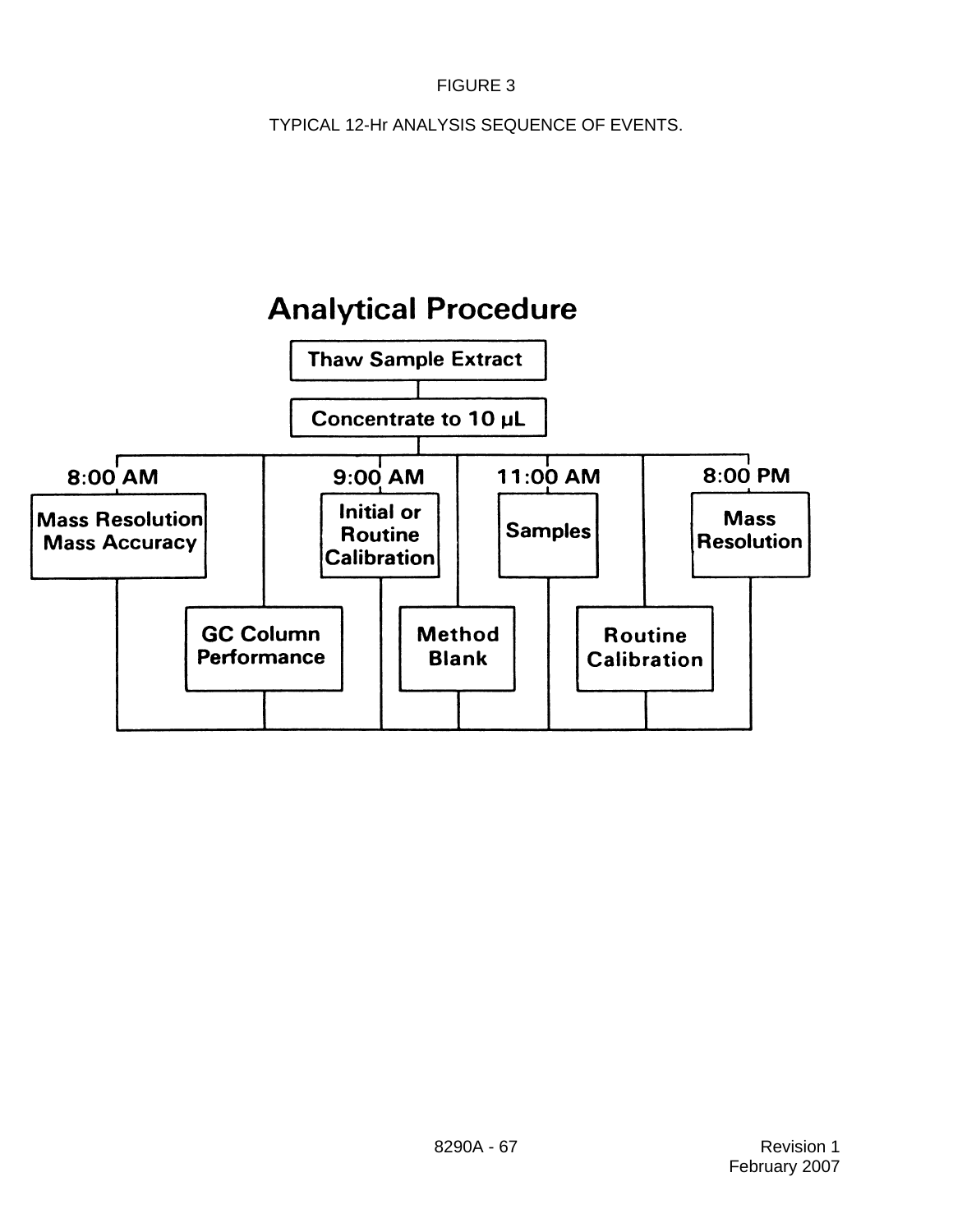## SELECTED ION CURRENT PROFILE FOR M/Z 322 (TCDDS) PRODUCED BY MS ANALYSIS OF THE GC PERFORMANCE CHECK SOLUTION ON A 60 M DB-5 FUSED-SILICA CAPILLARY COLUMN UNDER THE CONDITIONS LISTED IN SEC. 11.6.

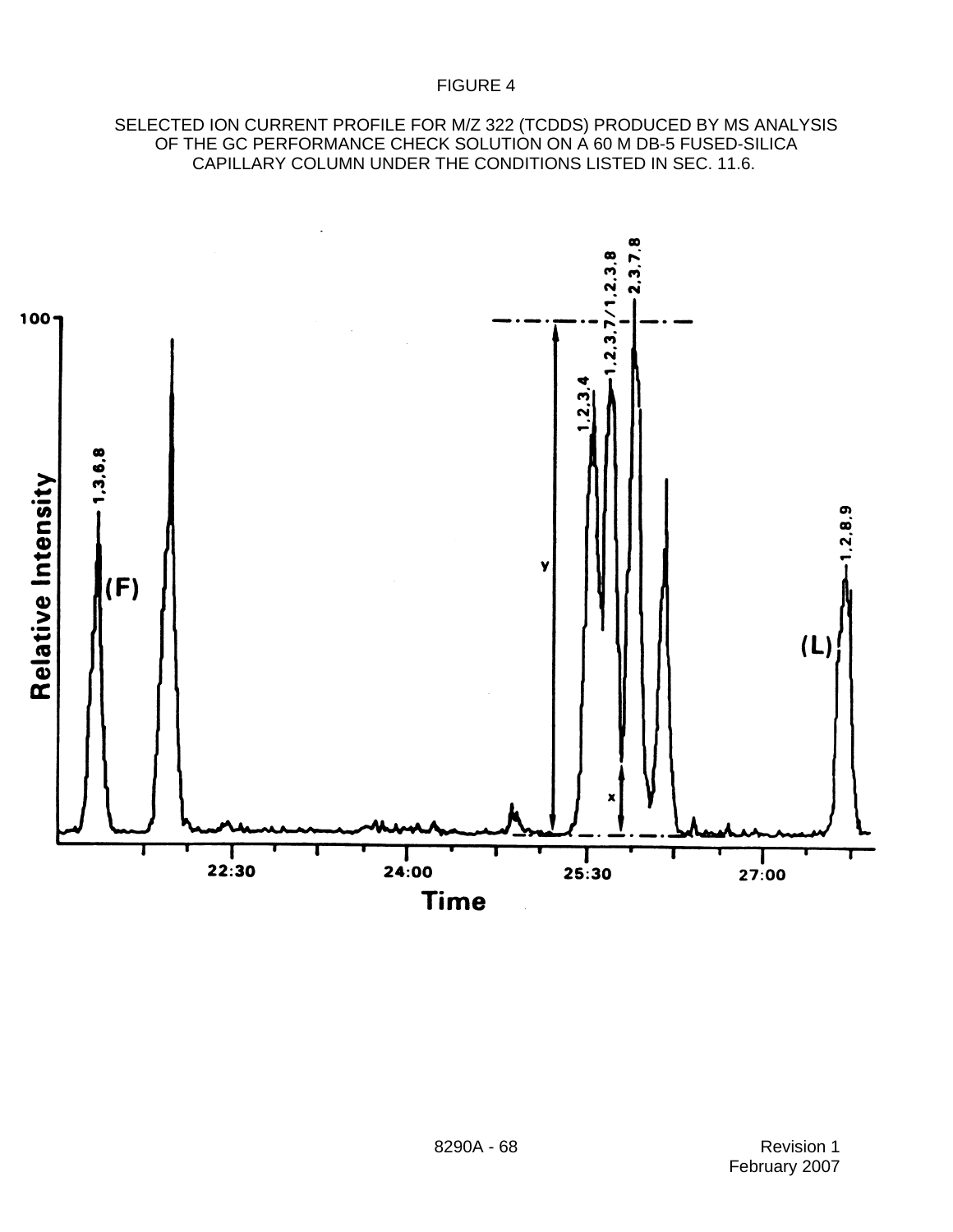## FIGURE 5

# PEAK PROFILES REPRESENTING TWO PFK REFERENCE IONS AT M/Z 305 AND 381



| Span. 200 ppm    |                |
|------------------|----------------|
| System file name | <b>YVES150</b> |
| Data file name   | A:85Z567       |
| Resolution       | 10000          |
| Group number     | 1              |
| Ionization mode  | EI+            |
| Switching        | VOLTAGE        |
| Ref. masses      | 304.9824       |
|                  | 380.9260       |

Ref. mass 304.9824 Peak top

 $M/\Delta M$  ~10,500

Channel B 380.9260 Lock mass Span 200 ppm

The resolution of the high-mass signal is 95 ppm at 5 percent of the peak height; this corresponds to a resolving power  $M/\Delta M$  of 10,500 (10 percent valley definition).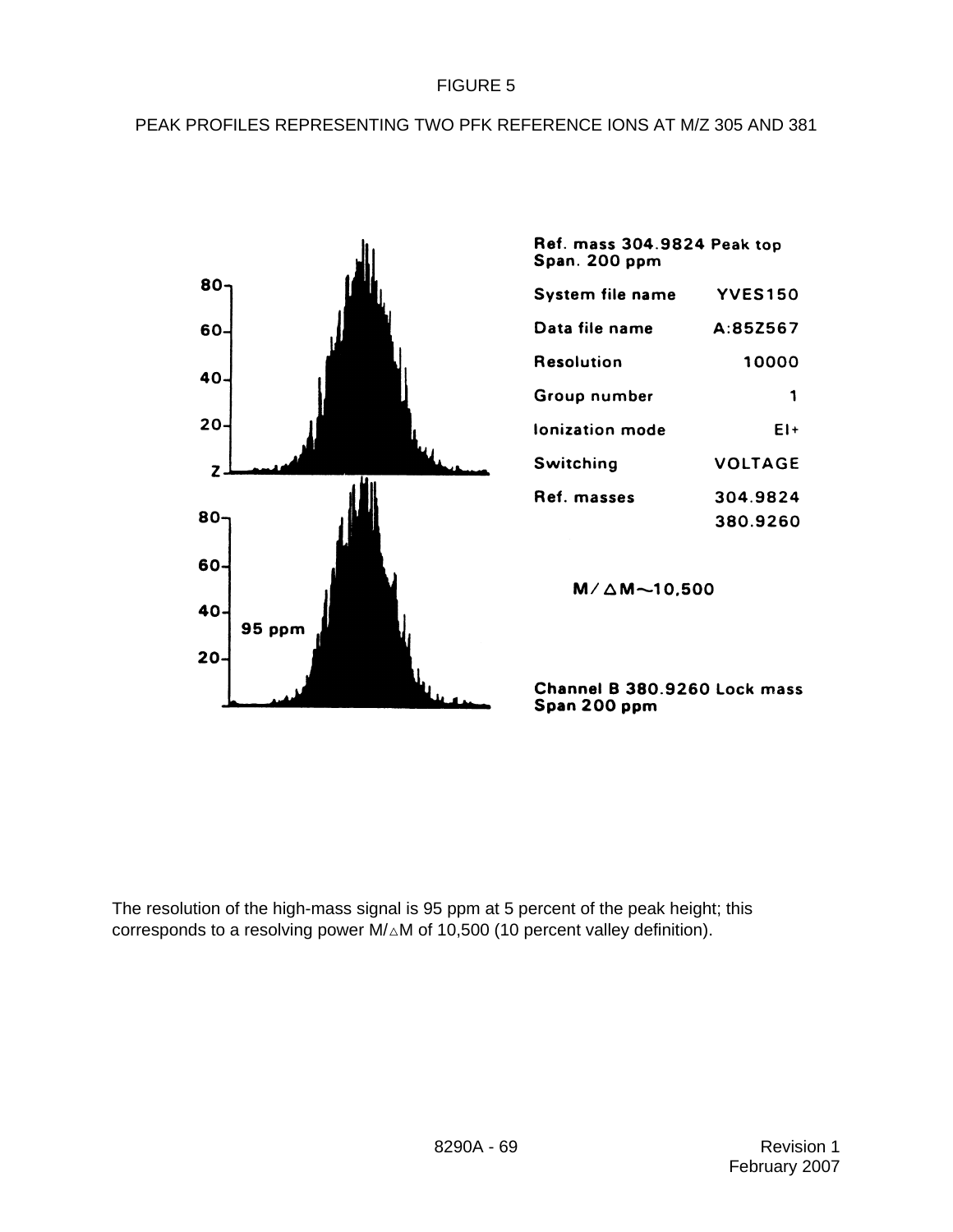# FIGURE 6

#### MANUAL DETERMINATION OF S/N.



The peak height (S) is measured between the mean noise (lines C and D). These mean signal values are obtained by tracing the line between the baseline average noise extremes, E1 and E2, and between the apex average noise extremes, E3 and E4, at the apex of the signal.

NOTE: It is imperative that the instrument interface amplifier electronic zero offset be set high enough so that negative going baseline noise is recorded.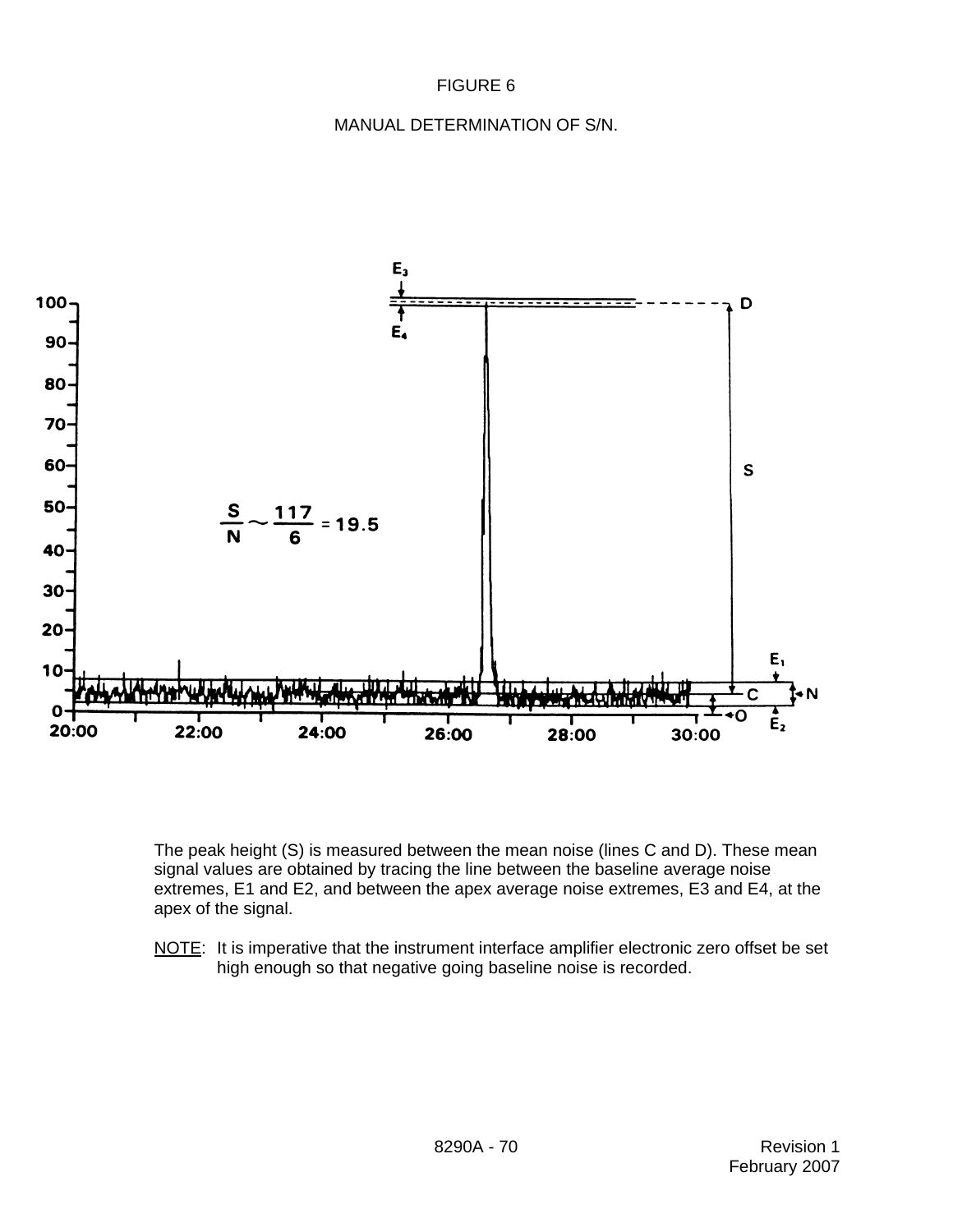#### APPENDIX A

#### PROCEDURES FOR THE COLLECTION, HANDLING, ANALYSIS, AND REPORTING OF WIPE TESTS PERFORMED WITHIN THE LABORATORY

This procedure is designed for the periodic evaluation of potential contamination by 2,3,7,8-substituted PCDD/PCDF congeners of the working areas inside the laboratory.

A.1 Perform the wipe tests on surface areas of two inches by one foot with glass fiber paper saturated with distilled-in-glass acetone using a pair of clean stainless steel forceps. Use one wiper for each of the designated areas. Combine the wipers to one composite sample in an extraction jar containing 200 mL of distilled-in-glass acetone. Place an equal number of unused wipers in 200 mL acetone and use this as a control. Add 100 µL of the sample fortification solution (Sec. 7.8) to each jar containing used or unused wipers.

A.1.1 Close the jar containing the wipers and the acetone and extract for 20 min using a wrist action shaker. Transfer the extract into a K-D apparatus fitted with a concentration tube and a three-ball Snyder column. Add two PTFE or Carborundum<sup>™</sup> boiling chips and concentrate the extract to an apparent volume of 1.0 mL on a steam bath. Rinse the Snyder column and the K-D assembly with two 1-mL portions of hexane into the concentrator tube, and concentrate its contents to near dryness with a gentle stream of nitrogen. Add 1.0 mL of hexane to the concentrator tube and swirl the solvent on the walls.

A.1.2 Prepare a neutral alumina column as described in Sec. 11.5.2.2 and follow the steps outlined in Secs. 11.5.2.3 through 11.5.2.5.

A.1.3 Add 10 µL of the recovery standard solution as described in Sec. 11.5.3.6.

A.2 Concentrate the contents of the vial to a final volume of 10 µL (either in a minivial or in a capillary tube). Inject 2 µL of each extract (wipe and control) onto a capillary column and analyze for 2,3,7,8-substituted PCDDs/PCDFs as described in the analytical method in Sec. 11.8. Perform calculations according to Sec. 11.9.

A.3 Report the presence of 2,3,7,8-substituted PCDDs and PCDFs as a quantity (pg or ng) per wipe test experiment (WTE). Under the conditions outlined in this analytical protocol, a lower limit of calibration of 10 pg/WTE is expected for 2,3,7,8-TCDD. A positive response for the blank (control) is defined as a signal in the TCDD retention time window at any of the masses monitored which is equivalent to or above 3 pg of 2,3,7,8-TCDD per WTE. For other congeners, use the multiplication factors listed in Table 1, footnote (a) (e.g., for OCDD, the lower MCL is 10 x 5 = 50 pg/WTE and the positive response for the blank would be  $3 \times 5 = 15$ pg). Also, report the recoveries of the internal standards during the simplified cleanup procedure.

A.4 At a minimum, wipe tests should be performed when there is evidence of contamination in the method blanks.

A.5 An upper limit of 25 pg per TCDD isomer and per wipe test experiment is allowed (use multiplication factors listed in footnote (a) from Table 1 for other congeners). This value corresponds to 2½ times the lower calibration limit of the analytical method. Steps to correct the contamination must be taken whenever these levels are exceeded. To that effect, first vacuum the working places (hoods, benches, sink) using a vacuum cleaner equipped with a high efficiency particulate absorbent (HEPA) filter and then wash with a detergent. A new set of